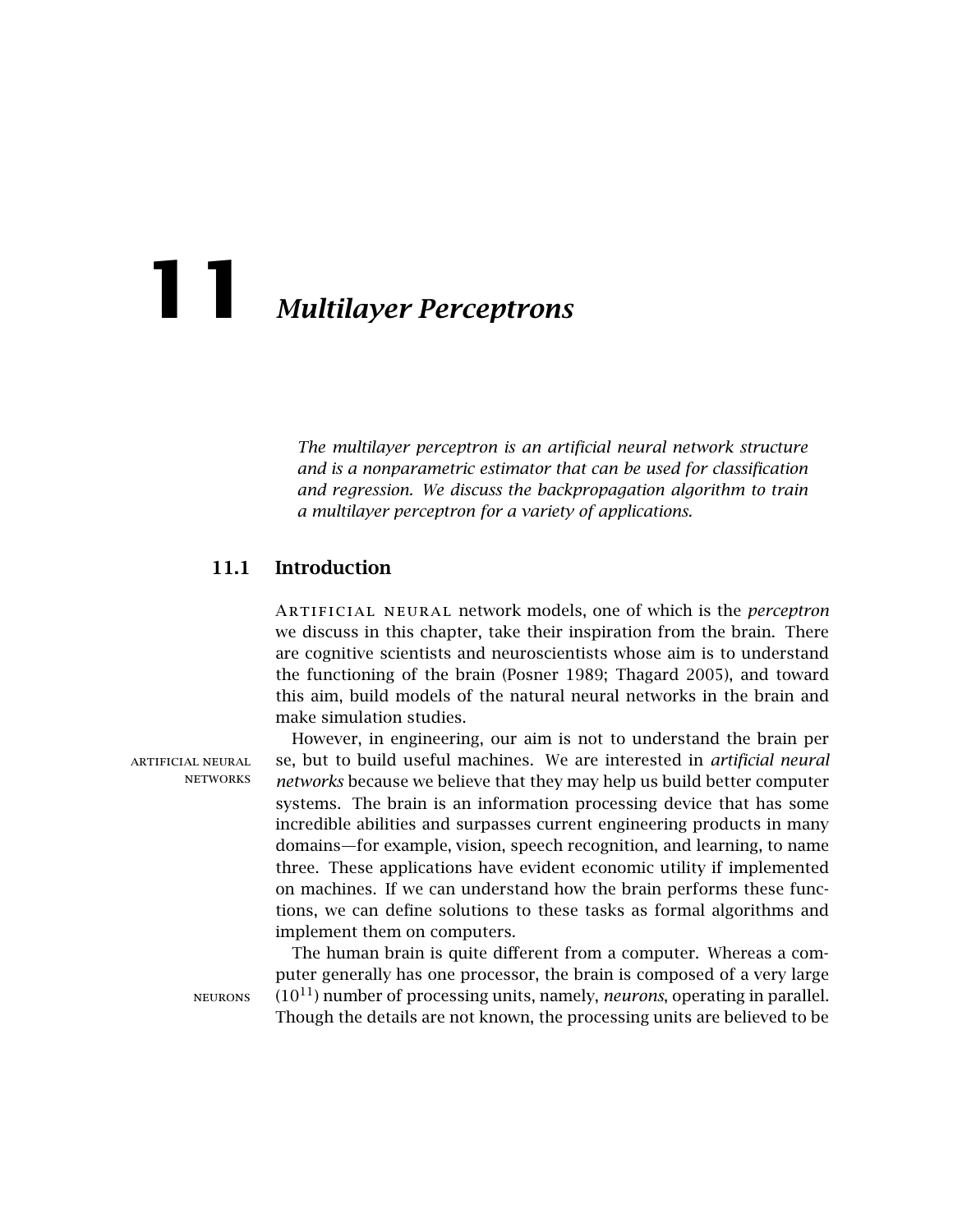much simpler and slower than a processor in a computer. What also makes the brain different, and is believed to provide its computational power, is the large connectivity. Neurons in the brain have connections,  $s_{\text{YNAPSES}}$  called *synapses*, to around  $10^4$  other neurons, all operating in parallel. In a computer, the processor is active and the memory is separate and passive, but it is believed that in the brain, both the processing and memory are distributed together over the network; processing is done by the neurons, and the memory is in the synapses between the neurons.

#### **11.1.1 Understanding the Brain**

According to Marr (1982), understanding an information processing syslevels of analysis tem has three levels, called the *levels of analysis*:

- 1. *Computational theory* corresponds to the goal of computation and an abstract definition of the task.
- 2. *Representation and algorithm* is about how the input and the output are represented and about the specification of the algorithm for the transformation from the input to the output.
- 3. *Hardware implementation* is the actual physical realization of the system.

One example is sorting: The computational theory is to order a given set of elements. The representation may use integers, and the algorithm may be Quicksort. After compilation, the executable code for a particular processor sorting integers represented in binary is one hardware implementation.

The idea is that for the same computational theory, there may be multiple representations and algorithms manipulating symbols in that representation. Similarly, for any given representation and algorithm, there may be multiple hardware implementations. We can use one of various sorting algorithms, and even the same algorithm can be compiled on computers with different processors and lead to different hardware implementations.

To take another example, '6', 'VI', and '110' are three different representations of the number six. There is a different algorithm for addition depending on the representation used. Digital computers use binary representation and have circuitry to add in this representation, which is one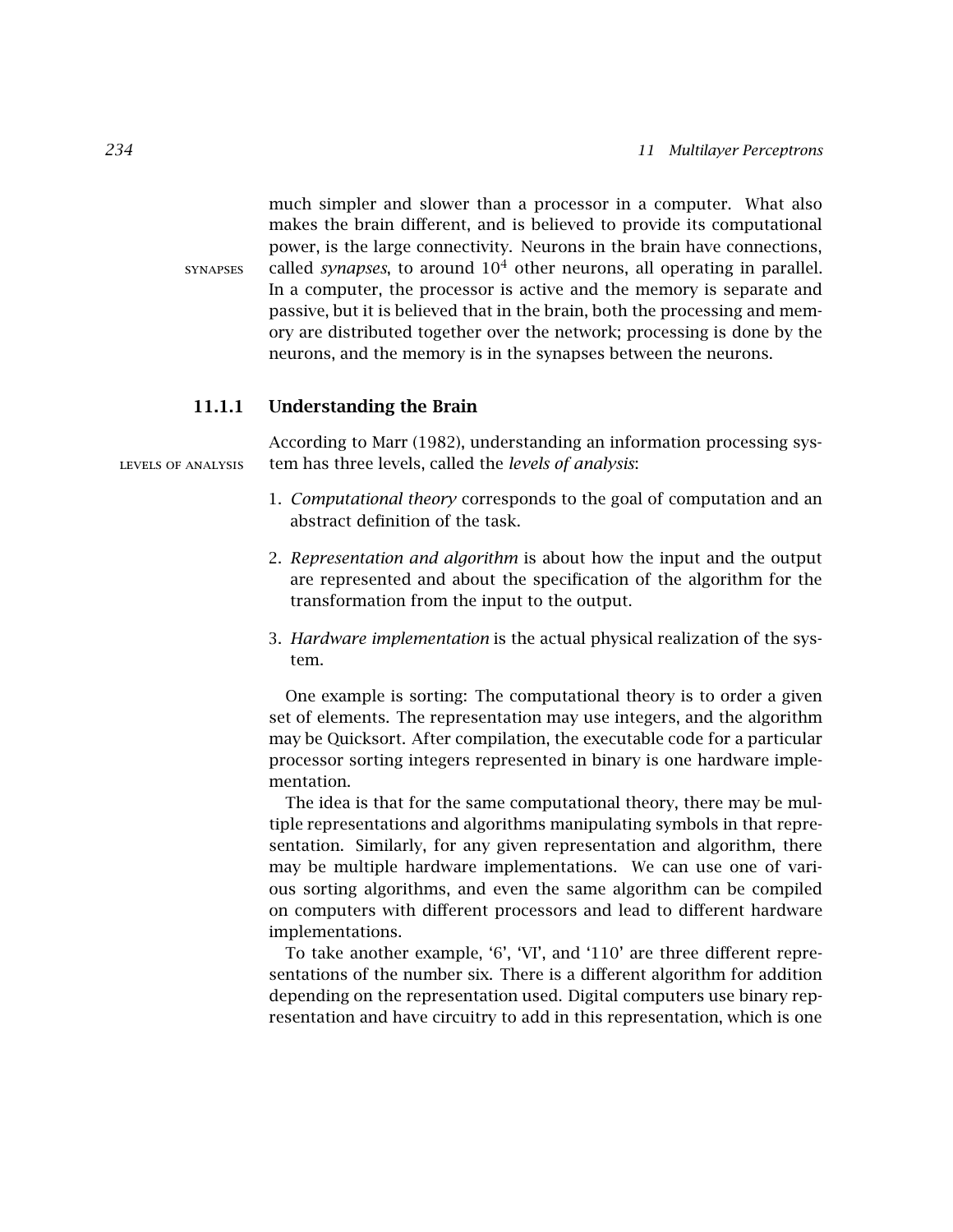particular hardware implementation. Numbers are represented differently, and addition corresponds to a different set of instructions on an abacus, which is another hardware implementation. When we add two numbers in our head, we use another representation and an algorithm suitable to that representation, which is implemented by the neurons. But all these different hardware implementations—for example, us, abacus, digital computer—implement the same computational theory, addition.

The classic example is the difference between natural and artificial flying machines. A sparrow flaps its wings; a commercial airplane does not flap its wings but uses jet engines. The sparrow and the airplane are two hardware implementations built for different purposes, satisfying different constraints. But they both implement the same theory, which is aerodynamics.

The brain is one hardware implementation for learning or pattern recognition. If from this particular implementation, we can do reverse engineering and extract the representation and the algorithm used, and if from that in turn, we can get the computational theory, we can then use another representation and algorithm, and in turn a hardware implementation more suited to the means and constraints we have. One hopes our implementation will be cheaper, faster, and more accurate.

Just as the initial attempts to build flying machines looked very much like birds until we discovered aerodynamics, it is also expected that the first attempts to build structures possessing brain's abilities will look like the brain with networks of large numbers of processing units, until we discover the computational theory of intelligence. So it can be said that in understanding the brain, when we are working on artificial neural networks, we are at the representation and algorithm level.

Just as the feathers are irrelevant to flying, in time we may discover that neurons and synapses are irrelevant to intelligence. But until that time there is one other reason why we are interested in understanding the functioning of the brain, and that is related to parallel processing.

## **11.1.2 Neural Networks as a Paradigm for Parallel Processing**

Since the 1980s, computer systems with thousands of processors have been commercially available. The software for such parallel architectures, however, has not advanced as quickly as hardware. The reason for this is that almost all our theory of computation up to that point was based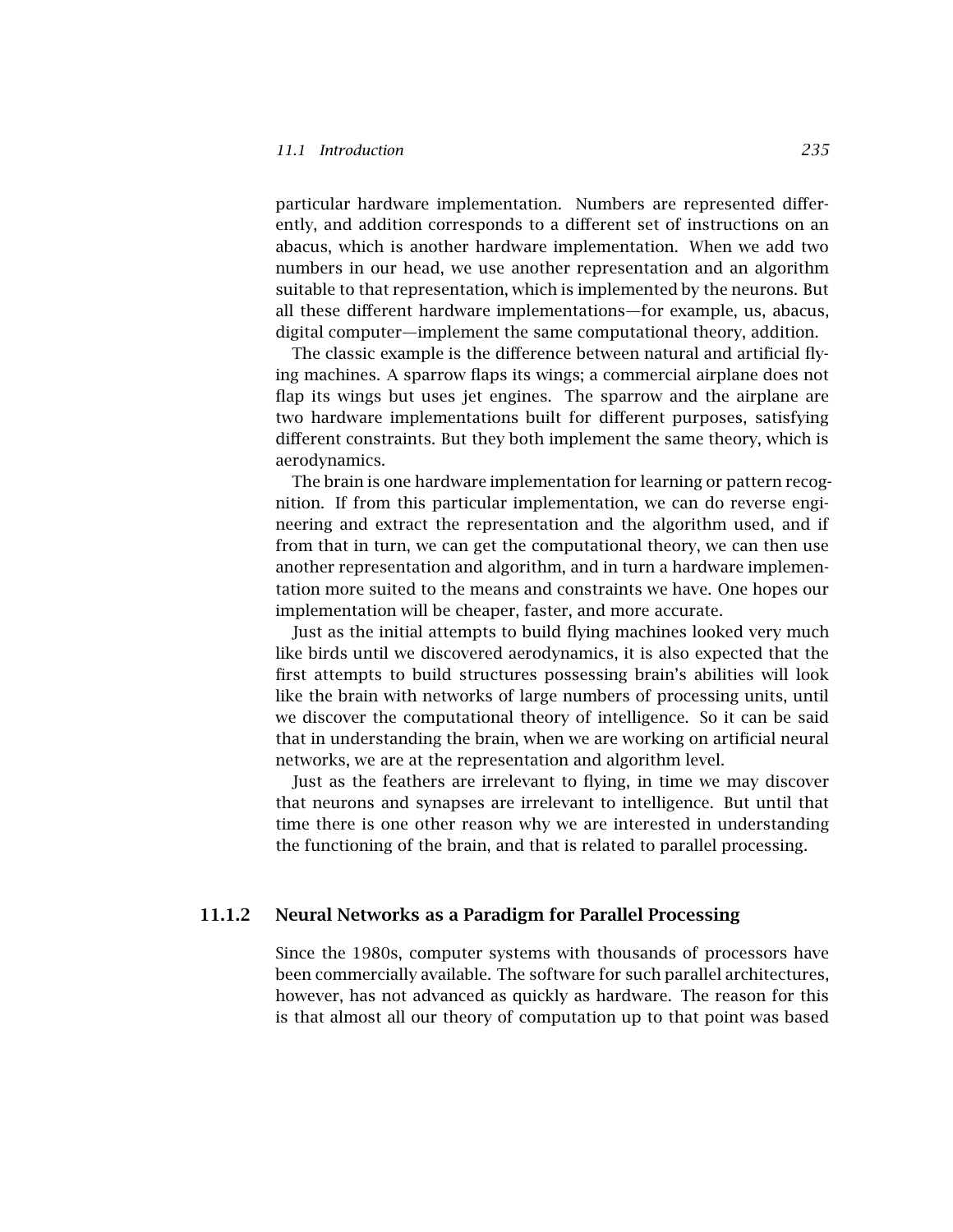on serial, one-processor machines. We are not able to use the parallel machines we have efficiently because we cannot program them efficiently.

parallel processing There are mainly two paradigms for *parallel processing*: In Single Instruction Multiple Data (SIMD) machines, all processors execute the same instruction but on different pieces of data. In Multiple Instruction Multiple Data (MIMD) machines, different processors may execute different instructions on different data. SIMD machines are easier to program because there is only one program to write. However, problems rarely have such a regular structure that they can be parallelized over a SIMD machine. MIMD machines are more general, but it is not an easy task to write separate programs for all the individual processors; additional problems are related to synchronization, data transfer between processors, and so forth. SIMD machines are also easier to build, and machines with more processors can be constructed if they are SIMD. In MIMD machines, processors are more complex, and a more complex communication network should be constructed for the processors to exchange data arbitrarily.

> Assume now that we can have machines where processors are a little bit more complex than SIMD processors but not as complex as MIMD processors. Assume we have simple processors with a small amount of local memory where some parameters can be stored. Each processor implements a fixed function and executes the same instructions as SIMD processors; but by loading different values into the local memory, they can be doing different things and the whole operation can be distributed over such processors. We will then have what we can call Neural Instruction Multiple Data (NIMD) machines, where each processor corresponds to a neuron, local parameters correspond to its synaptic weights, and the whole structure is a neural network. If the function implemented in each processor is simple and if the local memory is small, then many such processors can be fit on a single chip.

> The problem now is to distribute a task over a network of such processors and to determine the local parameter values. This is where learning comes into play: We do not need to program such machines and determine the parameter values ourselves if such machines can learn from examples.

> Thus, artificial neural networks are a way to make use of the parallel hardware we can build with current technology and—thanks to learning they need not be programmed. Therefore, we also save ourselves the effort of programming them.

In this chapter, we discuss such structures and how they are trained.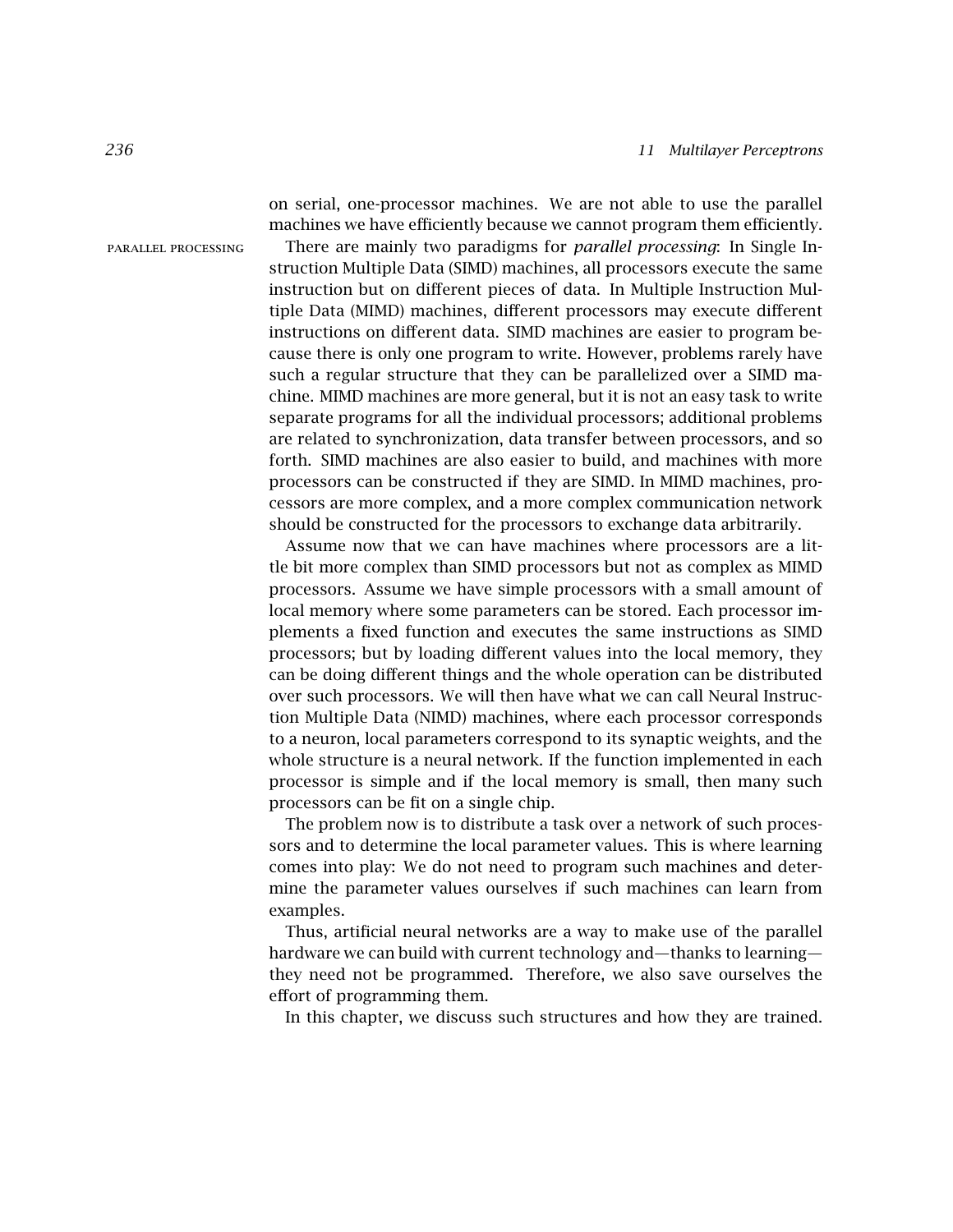

**Figure 11.1** Simple perceptron.  $x_j$ ,  $j = 1, ..., d$  are the input units.  $x_0$  is the bias unit that always has the value 1.  $y$  is the output unit.  $w_j$  is the weight of the directed connection from input  $x_j$  to the output.

Keep in mind that the operation of an artificial neural network is a mathematical function that can be implemented on a serial computer—as it generally is—and training the network is not much different from statistical techniques that we have discussed in the previous chapters. Thinking of this operation as being carried out on a network of simple processing units is meaningful only if we have the parallel hardware, and only if the network is so large that it cannot be simulated fast enough on a serial computer.

#### **11.2 The Perceptron**

perceptron The *perceptron* is the basic processing element. It has inputs that may come from the environment or may be the outputs of other perceptrons. connection weight Associated with each input,  $x_j \in \mathcal{R}, j = 1, \ldots, d$ , is a *connection weight*, synaptic weight or *synaptic weight*  $w_j \in \mathcal{R}$ , and the output, *y*, in the simplest case is a weighted sum of the inputs (see figure 11.1):

(11.1) 
$$
y = \sum_{j=1}^{d} w_j x_j + w_0
$$

 $w_0$  is the intercept value to make the model more general; it is generally bias unit modeled as the weight coming from an extra *bias unit*, *x*0, which is always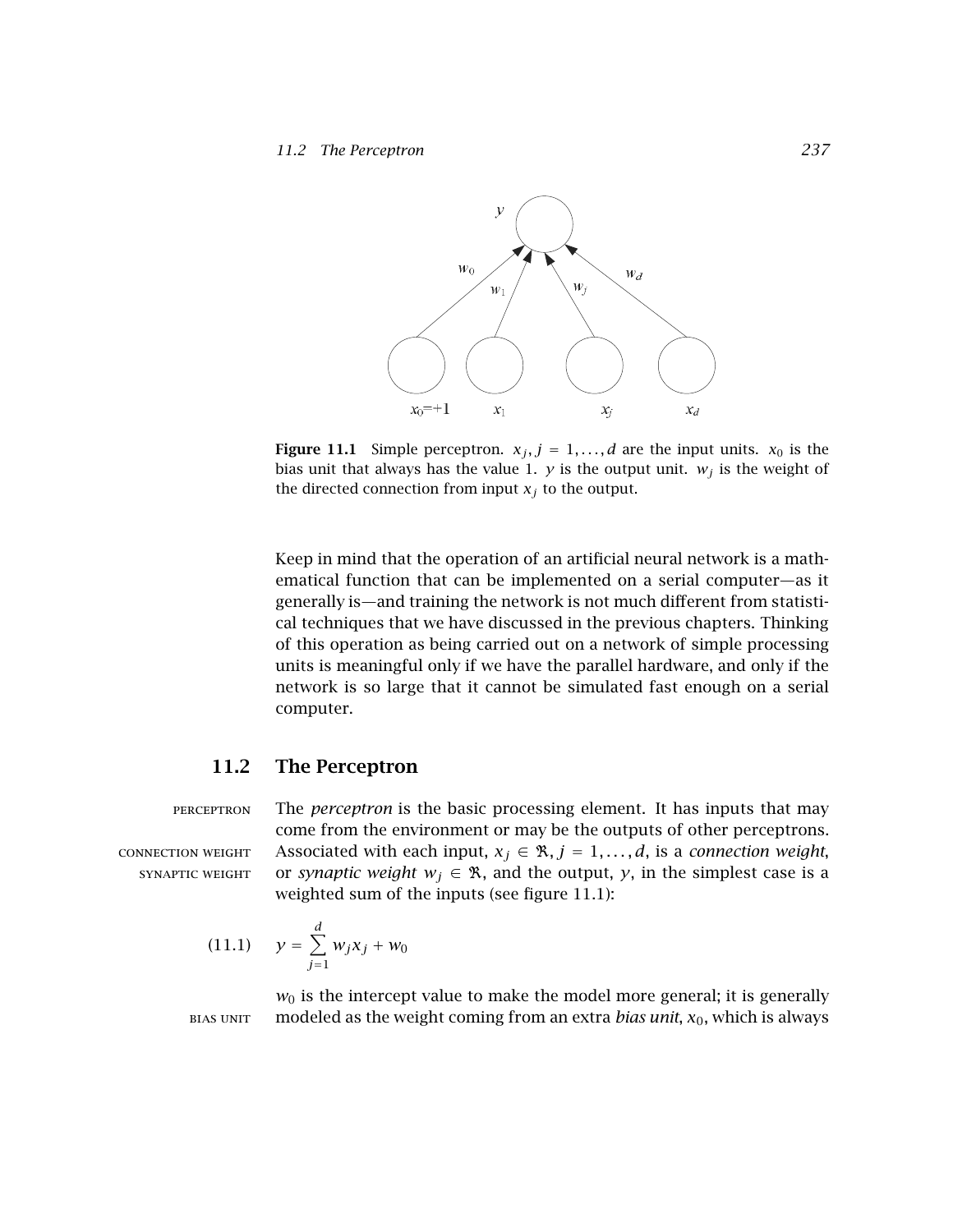+1. We can write the output of the perceptron as a dot product

$$
(11.2) \quad y = \mathbf{w}^T \mathbf{x}
$$

where  $w = [w_0, w_1, \ldots, w_d]^T$  and  $x = [1, x_1, \ldots, x_d]^T$  are *augmented* vectors to include also the bias weight and input.

During testing, with given weights, *w*, for input *x*, we compute the output *<sup>y</sup>*. To implement a given task, we need to *learn* the weights *w*, the parameters of the system, such that correct outputs are generated given the inputs.

When  $d = 1$  and x is fed from the environment through an input unit, we have

$$
y = wx + w_0
$$

which is the equation of a line with *w* as the slope and  $w_0$  as the intercept. Thus this perceptron with one input and one output can be used to implement a linear fit. With more than one input, the line becomes a (hyper)plane, and the perceptron with more than one input can be used to implement multivariate linear fit. Given a sample, the parameters  $w_i$ can be found by regression (see section 5.8).

The perceptron as defined in equation 11.1 defines a hyperplane and as such can be used to divide the input space into two: the half-space where it is positive and the half-space where it is negative (see chapter 10). By using it to implement a linear discriminant function, the perceptron can separate two classes by checking the sign of the output. If we define  $s(\cdot)$ threshold function as the *threshold function*

(11.3) 
$$
s(a) = \begin{cases} 1 & \text{if } a > 0 \\ 0 & \text{otherwise} \end{cases}
$$

then we can

choose  $\begin{cases} C_1 & \text{if } s(w^T x) > 0 \\ C_2 & \text{otherwise} \end{cases}$ 

Remember that using a linear discriminant assumes that classes are linearly separable. That is to say, it is assumed that a hyperplane  $w^T x = 0$ can be found that separates  $x^t \in C_1$  and  $x^t \in C_2$ . If at a later stage we need the posterior probability—for example, to calculate risk—we need to use the sigmoid function at the output as

$$
o = w^T x
$$
  
(11.4) 
$$
y = \text{sigmoid}(o) = \frac{1}{1 + \exp[-w^T x]}
$$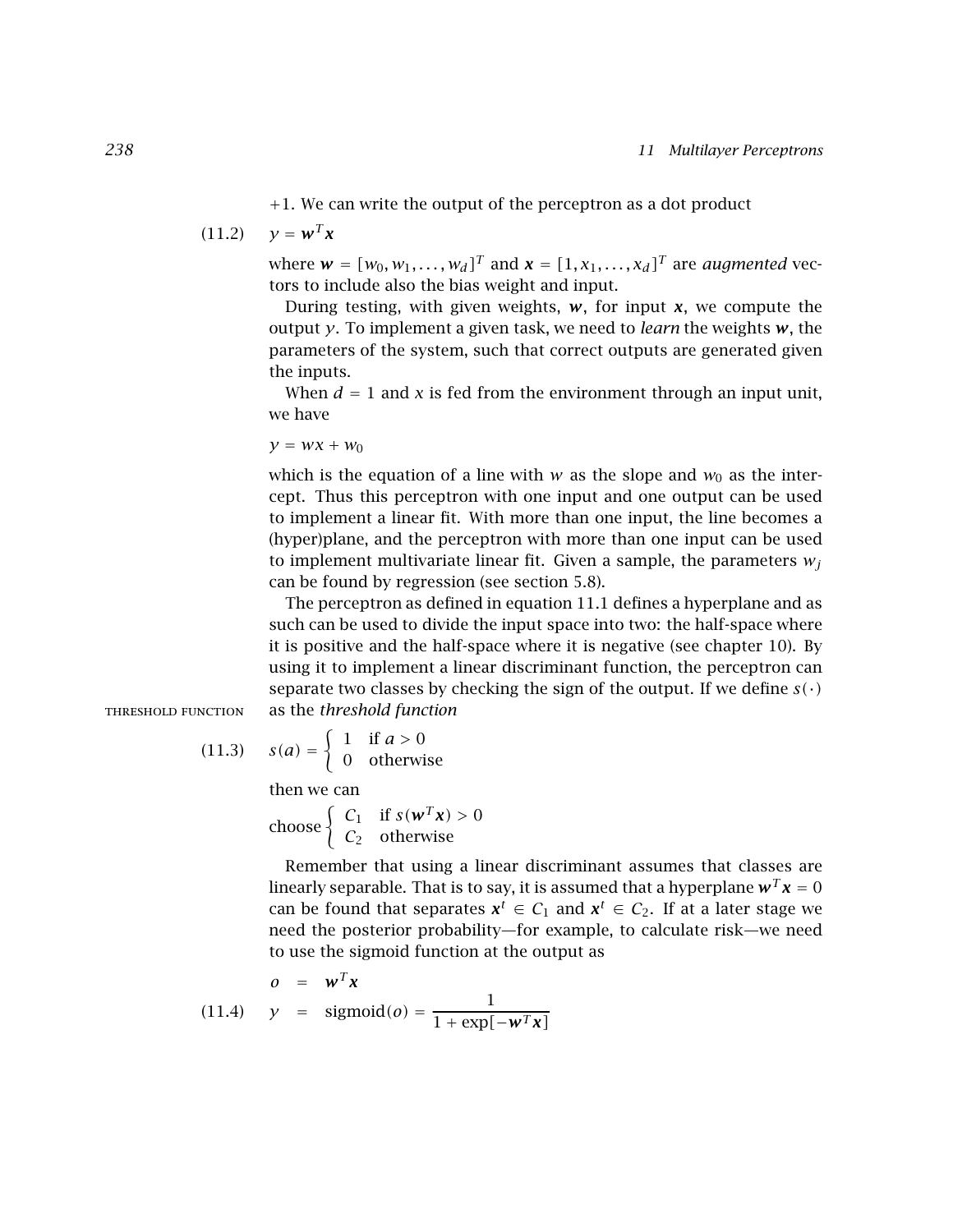

**Figure 11.2** *K* parallel perceptrons.  $x_j$ ,  $j = 0, ..., d$  are the inputs and  $y_i$ ,  $i =$ 1,..., *K* are the outputs.  $w_{ij}$  is the weight of the connection from input  $x_j$  to output *yi*. Each output is a weighted sum of the inputs. When used for *K*-class classification problem, there is a postprocessing to choose the maximum, or softmax if we need the posterior probabilities.

When there are  $K > 2$  outputs, there are  $K$  perceptrons, each of which has a weight vector  $w_i$  (see figure 11.2)

$$
y_i = \sum_{j=1}^d w_{ij} x_j + w_{i0} = \mathbf{w}_i^T \mathbf{x}
$$
  
(11.5) 
$$
\mathbf{y} = \mathbf{W} \mathbf{x}
$$

where  $w_{ij}$  is the weight from input  $x_j$  to output  $y_i$ . **W** is the  $K \times (d + 1)$ weight matrix of *wij* whose rows are the weight vectors of the *K* perceptrons. When used for classification, during testing, we

choose 
$$
C_i
$$
 if  $y_i = \max_k y_k$ 

In the case of a neural network, the value of each perceptron is a *local* function of its inputs and its synaptic weights. However, in classification, if we need the posterior probabilities (instead of just the code of the winner class) and use the softmax, we also need the values of the other outputs. So, to implement this as a neural network, we can see this as a two-stage process, where the first stage calculates the weighted sums, and the second stage calculates the softmax values; but we still denote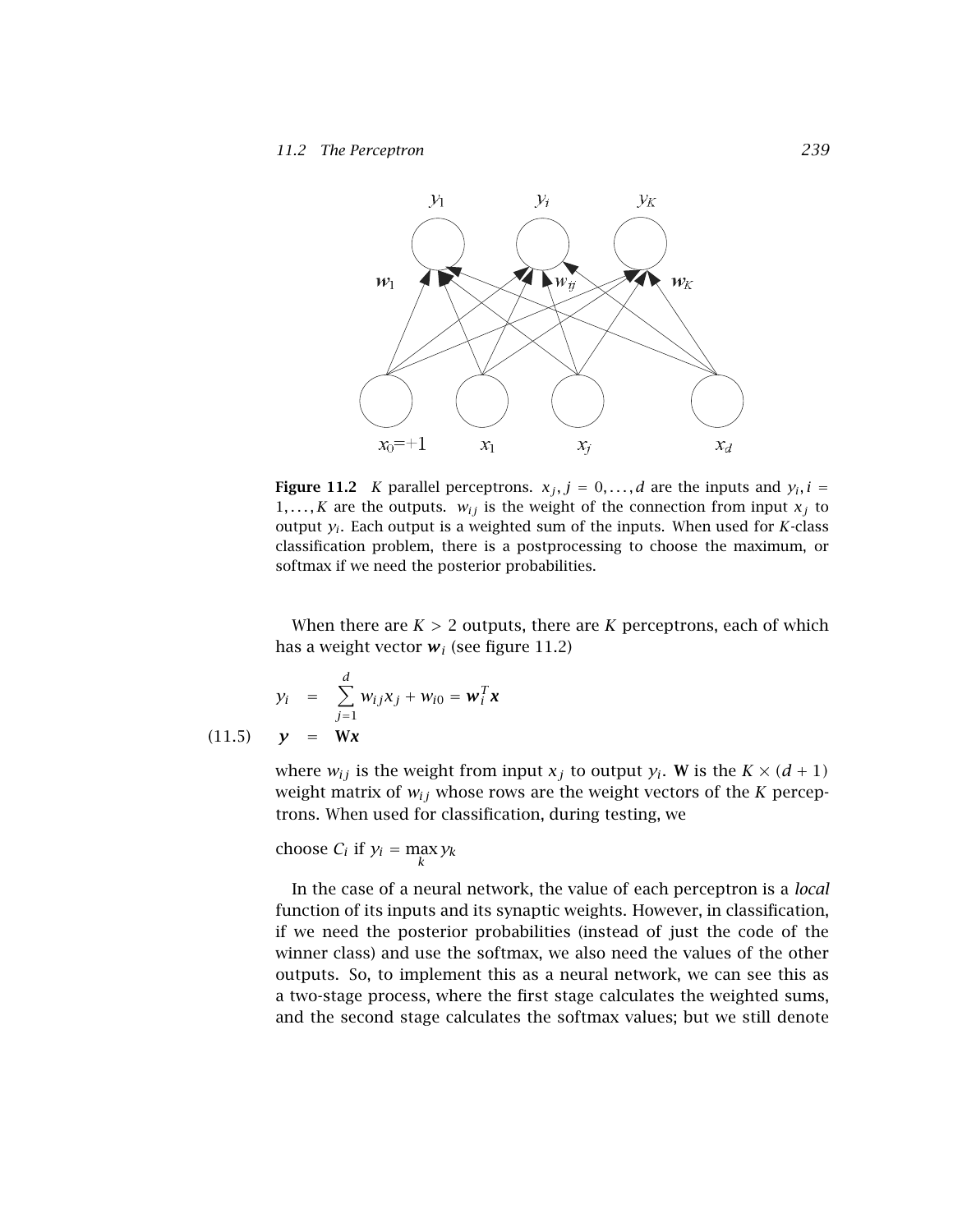this as a single layer of output units:

$$
o_i = \mathbf{w}_i^T \mathbf{x}
$$
  
(11.6) 
$$
y_i = \frac{\exp o_i}{\sum_k \exp o_k}
$$

Remember that by defining auxiliary inputs, the linear model can also be used for polynomial approximation; for example, define  $x_3 = x_1^2$ ,  $x_4 = x_2^2$  $x_2^2$ ,  $x_5 = x_1x_2$  (section 10.2). The same can also be used with perceptrons (Durbin and Rumelhart 1989). In section 11.5, we see multilayer perceptrons where such nonlinear functions are learned from data in a "hidden" layer instead of being assumed a priori.

Any of the methods discussed in chapter 10 on linear discrimination can be used to calculate  $w_i$ ,  $i = 1, ..., K$  offline and then plugged into the network. These include parametric approach with a common covariance matrix, logistic discrimination, discrimination by regression, and support vector machines. In some cases, we do not have the whole sample at hand when training starts, and we need to iteratively update parameters as new examples arrive; we discuss this case of *online* learning in section 11.3.

Equation 11.5 defines a linear transformation from a *d*-dimensional space to a *K*-dimensional space and can also be used for dimensionality reduction if  $K < d$ . One can use any of the methods of chapter 6 to calculate **W** offline and then use the perceptrons to implement the transformation, for example, PCA. In such a case, we have a two-layer network where the first layer of perceptrons implements the linear transformation and the second layer implements the linear regression or classification in the new space. We note that because both are linear transformations, they can be combined and written down as a single layer. We will see the more interesting case where the first layer implements *nonlinear* dimensionality reduction in section 11.5.

## **11.3 Training a Perceptron**

The perceptron defines a hyperplane, and the neural network perceptron is just a way of *implementing* the hyperplane. Given a data sample, the weight values can be calculated *offline* and then when they are plugged in, the perceptron can be used to calculate the output values.

In training neural networks, we generally use online learning where we are not given the whole sample, but we are given instances one by one and would like the network to update its parameters after each instance,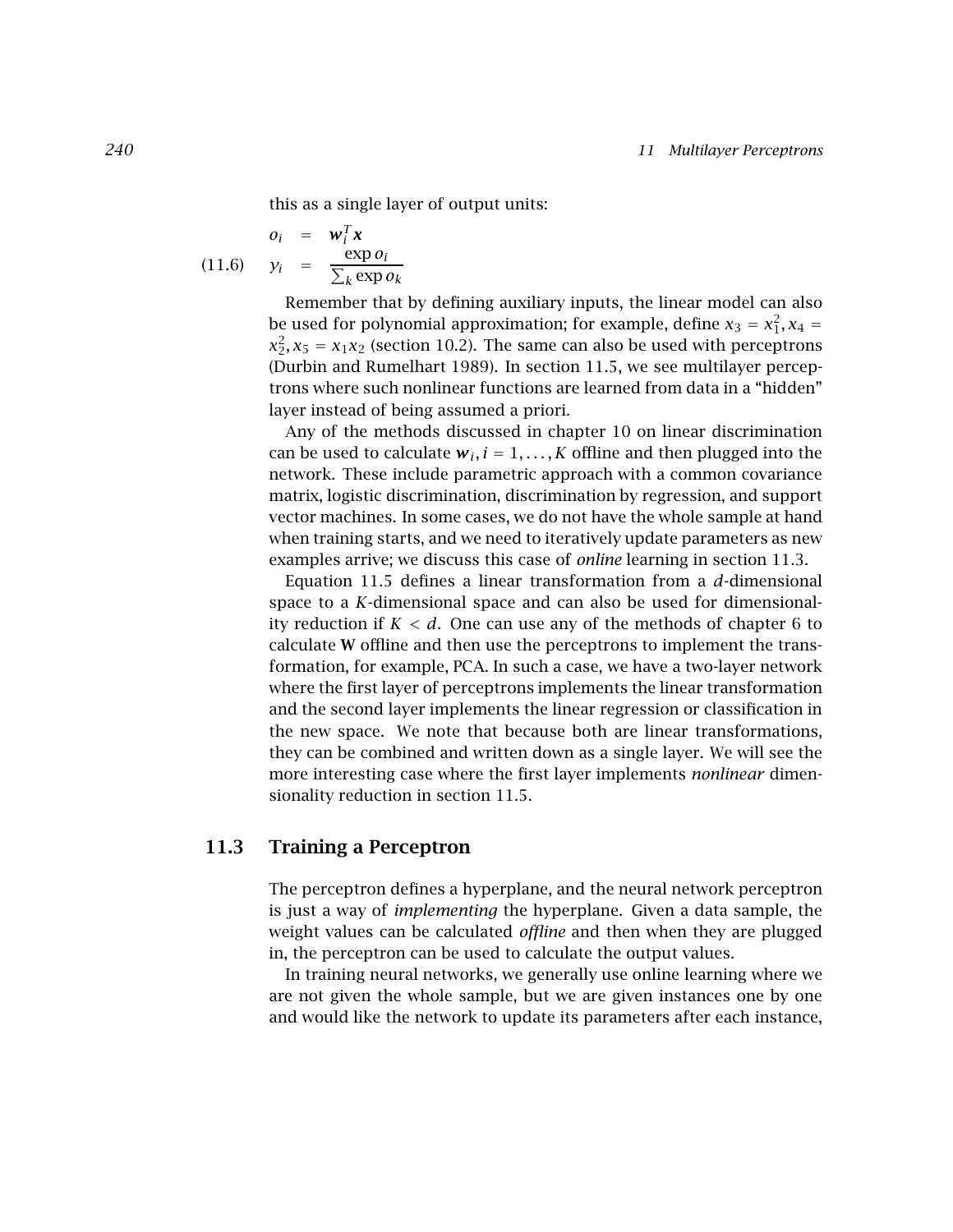adapting itself slowly in time. Such an approach is interesting for a number of reasons:

- 1. It saves us the cost of storing the training sample in an external memory and storing the intermediate results during optimization. An approach like support vector machines (chapter 13) may be quite costly with large samples, and in some applications, we may prefer a simpler approach where we do not need to store the whole sample and solve a complex optimization problem on it.
- 2. The problem may be changing in time, which means that the sample distribution is not fixed, and a training set cannot be chosen a priori. For example, we may be implementing a speech recognition system that adapts itself to its user.
- 3. There may be physical changes in the system. For example, in a robotic system, the components of the system may wear out, or sensors may degrade.
- online learning In *online learning*, we do not write the error function over the whole sample but on individual instances. Starting from random initial weights, at each iteration we adjust the parameters a little bit to minimize the error, without forgetting what we have previously learned. If this error function is differentiable, we can use gradient descent.

For example, in regression the error on the single instance pair with index *t*,  $(x^t, r^t)$ , is

$$
E^{t}(\mathbf{w}|\mathbf{x}^{t}, r^{t}) = \frac{1}{2}(r^{t} - y^{t})^{2} = \frac{1}{2}[r^{t} - (\mathbf{w}^{T}\mathbf{x}^{t})]^{2}
$$

and for  $j = 0, \ldots, d$ , the online update is

$$
(11.7) \quad \Delta w_j^t = \eta (r^t - y^t) x_j^t
$$

where *η* is the learning factor, which is gradually decreased in time for stochastic convergence. This is known as *stochastic gradient descent*.

gradient descent Similarly, update rules can be derived for classification problems using logistic discrimination where updates are done after each pattern, instead of summing them and doing the update after a complete pass over the training set. With two classes, for the single instance  $(x^t, r^t)$  where  $r_i^t = 1$ <br>if  $x^t \in C$ , and  $x^t = 0$  if  $x^t \in C$ , the single output is if  $x^t \in C_1$  and  $r_i^t = 0$  if  $x^t \in C_2$ , the single output is

$$
y^t = \text{sigmoid}(\mathbf{w}^T \mathbf{x}^t)
$$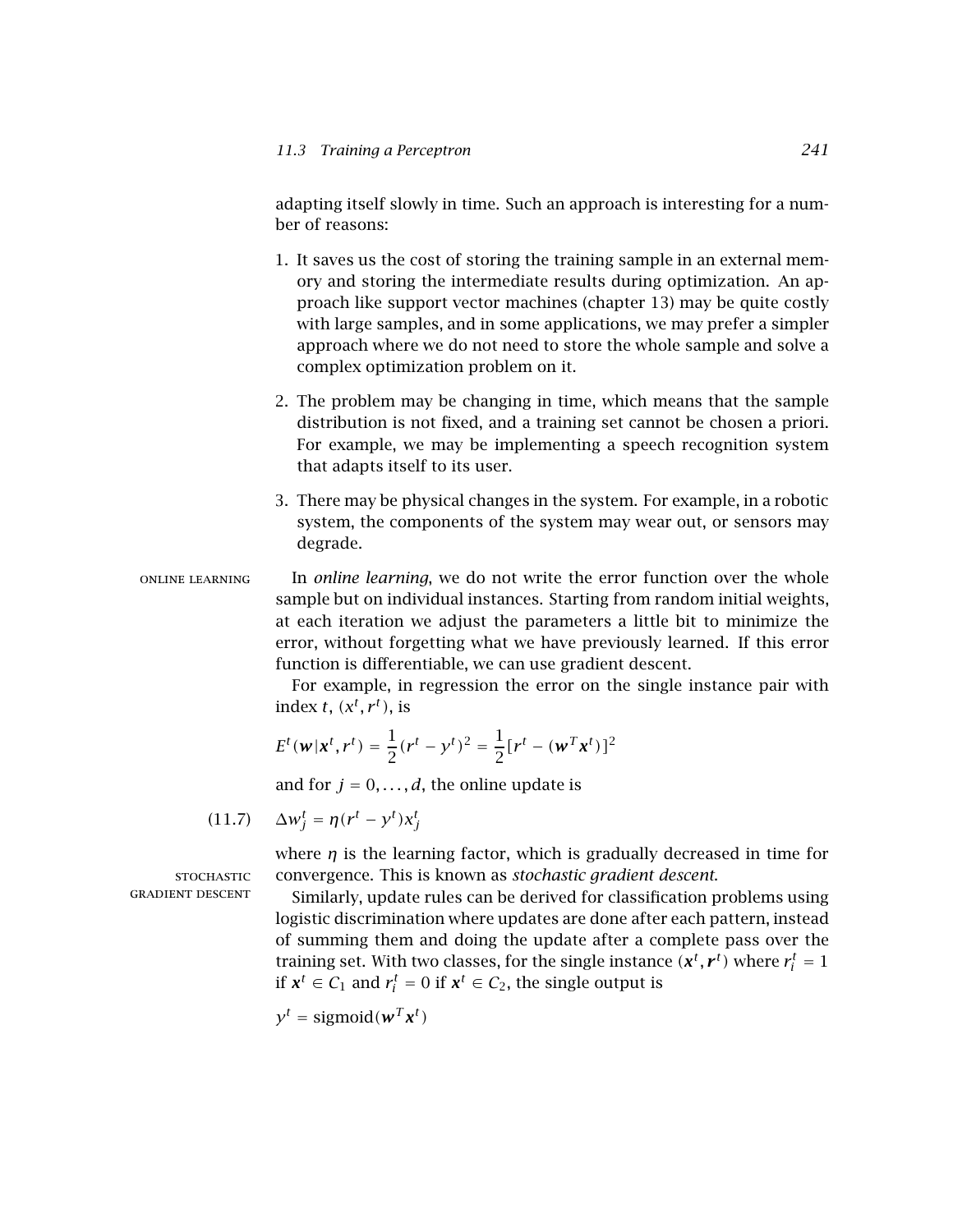and the cross-entropy is

$$
E^t(\mathbf{w}|\mathbf{x}^t, r^t) = -r^t \log y^t - (1 - r^t) \log(1 - y^t)
$$

Using gradient descent, we get the following online update rule for  $j = 0, ..., d$ :

$$
(11.8) \quad \Delta w_j^t = \eta (r^t - y^t) x_j^t
$$

When there are  $K > 2$  classes, for the single instance  $(x^t, r^t)$  where  $-1$  if  $y^t \in C$  and 0 otherwise, the outputs are  $r_i^t = 1$  if  $x^t \in C_i$  and 0 otherwise, the outputs are

$$
y_i^t = \frac{\exp \mathbf{w}_i^T \mathbf{x}^t}{\sum_k \exp \mathbf{w}_k^T \mathbf{x}^t}
$$

and the cross-entropy is

$$
E^t(\{\mathbf{w}_i\}_i|\mathbf{x}^t,\mathbf{r}^t)=-\sum_i r_i^t \log y_i^t
$$

Using gradient descent, we get the following online update rule, for  $i = 1, \ldots, K, \; j = 0, \ldots, d$ :

$$
(11.9) \quad \Delta w_{ij}^t = \eta (r_i^t - y_i^t) x_j^t
$$

which is the same as the equations we saw in section 10.7 except that we do not sum over all of the instances but update after a single instance. The pseudocode of the algorithm is given in figure 11.3, which is the online version of figure 10.8.

Both equations 11.7 and 11.9 have the form

#### (11.10) Update = LearningFactor· (DesiredOutput − ActualOutput) · Input

Let us try to get some insight into what this does. First, if the actual output is equal to the desired output, no update is done. When it is done, the magnitude of the update increases as the difference between the desired output and the actual output increases. We also see that if the actual output is less than the desired output, update is positive if the input is positive and negative if the input is negative. This has the effect of increasing the actual output and decreasing the difference. If the actual output is greater than the desired output, update is negative if the input is positive and positive if the input is negative; this decreases the actual output and makes it closer to the desired output.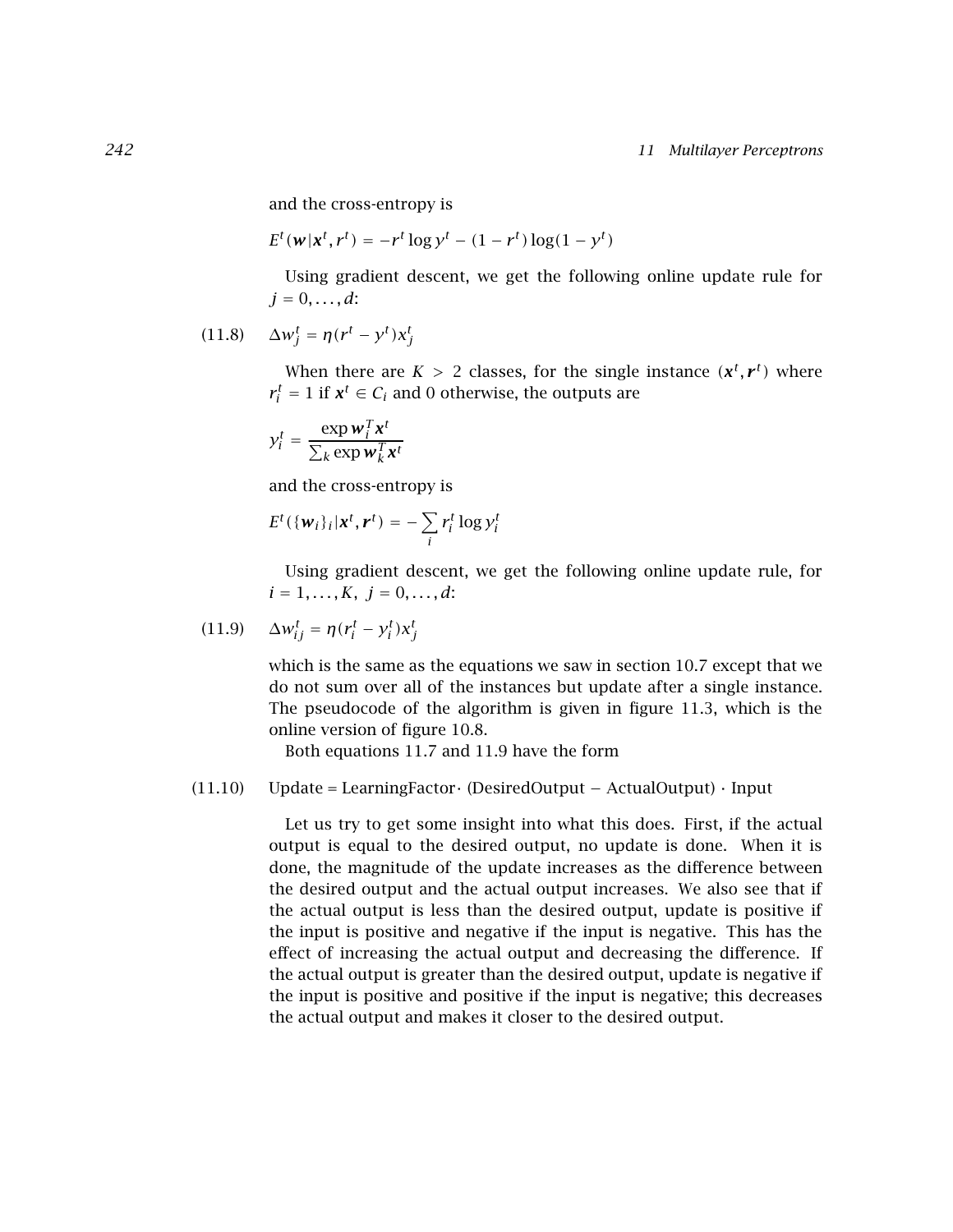```
For i = 1, ..., KFor j = 0, \ldots, dw<sub>ij</sub> ← rand(-0.01, 0.01)
Repeat
     For all (x^t, r^t) \in X in random order
          For i = 1, ..., Ko_i \leftarrow 0For j = 0, ..., do_i \leftarrow o_i + w_{ij} x_j^tFor i = 1, ..., Ky_i \leftarrow \exp(o_i) / \sum_k \exp(o_k)For i = 1, ..., KFor j = 0, \ldots, dw_{ij} \leftarrow w_{ij} + \eta (r_i^t - y_i) x_j^tUntil convergence
```


When an update is done, its magnitude depends also on the input. If the input is close to 0, its effect on the actual output is small and therefore its weight is also updated by a small amount. The greater an input, the greater the update of its weight.

Finally, the magnitude of the update depends on the learning factor, *η*. If it is too large, updates depend too much on recent instances; it is as if the system has a very short memory. If this factor is small, many updates may be needed for convergence. In section 11.8.1, we discuss methods to speed up convergence.

# **11.4 Learning Boolean Functions**

In a Boolean function, the inputs are binary and the output is 1 if the corresponding function value is true and 0 otherwise. Therefore, it can be seen as a two-class classification problem. As an example, for learning to AND two inputs, the table of inputs and required outputs is given in table 11.1. An example of a perceptron that implements AND and its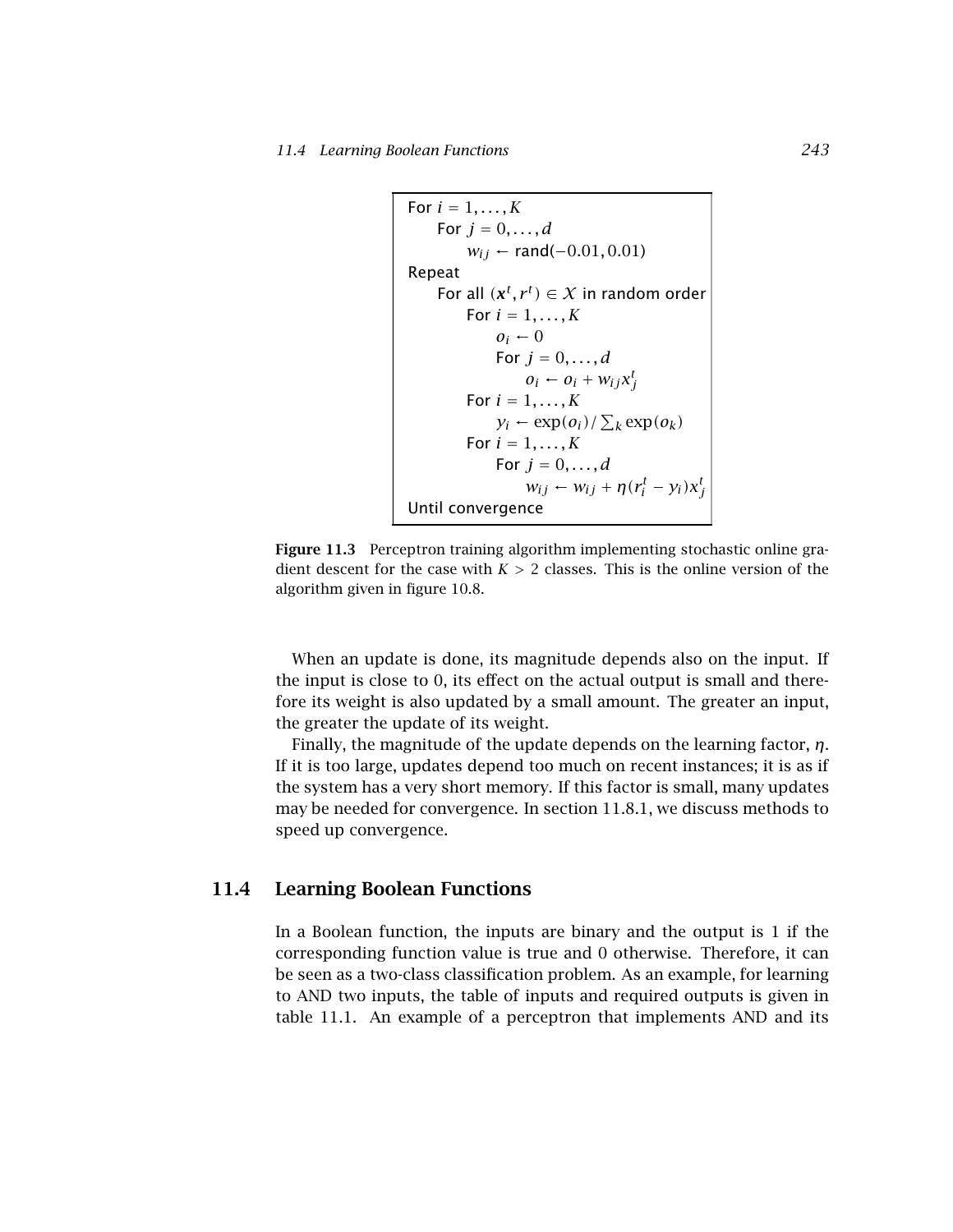**Table 11.1** Input and output for the AND function.

| $x_1$ | $x_2$ |                |
|-------|-------|----------------|
| 0     | 0     | 0              |
| 0     | 1     | $\overline{0}$ |
| I     | 0     | $\overline{0}$ |
|       |       |                |



**Figure 11.4** The perceptron that implements AND and its geometric interpretation.

geometric interpretation in two dimensions is given in figure 11.4. The discriminant is

 $y = s(x_1 + x_2 - 1.5)$ 

that is,  $\mathbf{x} = [1, x_1, x_2]^T$  and  $\mathbf{w} = [-1.5, 1, 1]^T$ . Note that  $y = s(x_1 + x_2 - 1.5)$ satisfies the four constraints given by the definition of AND function in table 11.1, for example, for  $x_1 = 1, x_2 = 0, y = s(-0.5) = 0$ . Similarly it can be shown that  $y = s(x_1 + x_2 - 0.5)$  implements OR.

Though Boolean functions like AND and OR are linearly separable and are solvable using the perceptron, certain functions like XOR are not. The table of inputs and required outputs for XOR is given in table 11.2. As can be seen in figure 11.5, the problem is not linearly separable. This can also be proved by noting that there are no  $w_0$ ,  $w_1$ , and  $w_2$  values that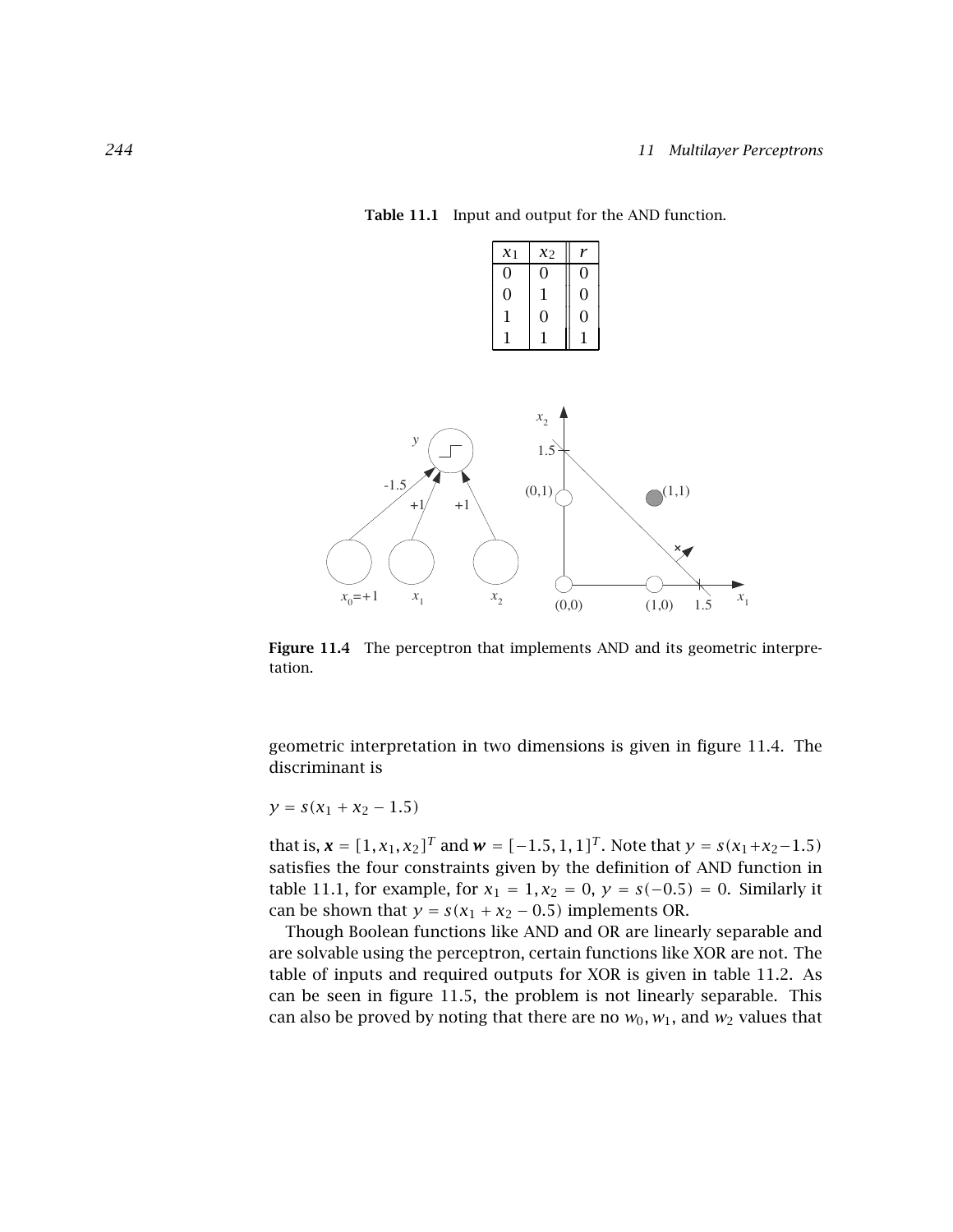**Table 11.2** Input and output for the XOR function.

| $x_1$ | $x_2$ |   |
|-------|-------|---|
| 0     | 0     | 0 |
| 0     | 1     | I |
| T     | 0     |   |
|       |       | ı |



**Figure 11.5** XOR problem is not linearly separable. We cannot draw a line where the empty circles are on one side and the filled circles on the other side.

satisfy the following set of inequalities:

$$
w_0 \le 0
$$
  
\n
$$
w_2 + w_0 > 0
$$
  
\n
$$
w_1 + w_2 + w_0 > 0
$$
  
\n
$$
w_0 \le 0
$$

This result should not be very surprising to us since the VC dimension of a line (in two dimensions) is three. With two binary inputs there are four cases, and thus we know that there exist problems with two inputs that are not solvable using a line; XOR is one of them.

## **11.5 Multilayer Perceptrons**

A perceptron that has a single layer of weights can only approximate linear functions of the input and cannot solve problems like the XOR, where the discrimininant to be estimated is nonlinear. Similarly, a perceptron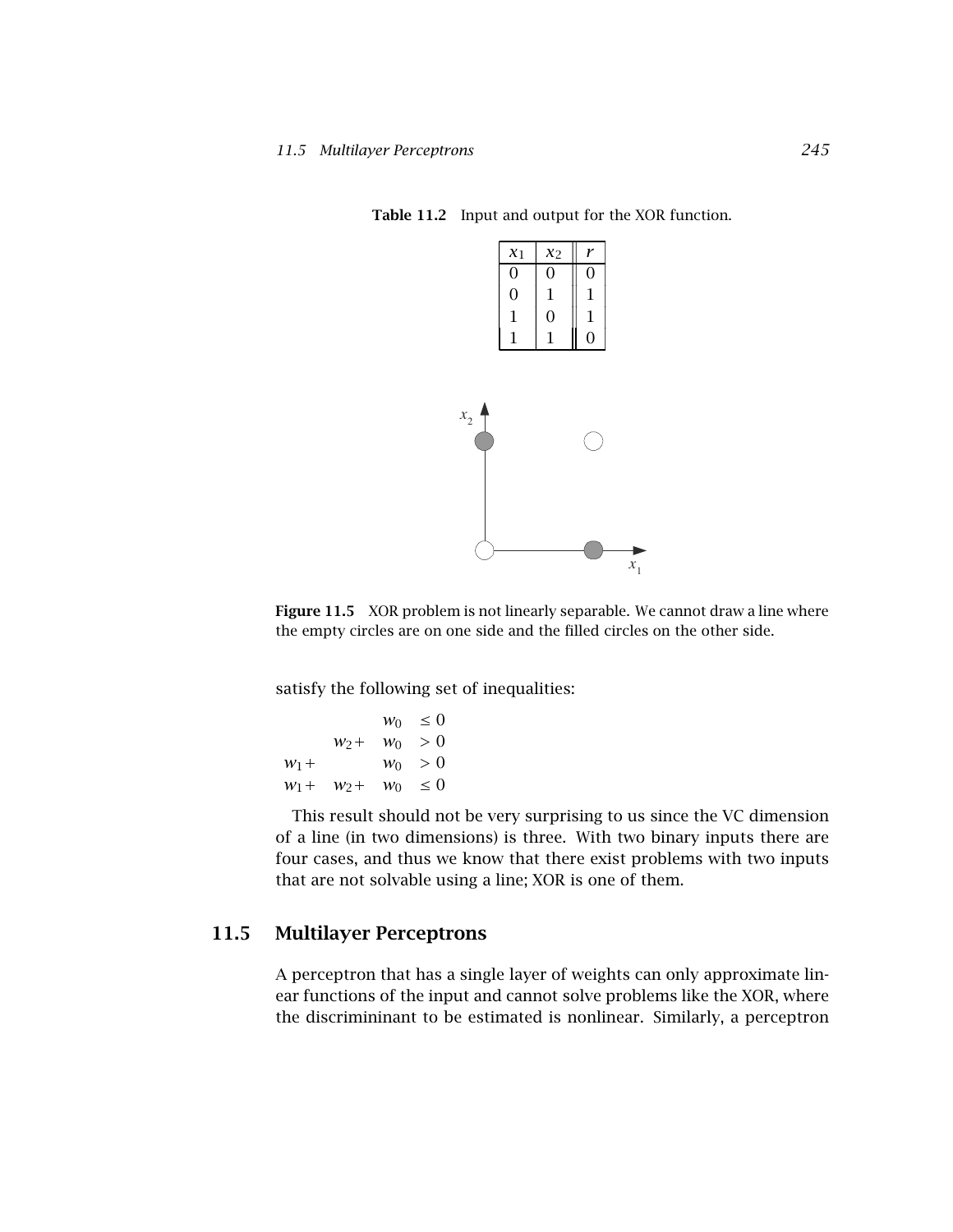cannot be used for nonlinear regression. This limitation does not apply hidden layers to feedforward networks with intermediate or *hidden layers* between the multilayer input and the output layers. If used for classification, such *multilayer* perceptrons *perceptrons* (MLP) can implement nonlinear discriminants and, if used for regression, can approximate nonlinear functions of the input.

> Input  $x$  is fed to the input layer (including the bias), the "activation" propagates in the forward direction, and the values of the hidden units  $z_h$  are calculated (see figure 11.6). Each hidden unit is a perceptron by itself and applies the nonlinear sigmoid function to its weighted sum:

$$
(11.11) \t zh = sigmoid(whTx) = \frac{1}{1 + exp\left[-\left(\sum_{j=1}^{d} w_{hj}x_j + w_{h0}\right)\right]}, \; h = 1, \ldots, H
$$

The output  $y_i$  are perceptrons in the second layer taking the hidden units as their inputs

(11.12) 
$$
y_i = v_i^T z = \sum_{h=1}^H v_{ih} z_h + v_{i0}
$$

where there is also a bias unit in the hidden layer, which we denote by  $z_0$ , and  $v_{i0}$  are the bias weights. The input layer of  $x_i$  is not counted since no computation is done there and when there is a hidden layer, this is a two-layer network.

As usual, in a regression problem, there is no nonlinearity in the output layer in calculating *y*. In a two-class discrimination task, there is one sigmoid output unit and when there are  $K > 2$  classes, there are *K* outputs with softmax as the output nonlinearity.

If the hidden units' outputs were linear, the hidden layer would be of no use: linear combination of linear combinations is another linear combination. Sigmoid is the continuous, differentiable version of thresholding. We need differentiability because the learning equations we will see are gradient-based. Another sigmoid (S-shaped) nonlinear basis function that can be used is the hyperbolic tangent function, tanh, which ranges from  $-1$  to +1, instead of 0 to +1. In practice, there is no difference between using the sigmoid and the tanh. Still another possibility is the Gaussian, which uses Euclidean distance instead of the dot product for similarity; we discuss such radial basis function networks in chapter 12.

The output is a linear combination of the nonlinear basis function values computed by the hidden units. It can be said that the hidden units make a nonlinear transformation from the *d*-dimensional input space to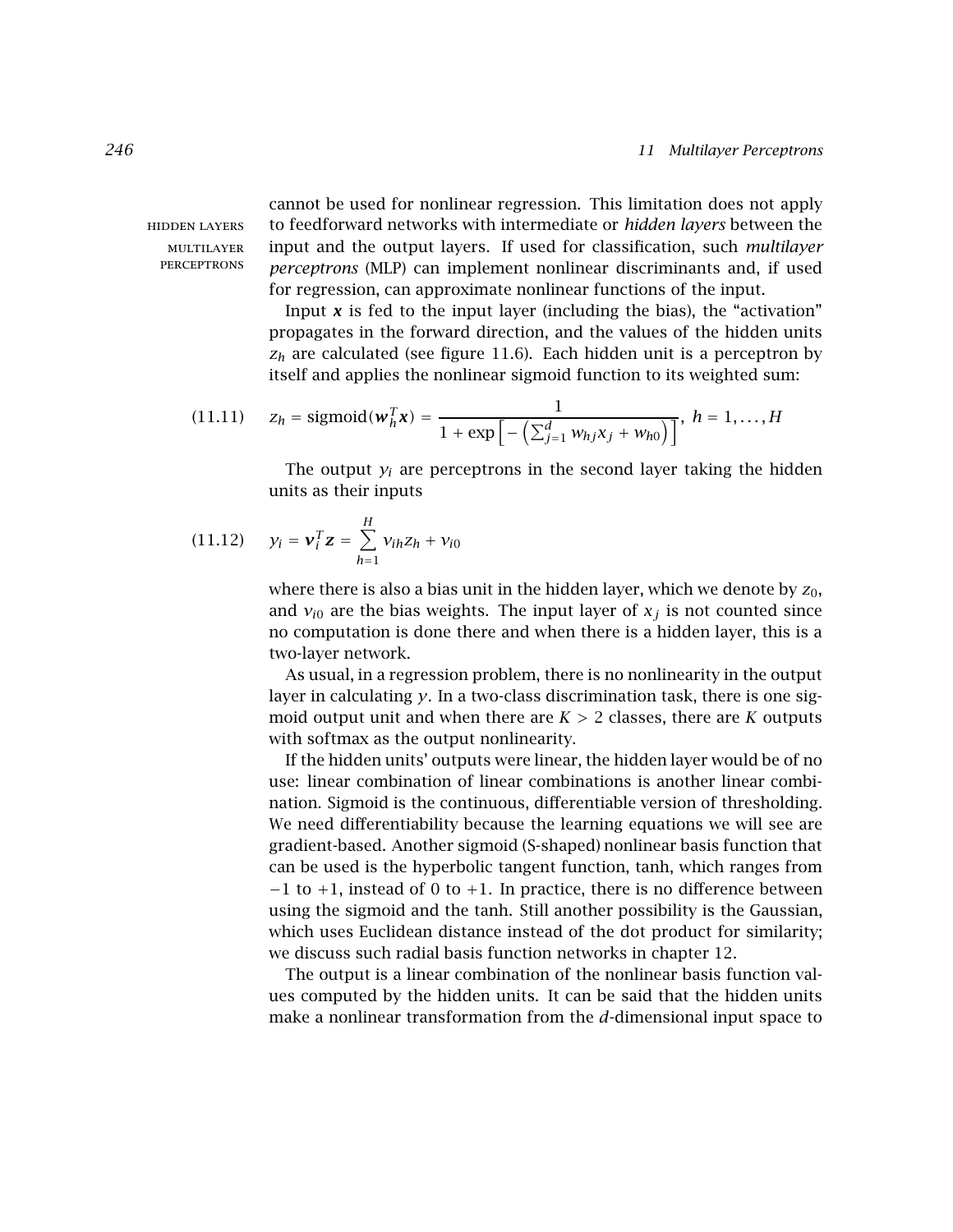

**Figure 11.6** The structure of a multilayer perceptron.  $x_j$ ,  $j = 0, \ldots, d$  are the inputs and  $z_h$ ,  $h = 1, \ldots, H$  are the hidden units where *H* is the dimensionality of this hidden space.  $z_0$  is the bias of the hidden layer.  $y_i$ ,  $i = 1, \ldots, K$  are the output units.  $w_{hj}$  are weights in the first layer, and  $v_{ih}$  are the weights in the second layer.

the *H*-dimensional space spanned by the hidden units, and, in this space, the second output layer implements a linear function.

One is not limited to having one hidden layer, and more hidden layers with their own incoming weights can be placed after the first hidden layer with sigmoid hidden units, thus calculating nonlinear functions of the first layer of hidden units and implementing more complex functions of the inputs. In practice, people rarely go beyond one hidden layer since analyzing a network with many hidden layers is quite complicated; but sometimes when the hidden layer contains too many hidden units, it may be sensible to go to multiple hidden layers, preferring "long and narrow" networks to "short and fat" networks.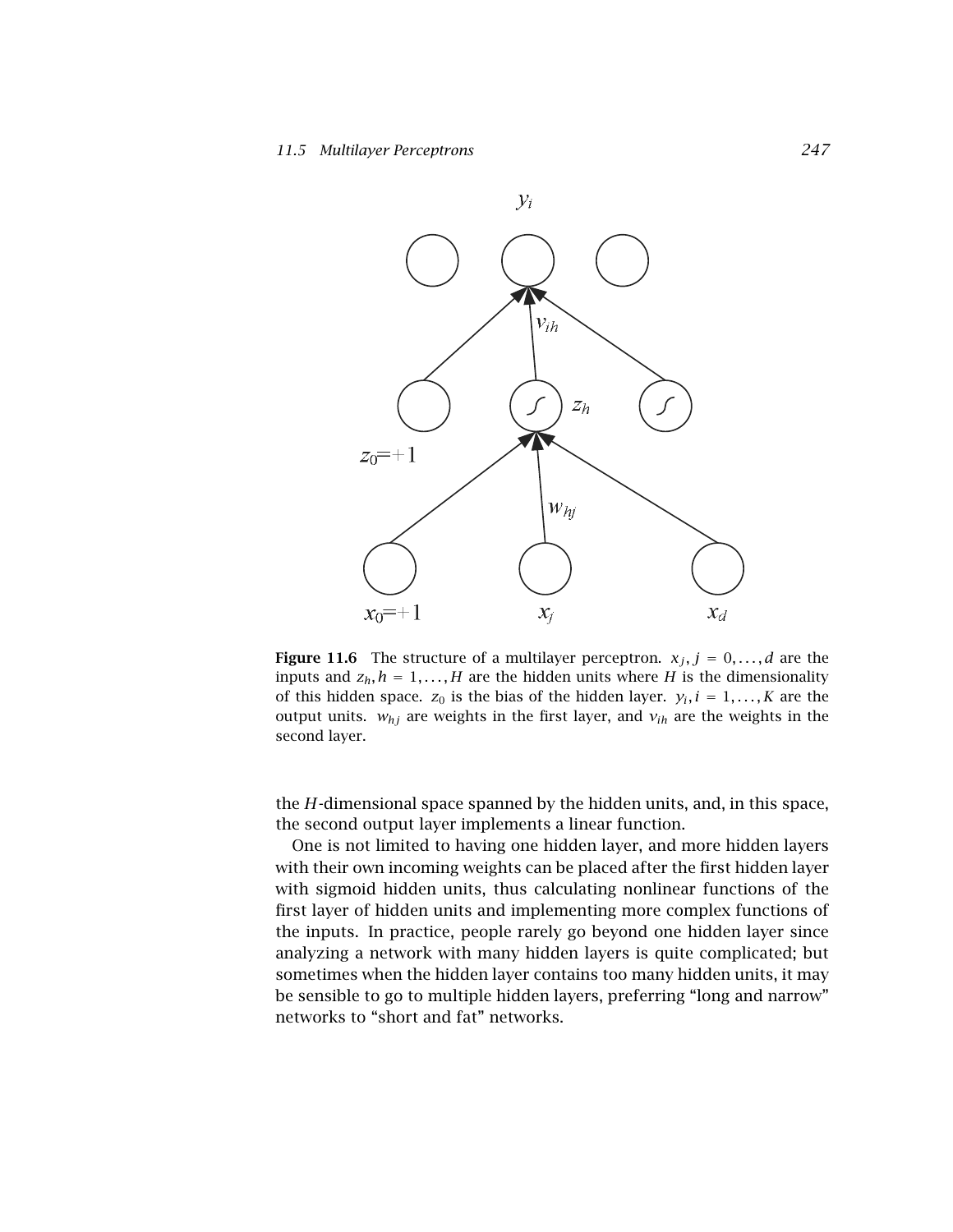## **11.6 MLP as a Universal Approximator**

We can represent any Boolean function as a disjunction of conjunctions, and such a Boolean expression can be implemented by a multilayer perceptron with one hidden layer. Each conjunction is implemented by one hidden unit and the disjunction by the output unit. For example,

*x*<sup>1</sup> XOR *x*<sup>2</sup> = *(x*<sup>1</sup> AND ∼ *x*2*)* OR *(*∼ *x*<sup>1</sup> AND *x*2*)*

We have seen previously how to implement AND and OR using perceptrons. So two perceptrons can in parallel implement the two AND, and another perceptron on top can OR them together (see figure 11.7). We see that the first layer maps inputs from the  $(x_1, x_2)$  to the  $(z_1, z_2)$  space defined by the first-layer perceptrons. Note that both inputs,  $(0,0)$  and  $(1,1)$ , are mapped to  $(0,0)$  in the  $(z_1, z_2)$  space, allowing linear separability in this second space.

Thus in the binary case, for every input combination where the output is 1, we define a hidden unit that checks for that particular conjunction of the input. The output layer then implements the disjunction. Note that this is just an existence proof, and such networks may not be practical as up to 2*<sup>d</sup>* hidden units may be necessary when there are *d* inputs. Such an architecture implements table lookup and does not generalize.

We can extend this to the case where inputs are continuous to show that similarly, any arbitrary function with continuous input and outputs universal can be approximated with a multilayer perceptron. The proof of *universal* approximation *approximation* is easy with two hidden layers. For every input case or region, that region can be delimited by hyperplanes on all sides using hidden units on the first hidden layer. A hidden unit in the second layer then ANDs them together to bound the region. We then set the weight of the connection from that hidden unit to the output unit equal to the piecewise constant desired function value. This gives a *piecewise constant approximation* approximation of the function; it corresponds to ignoring all the terms in the Taylor expansion except the constant term. Its accuracy may be increased to the desired value by increasing the number of hidden units and placing a finer grid on the input. Note that no formal bounds are given on the number of hidden units required. This property just reassures us that there is a solution; it does not help us in any other way. It has been proven that an MLP with *one* hidden layer (with an arbitrary number of hidden units) can learn any nonlinear function of the input (Hornik, Stinchcombe, and White 1989).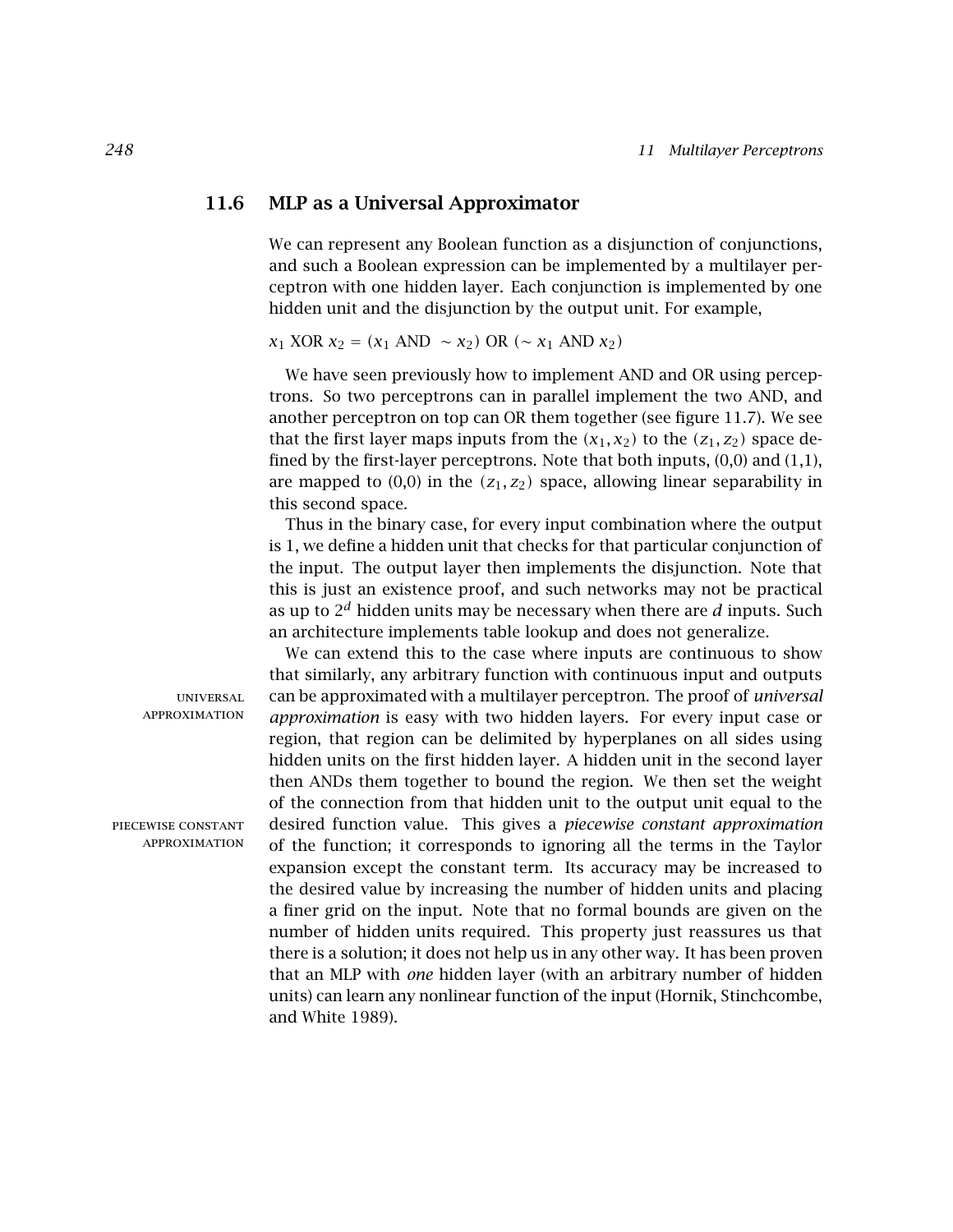

**Figure 11.7** The multilayer perceptron that solves the XOR problem. The hidden units and the output have the threshold activation function with threshold at 0.

# **11.7 Backpropagation Algorithm**

Training a multilayer perceptron is the same as training a perceptron; the only difference is that now the output is a nonlinear function of the input thanks to the nonlinear basis function in the hidden units. Considering the hidden units as inputs, the second layer is a perceptron and we already know how to update the parameters,  $v_{ij}$ , in this case, given the inputs  $z_h$ . For the first-layer weights,  $w_{hj}$ , we use the chain rule to calculate the gradient:

$$
\frac{\partial E}{\partial w_{hj}} = \frac{\partial E}{\partial y_i} \frac{\partial y_i}{\partial z_h} \frac{\partial z_h}{\partial w_{hj}}
$$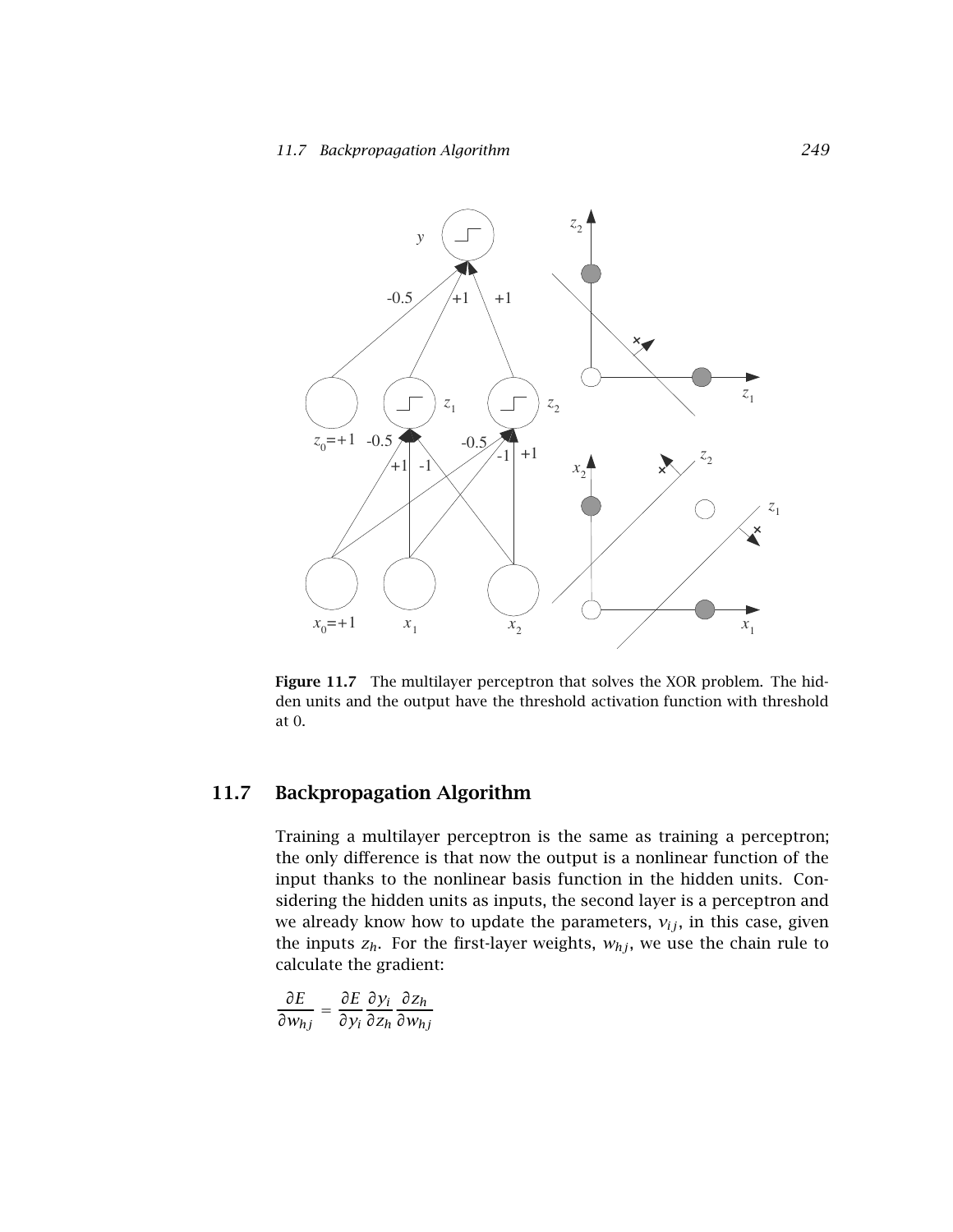It is as if the error propagates from the output *y* back to the inputs backpropagation and hence the name *backpropagation* was coined (Rumelhart, Hinton, and Williams 1986a).

#### **11.7.1 Nonlinear Regression**

 $\mathbf{r}$ 

Let us first take the case of nonlinear regression (with a single output) calculated as

$$
(11.13) \t yt = \sum_{h=1}^{H} v_h z_h^t + v_0
$$

with  $z_h$  computed by equation 11.11. The error function over the whole sample in regression is

$$
(11.14) \t E(W, v | X) = \frac{1}{2} \sum_{t} (r^t - y^t)^2
$$

The second layer is a perceptron with hidden units as the inputs, and we use the least-squares rule to update the second-layer weights:

$$
(11.15) \quad \Delta v_h = \eta \sum_t (r^t - y^t) z_h^t
$$

The first layer are also perceptrons with the hidden units as the output units but in updating the first-layer weights, we cannot use the leastsquares rule directly as we do not have a desired output specified for the hidden units. This is where the chain rule comes into play. We write

$$
\Delta w_{hj} = -\eta \frac{\partial E}{\partial w_{hj}} \n= -\eta \sum_{t} \frac{\partial E^{t}}{\partial y^{t}} \frac{\partial y^{t}}{\partial z_{h}^{t}} \frac{\partial z_{h}^{t}}{\partial w_{hj}} \n= -\eta \sum_{t} \frac{-(r^{t} - y^{t})}{\frac{\partial E^{t}}{\partial y^{t}} \frac{\partial y_{h}}{\partial y^{t}} \frac{z_{h}^{t}}{(1 - z_{h}^{t}) x_{j}^{t}} \n= \eta \sum_{t} (r^{t} - y^{t}) v_{h} z_{h}^{t} (1 - z_{h}^{t}) x_{j}^{t}
$$
\n(11.16)

The product of the first two terms  $(r<sup>t</sup> – y<sup>t</sup>)v<sub>h</sub>$  acts like the error term for hidden unit *h*. This error is *backpropagated* from the error to the hidden unit.  $(r^t - y^t)$  is the error in the output, weighted by the "responsibility" of the hidden unit as given by its weight  $v_h$ . In the third term,  $z_h(1 - z_h)$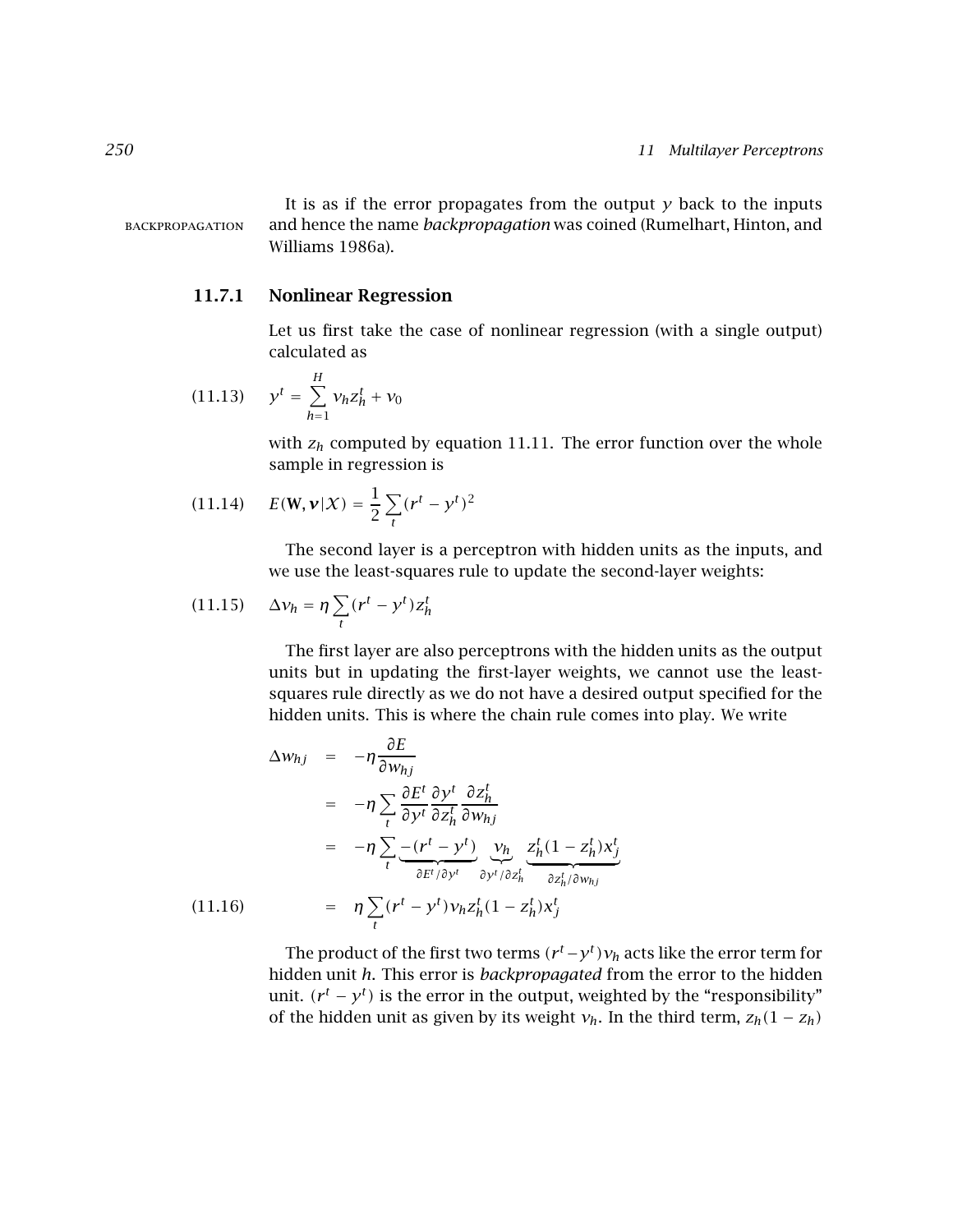is the derivative of the sigmoid and  $x_j^t$  is the derivative of the weighted sum with respect to the weight  $w_{hj}$ . Note that the change in the firstlayer weight,  $\Delta w_{hj}$ , makes use of the second-layer weight, *ν*<sub>h</sub>. Therefore, we should calculate the changes in both layers and update the first-layer weights, making use of the *old* value of the second-layer weights, then update the second-layer weights.

Weights,  $w_{hj}$ ,  $v_h$  are started from small random values initially, for example, in the range *[*−0*.*01*,* 0*.*01*]*, so as not to saturate the sigmoids. It is also a good idea to normalize the inputs so that they all have 0 mean and unit variance and have the same scale, since we use a single *η* parameter.

With the learning equations given here, for each pattern, we compute the direction in which each parameter needs be changed and the magnibatch learning tude of this change. In *batch learning*, we accumulate these changes over all patterns and make the change once after a complete pass over the whole training set is made, as shown in the previous update equations.

It is also possible to have online learning, by updating the weights after each pattern, thereby implementing stochastic gradient descent. A epoch complete pass over all the patterns in the training set is called an *epoch*. The learning factor, *η*, should be chosen smaller in this case and patterns should be scanned in a random order. Online learning converges faster because there may be similar patterns in the dataset, and the stochasticity has an effect like adding noise and may help escape local minima.

> An example of training a multilayer perceptron for regression is shown in figure 11.8. As training continues, the MLP fit gets closer to the underlying function and error decreases (see figure 11.9). Figure 11.10 shows how the MLP fit is formed as a sum of the outputs of the hidden units.

> It is also possible to have multiple output units, in which case a number of regression problems are learned at the same time. We have

$$
(11.17) \t y_i^t = \sum_{h=1}^H v_{ih} z_h^t + v_{i0}
$$

and the error is

(11.18) 
$$
E(\mathbf{W}, \mathbf{V} | \mathcal{X}) = \frac{1}{2} \sum_{t} \sum_{i} (r_i^t - y_i^t)^2
$$

The batch update rules are then

$$
(11.19) \qquad \Delta v_{ih} = \eta \sum_{t} (r_i^t - y_i^t) z_h^t
$$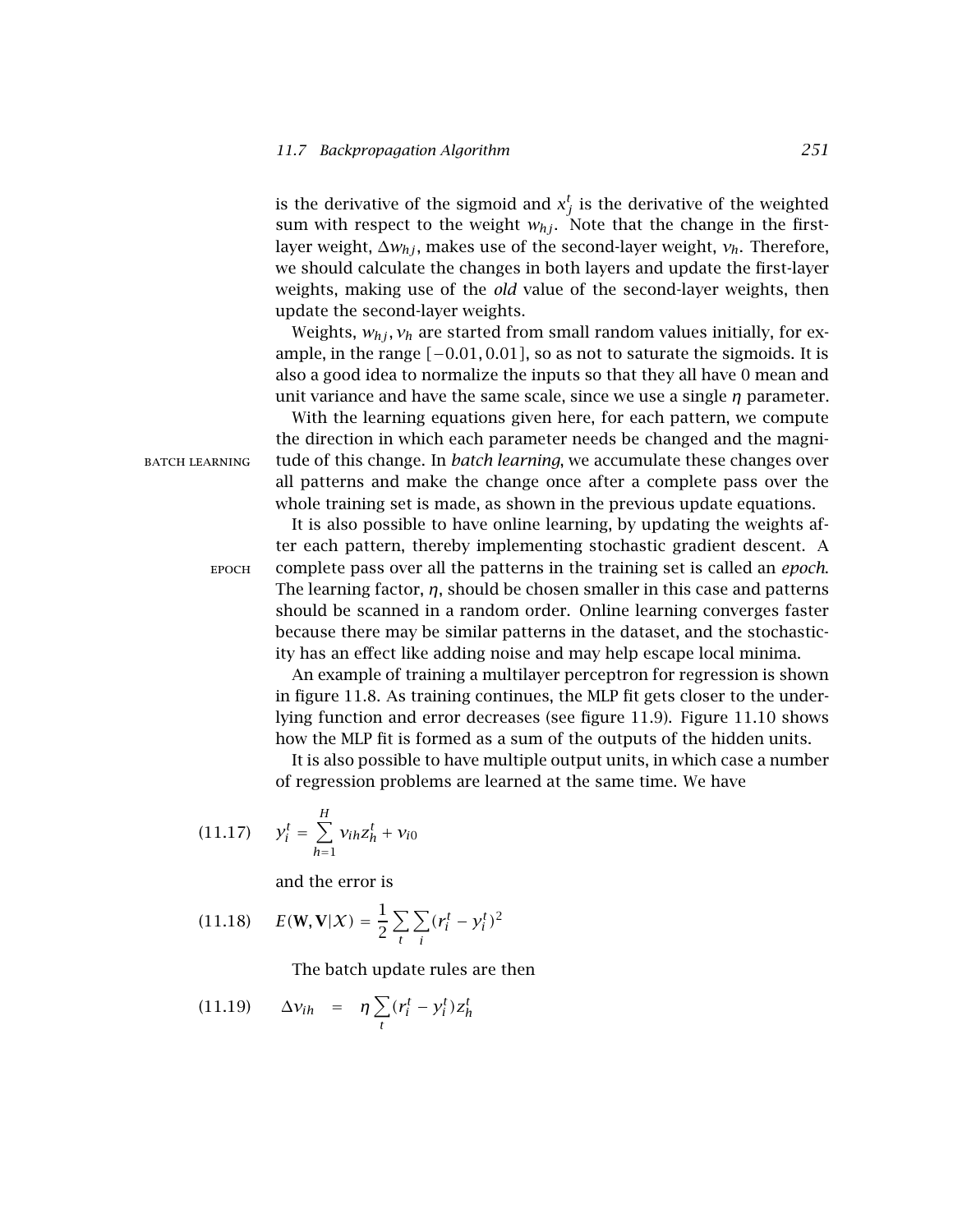

**Figure 11.8** Sample training data shown as '+', where  $x^t$  ∼  $U(-0.5, 0.5)$ , and  $y^t = f(x^t) + \mathcal{N}(0, 0.1)$ .  $f(x) = \sin(6x)$  is shown by a dashed line. The evolution of the fit of an MLP with two hidden units after 100, 200, and 300 epochs is drawn.

$$
(11.20) \quad \Delta w_{hj} = \eta \sum_{t} \left[ \sum_{i} (r_i^t - y_i^t) v_{ih} \right] z_h^t (1 - z_h^t) x_j^t
$$

 $\sum_i (r_i^t - y_i^t)v_{ih}$  is the accumulated backpropagated error of hidden unit *h* from all output units. Pseudocode is given in figure 11.11. Note that in this case, all output units share the same hidden units and thus use the same hidden representation, hence, we are assuming that corresponding to these different outputs, we have related prediction problems. An alternative is to train separate multilayer perceptrons for the separate regression problems, each with its own separate hidden units.

## **11.7.2 Two-Class Discrimination**

When there are two classes, one output unit suffices:

(11.21) 
$$
y^t = \text{sigmoid}\left(\sum_{h=1}^H v_h z_h^t + v_0\right)
$$

 $\overline{a}$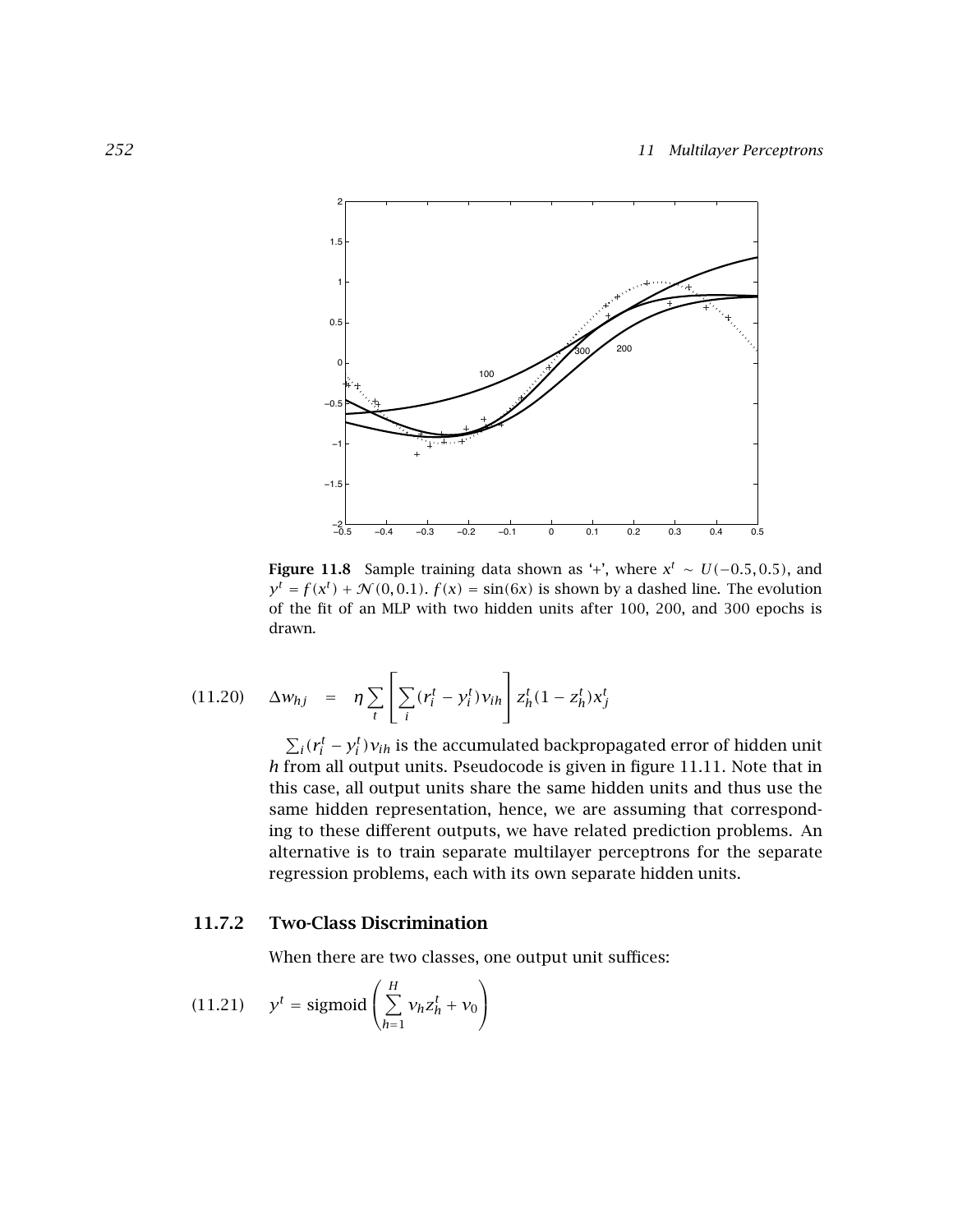

**Figure 11.9** The mean square error on training and validation sets as a function of training epochs.

which approximates  $P(C_1|\mathbf{x}^t)$  and  $\hat{P}(C_2|\mathbf{x}^t) \equiv 1 - y^t$ . We remember from section 10.7 that the error function in this case is

(11.22) 
$$
E(\mathbf{W}, \mathbf{v} | \mathcal{X}) = -\sum_{t} r^{t} \log y^{t} + (1 - r^{t}) \log(1 - y^{t})
$$

The update equations implementing gradient descent are

(11.23) 
$$
\Delta v_h = \eta \sum_t (r^t - y^t) z_h^t
$$
  
(11.24) 
$$
\Delta w_{hj} = \eta \sum_t (r^t - y^t) v_h z_h^t (1 - z_h^t) x_j^t
$$

As in the simple perceptron, the update equations for regression and classification are identical (which does not mean that the values are).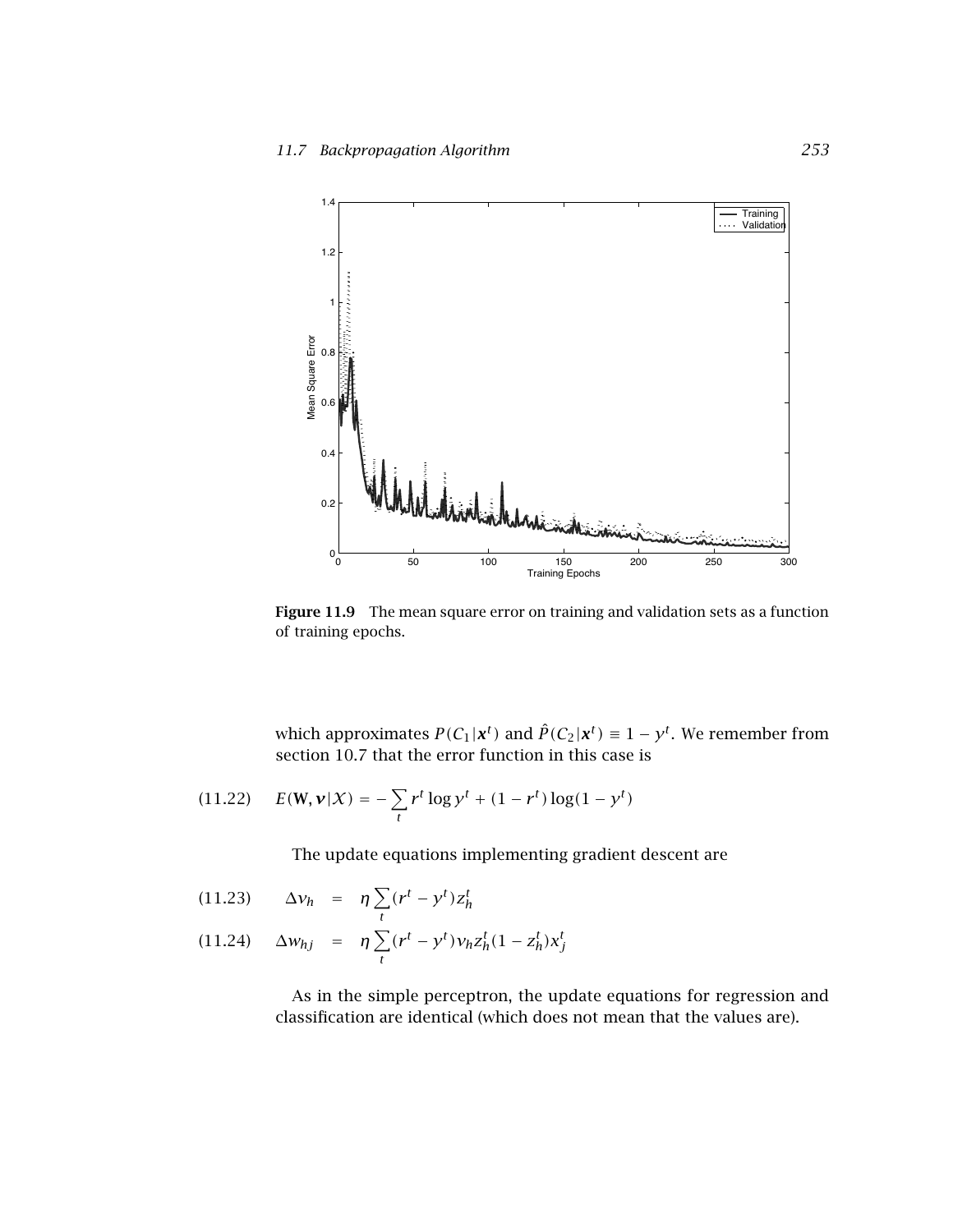

**Figure 11.10** (a) The hyperplanes of the hidden unit weights on the first layer, (b) hidden unit outputs, and (c) hidden unit outputs multiplied by the weights on the second layer. Two sigmoid hidden units slightly displaced, one multiplied by a negative weight, when added, implement a bump. With more hidden units, a better approximation is attained (see figure 11.12).

# **11.7.3 Multiclass Discrimination**

In a  $(K > 2)$ -class classification problem, there are *K* outputs

$$
(11.25) \t o_i^t = \sum_{h=1}^H v_{ih} z_h^t + v_{i0}
$$

and we use softmax to indicate the dependency between classes; namely, they are mutually exclusive and exhaustive:

$$
(11.26) \qquad y_i^t = \frac{\exp o_i^t}{\sum_k \exp o_k^t}
$$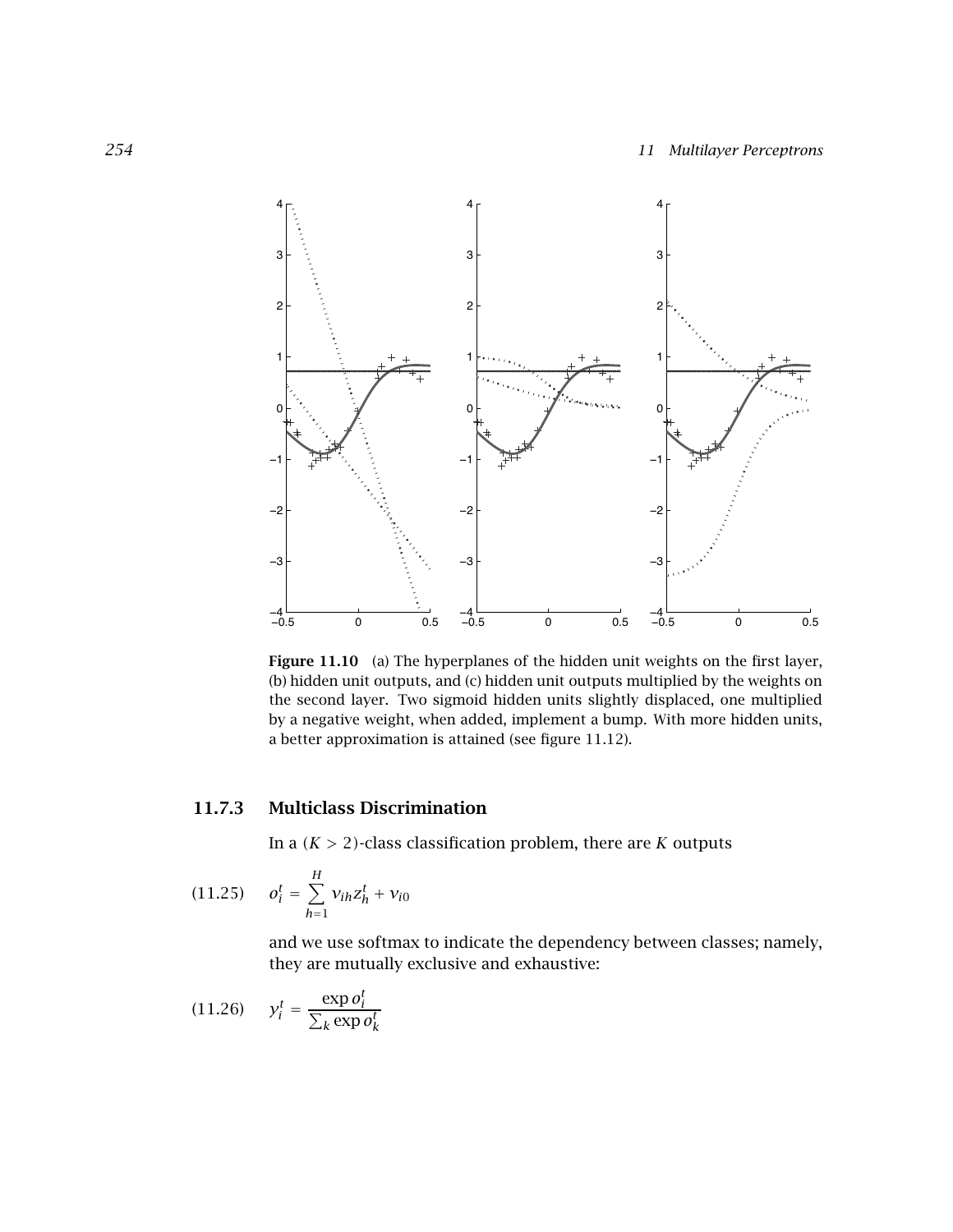```
Initialize all v_{ih} and w_{hj} to rand(-0.01, 0.01)
Repeat
     For all (x^t, r^t) \in X in random order
          For h = 1, \ldots, Hz_h \leftarrow sigmoid(w_h^T x^t)For i = 1, \ldots, Ky_i = v_i^T zy_i - v_i z<br>For i = 1, ..., K\Delta v_i = \eta (r_i^t - y_i^t) z_iFor h = 1, \ldots, H\Delta w_h = \eta (\sum_i (r_i^t - y_i^t) v_{ih}) z_h (1 - z_h) x^tFor i = 1, \ldots, Kv_i \leftarrow v_i + \Delta v_iFor h = 1, ..., Hw_h \leftarrow w_h + \Delta w_hUntil convergence
```
**Figure 11.11** Backpropagation algorithm for training a multilayer perceptron for regression with *K* outputs. This code can easily be adapted for two-class classification (by setting a single sigmoid output) and to *K >* 2 classification (by using softmax outputs).

where  $y_i$  approximates  $P(C_i|\boldsymbol{x}^t)$ . The error function is

$$
(11.27) \quad E(\mathbf{W}, \mathbf{V} | \mathcal{X}) = -\sum_{t} \sum_{i} r_i^t \log y_i^t
$$

and we get the update equations using gradient descent:

(11.28) 
$$
\Delta v_{ih} = \eta \sum_{t} (r_i^t - y_i^t) z_h^t
$$
  
(11.29) 
$$
\Delta w_{hj} = \eta \sum_{t} \left[ \sum_{i} (r_i^t - y_i^t) v_{ih} \right] z_h^t (1 - z_h^t) x_j^t
$$

Richard and Lippmann (1991) have shown that given a network of enough complexity and sufficient training data, a suitably trained multilayer perceptron estimates posterior probabilities.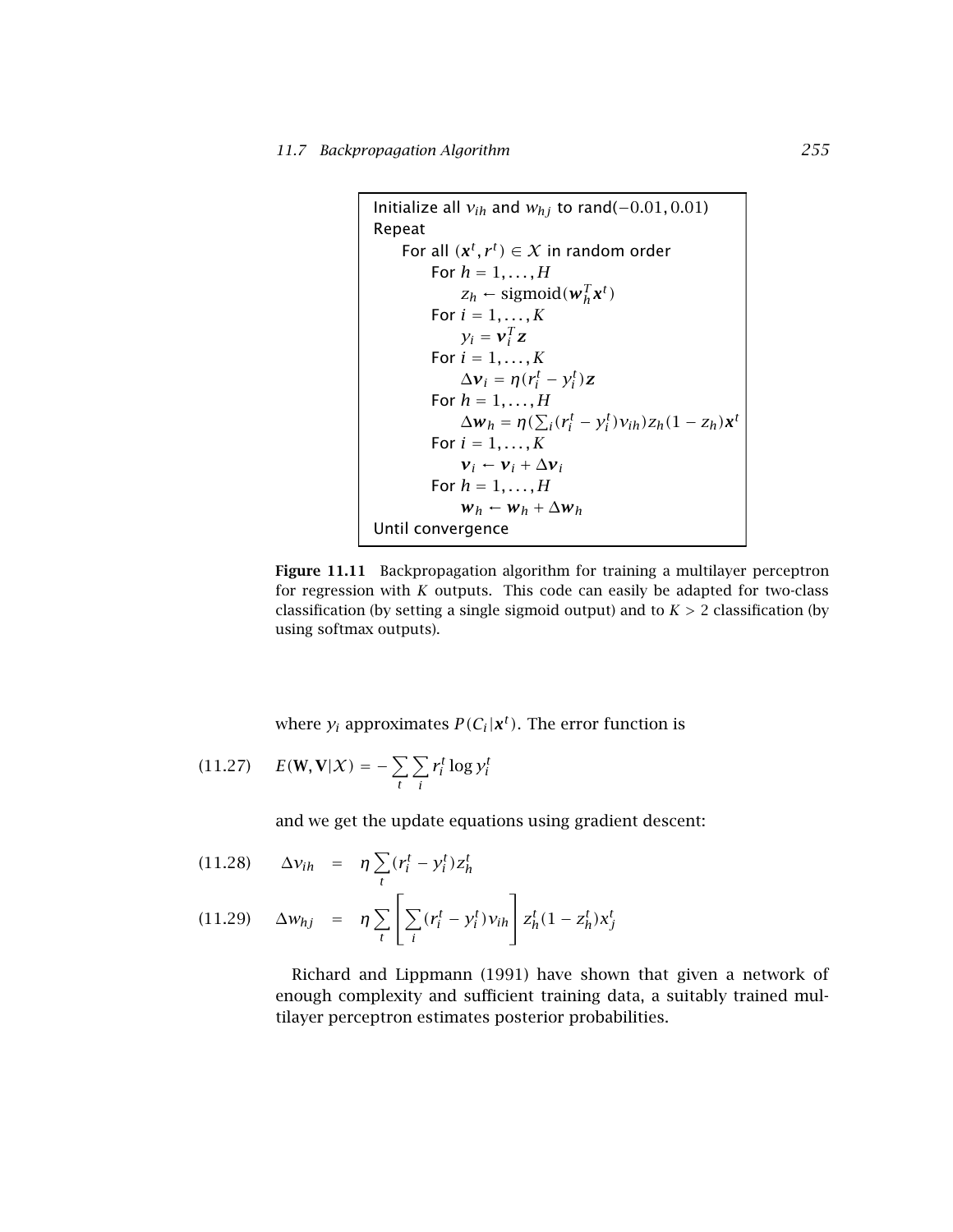## **11.7.4 Multiple Hidden Layers**

As we saw before, it is possible to have multiple hidden layers each with its own weights and applying the sigmoid function to its weighted sum. For regression, let us say, if we have a multilayer perceptron with two hidden layers, we write

$$
z_{1h} = \text{sigmoid}(w_{1h}^T \mathbf{x}) = \text{sigmoid}\left(\sum_{j=1}^d w_{1hj} x_j + w_{1h0}\right), h = 1, ..., H_1
$$
  

$$
z_{2l} = \text{sigmoid}(w_{2l}^T \mathbf{z}_1) = \text{sigmoid}\left(\sum_{h=0}^{H_1} w_{2lh} z_{1h} + w_{2l0}\right), l = 1, ..., H_2
$$
  

$$
y = \mathbf{v}^T \mathbf{z}_2 = \sum_{l=1}^{H_2} v_l z_{2l} + v_0
$$

where  $w_{1h}$  and  $w_{2l}$  are the first- and second-layer weights,  $z_{1h}$  and  $z_{2h}$ are the units on the first and second hidden layers, and *v* are the thirdlayer weights. Training such a network is similar except that to train the first-layer weights, we need to backpropagate one more layer (exercise 5).

## **11.8 Training Procedures**

## **11.8.1 Improving Convergence**

Gradient descent has various advantages. It is simple. It is local; namely, the change in a weight uses only the values of the presynaptic and postsynaptic units and the error (suitably backpropagated). When online training is used, it does not need to store the training set and can adapt as the task to be learned changes. Because of these reasons, it can be (and is) implemented in hardware. But by itself, gradient descent converges slowly. When learning time is important, one can use more sophisticated optimization methods (Battiti 1992). Bishop (1995) discusses in detail the application of conjugate gradient and second-order methods to the training of multilayer perceptrons. However, there are two frequently used simple techniques that improve the performance of the gradient descent considerably, making gradient-based methods feasible in real applications.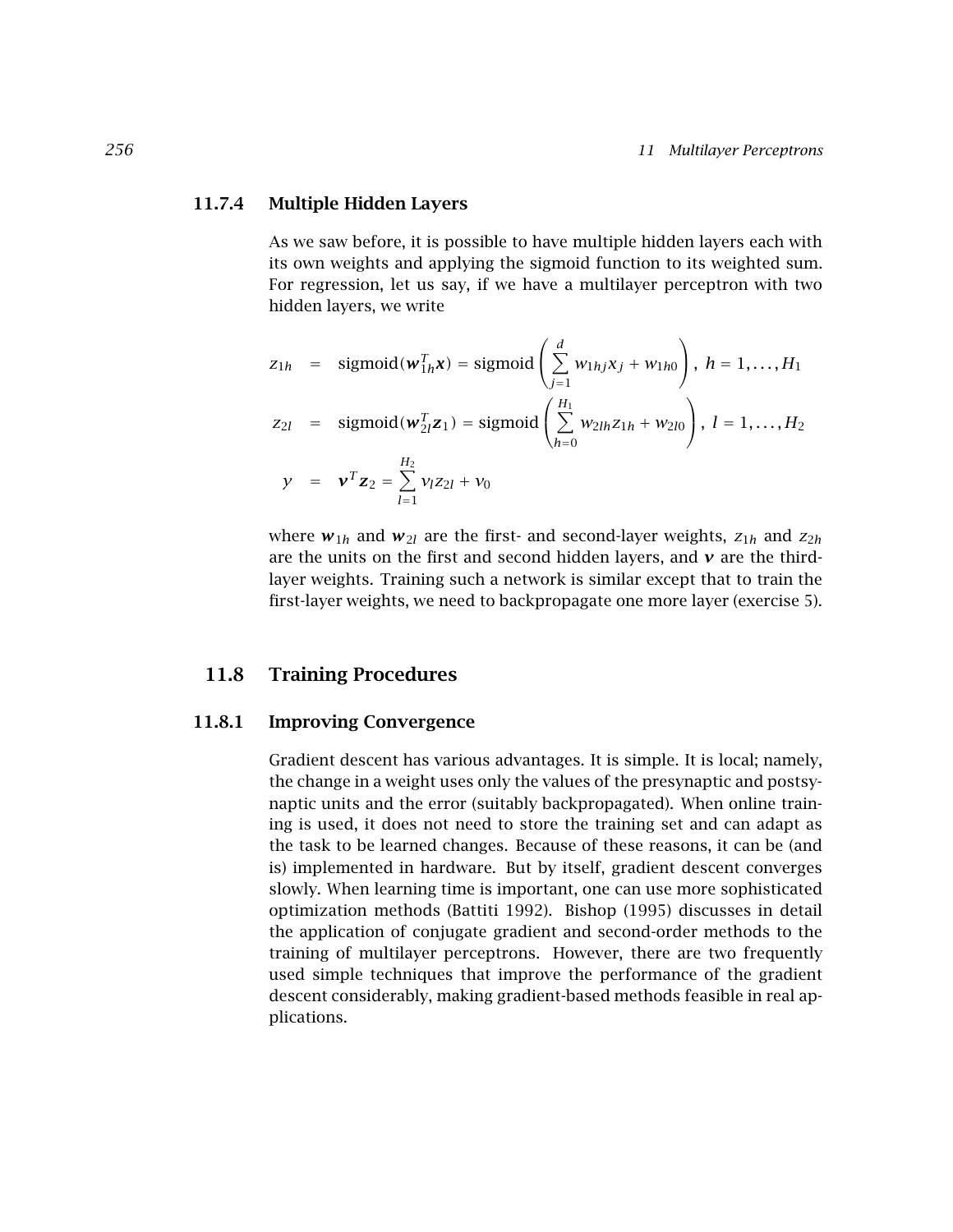#### **Momentum**

Let us say  $w_i$  is any weight in a multilayer perceptron in any layer, including the biases. At each parameter update, successive  $\Delta w^t_i$  values may be so different that large oscillations may occur and slow convergence. *t* is the time index that is the epoch number in batch learning and the iteration number in online learning. The idea is to take a running average by incorporating the previous update in the current change as if there is a momentum *momentum* due to previous updates:

$$
(11.30) \quad \Delta w_i^t = -\eta \frac{\partial E^t}{\partial w_i} + \alpha \Delta w_i^{t-1}
$$

 $\alpha$  is generally taken between 0.5 and 1.0. This approach is especially useful when online learning is used, where as a result we get an effect of averaging and smooth the trajectory during convergence. The disadvantage is that the past  $\Delta w^{t-1}_i$  values should be stored in extra memory.

## **Adaptive Learning Rate**

In gradient descent, the learning factor *η* determines the magnitude of change to be made in the parameter. It is generally taken between 0.0 and 1.0, mostly less than or equal to 0.2. It can be made adaptive for faster convergence, where it is kept large when learning takes place and is decreased when learning slows down:

(11.31) 
$$
\Delta \eta = \begin{cases} +a & \text{if } E^{t+\tau} < E^t \\ -b\eta & \text{otherwise} \end{cases}
$$

Thus we increase *η* by a constant amount if the error on the training set decreases and decrease it geometrically if it increases. Because *E* may oscillate from one epoch to another, it is a better idea to take the average of the past few epochs as *Et*.

## **11.8.2 Overtraining**

A multilayer perceptron with *d* inputs, *H* hidden units, and *K* outputs has  $H(d+1)$  weights in the first layer and  $K(H+1)$  weights in the second layer. Both the space and time complexity of an MLP is  $O(H \cdot (K + d))$ . When *e* denotes the number of training epochs, training time complexity is  $\mathcal{O}(e \cdot H \cdot (K + d)).$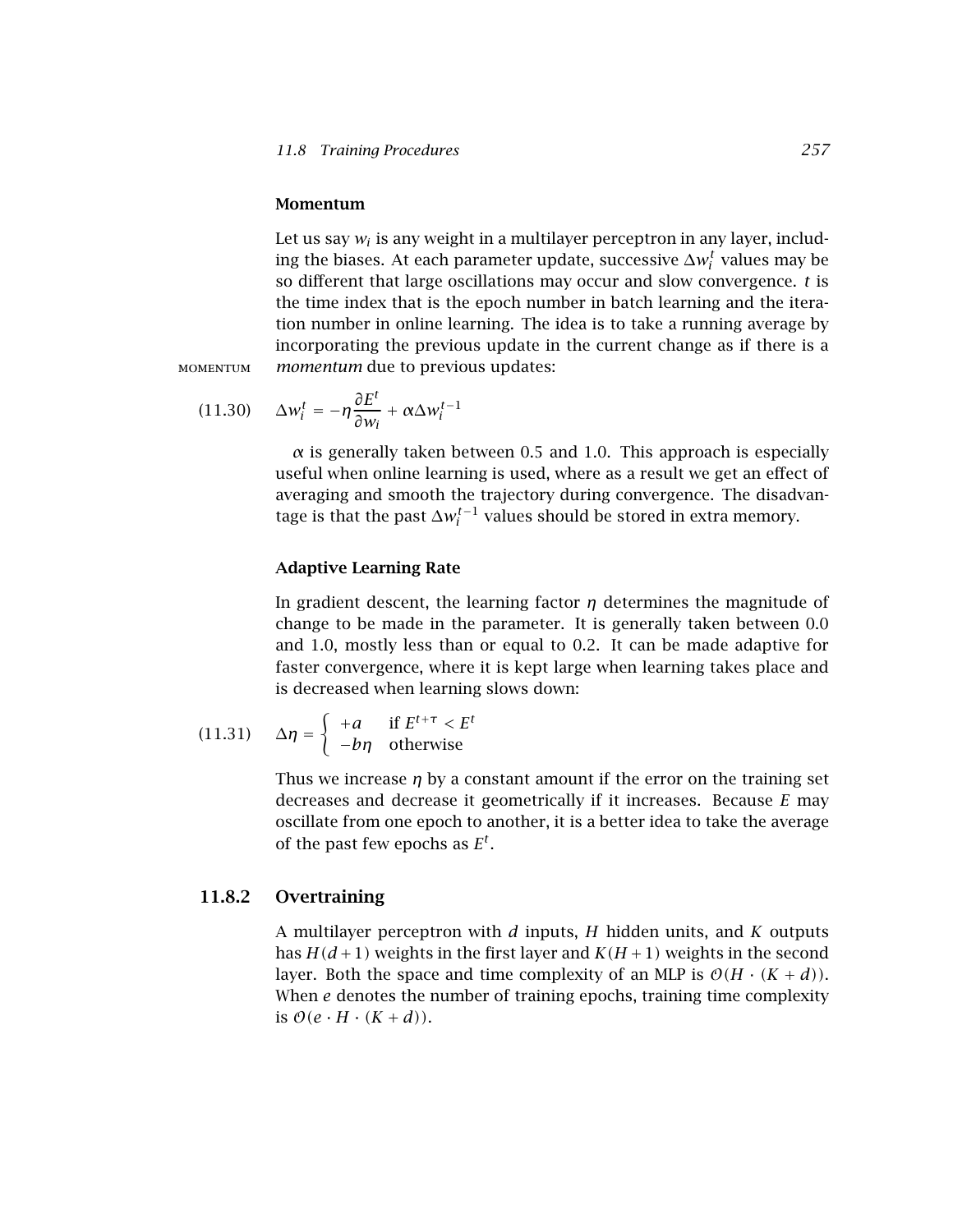In an application, *d* and *K* are predefined and *H* is the parameter that we play with to tune the complexity of the model. We know from previous chapters that an overcomplex model memorizes the noise in the training set and does not generalize to the validation set. For example, we have previously seen this phenomenon in the case of polynomial regression where we noticed that in the presence of noise or small samples, increasing the polynomial order leads to worse generalization. Similarly in an MLP, when the number of hidden units is large, the generalization accuracy deteriorates (see figure 11.12), and the bias/variance dilemma also holds for the MLP, as it does for any statistical estimator (Geman, Bienenstock, and Doursat 1992).

A similar behavior happens when training is continued too long: as more training epochs are made, the error on the training set decreases, but the error on the validation set starts to increase beyond a certain point (see figure 11.13). Remember that initially all the weights are close to 0 and thus have little effect. As training continues, the most important weights start moving away from 0 and are utilized. But if training is continued further on to get less and less error on the training set, almost all weights are updated away from 0 and effectively become parameters. Thus as training continues, it is as if new parameters are added to the system, increasing the complexity and leading to poor generalization. Learnearly stopping ing should be *stopped early* to alleviate this problem of *overtraining*. The optimal point to stop training, and the optimal number of hidden units, is determined through cross-validation, which involves testing the network's performance on validation data unseen during training.

Because of the nonlinearity, the error function has many minima and gradient descent converges to the nearest minimum. To be able to assess expected error, the same network is trained a number of times starting from different initial weight values, and the average of the validation error is computed.

## **11.8.3 Structuring the Network**

In some applications, we may believe that the input has a local structure. For example, in vision we know that nearby pixels are correlated and there are local features like edges and corners; any object, for example, a handwritten digit, may be defined as a combination of such primitives. Similarly, in speech, locality is in time and inputs close in time can be grouped as speech primitives. By combining these primitives, longer ut-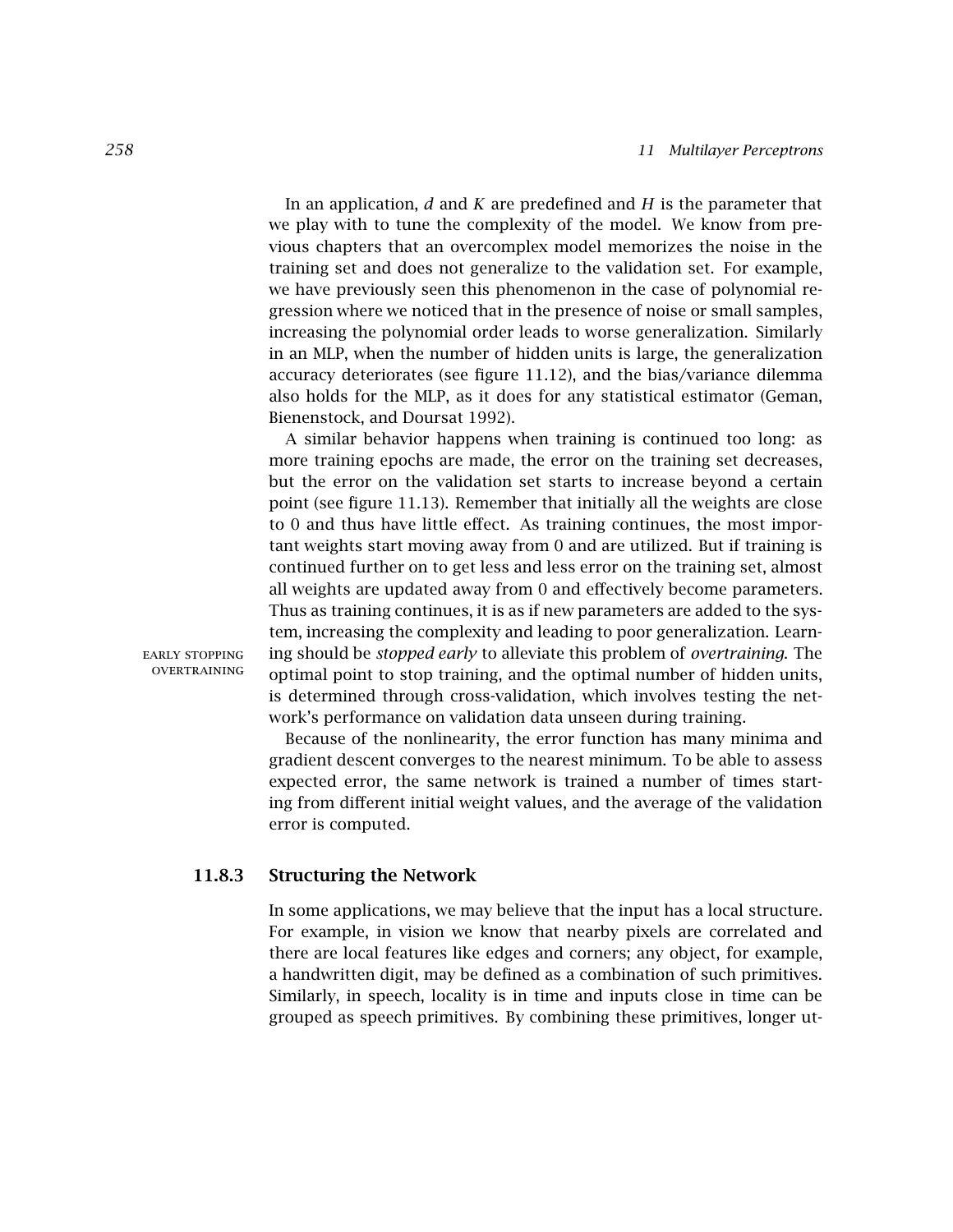

**Figure 11.12** As complexity increases, training error is fixed but the validation error starts to increase and the network starts to overfit.



Figure 11.13 As training continues, the validation error starts to increase and the network starts to overfit.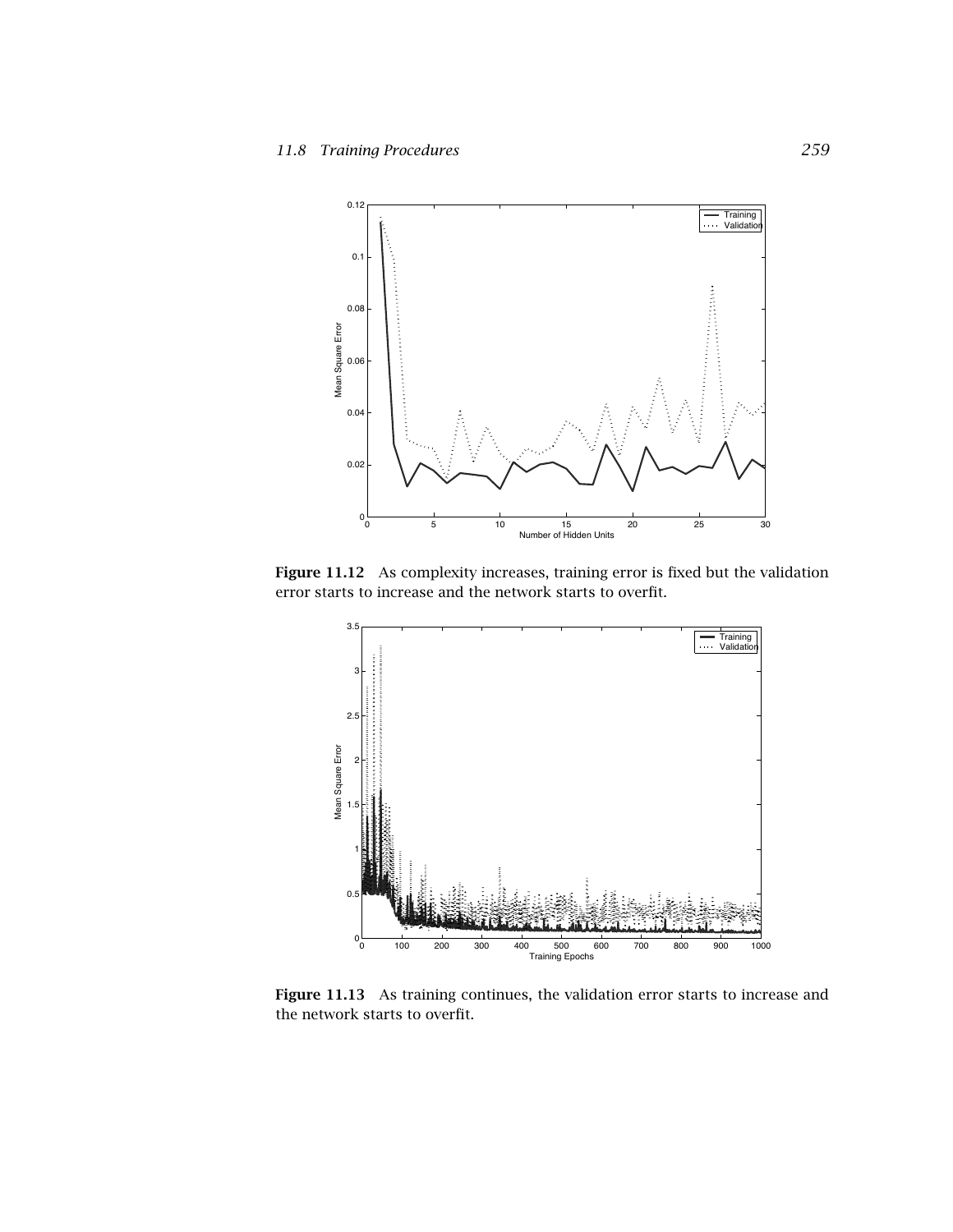#### *260 11 Multilayer Perceptrons*



**Figure 11.14** A structured MLP. Each unit is connected to a local group of units below it and checks for a particular feature—for example, edge, corner, and so forth—in vision. Only one hidden unit is shown for each region; typically there are many to check for different local features.

terances, for example, speech phonemes, may be defined. In such a case when designing the MLP, hidden units are not connected to all input units because not all inputs are correlated. Instead, we define hidden units that define a window over the input space and are connected to only a small local subset of the inputs. This decreases the number of connections and therefore the number of free parameters (Le Cun et al. 1989).

We can repeat this in successive layers where each layer is connected to a small number of local units below and checks for a more complicated feature by combining the features below in a larger part of the input space until we get to the output layer (see figure 11.14). For example, the input may be pixels. By looking at pixels, the first hidden layer units may learn to check for edges of various orientations. Then by combining edges, the second hidden layer units can learn to check for combinations of edges—for example, arcs, corners, line ends—and then combining them in upper layers, the units can look for semi-circles, rectangles, or in the case of a face recognition application, eyes, mouth, and hierarchical cone so forth. This is the example of a *hierarchical cone* where features get more complex, abstract, and fewer in number as we go up the network until we get to classes.

In such a case, we can further reduce the number of parameters by weight sharing *weight sharing*. Taking the example of visual recognition again, we can see that when we look for features like oriented edges, they may be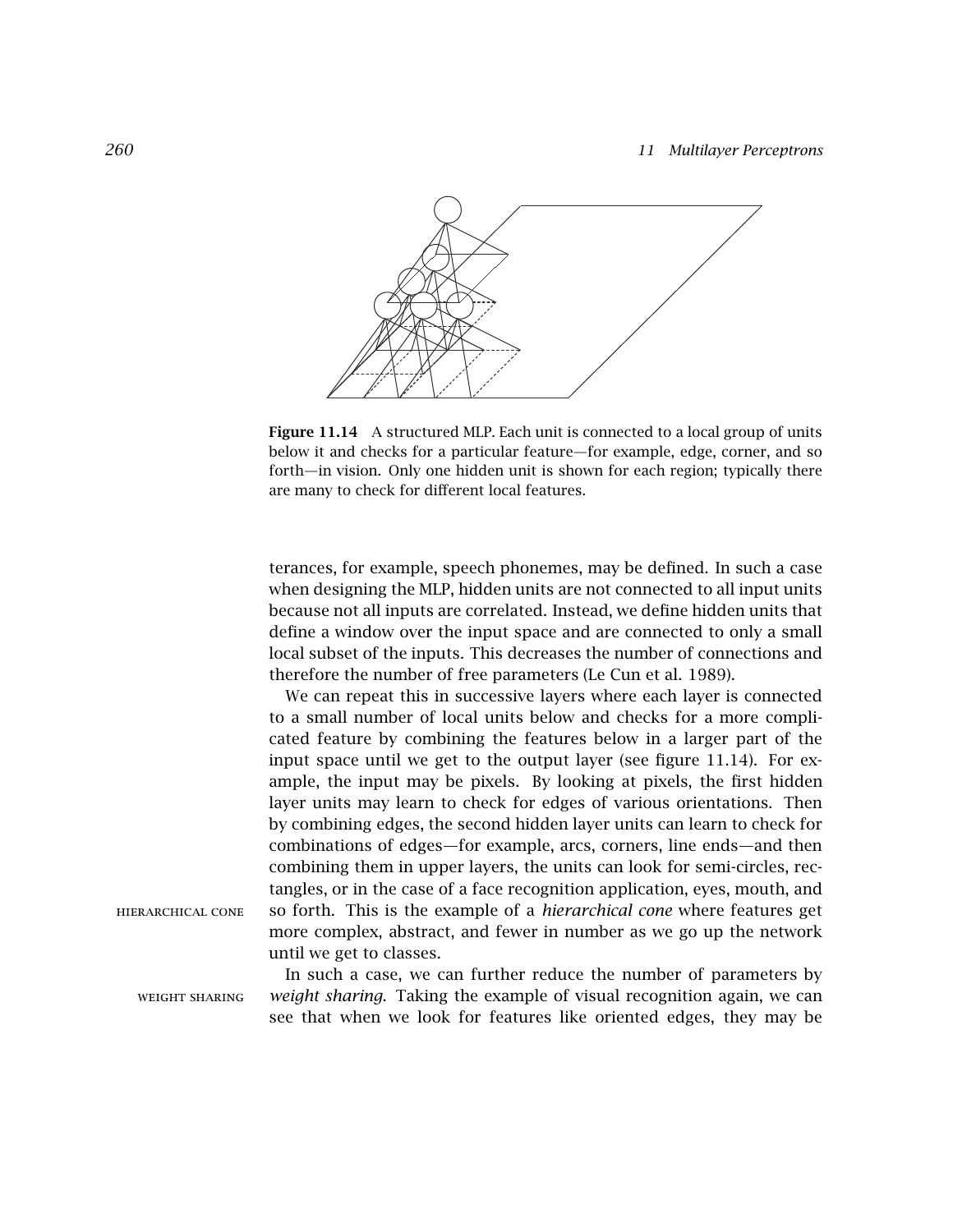

**Figure 11.15** In weight sharing, different units have connections to different inputs but share the same weight value (denoted by line type). Only one set of units is shown; there should be multiple sets of units, each checking for different features.

present in different parts of the input space. So instead of defining independent hidden units learning different features in different parts of the input space, we can have copies of the same hidden units looking at different parts of the input space (see figure 11.15). During learning, we calculate the gradients by taking different inputs, then we average these up and make a single update. This implies a single parameter that defines the weight on multiple connections. Also, because the update on a weight is based on gradients for several inputs, it is as if the training set is effectively multiplied.

## **11.8.4 Hints**

The knowledge of local structure allows us to prestructure the multilayer network, and with weight sharing it has fewer parameters. The alternative of an MLP with completely connected layers has no such structure and is more difficult to train. Knowledge of any sort related to the application should be built into the network structure whenever possible. hints These are called *hints* (Abu-Mostafa 1995) and are the properties of the target function that are known to us independent of the training examples.

In image recognition, there are invariance hints: the identity of an object does not change when it is rotated, translated, or scaled (see figure 11.16). Hints are auxiliary information that can be used to guide the learning process and are especially useful when the training set is limited. There are different ways in which hints can be used: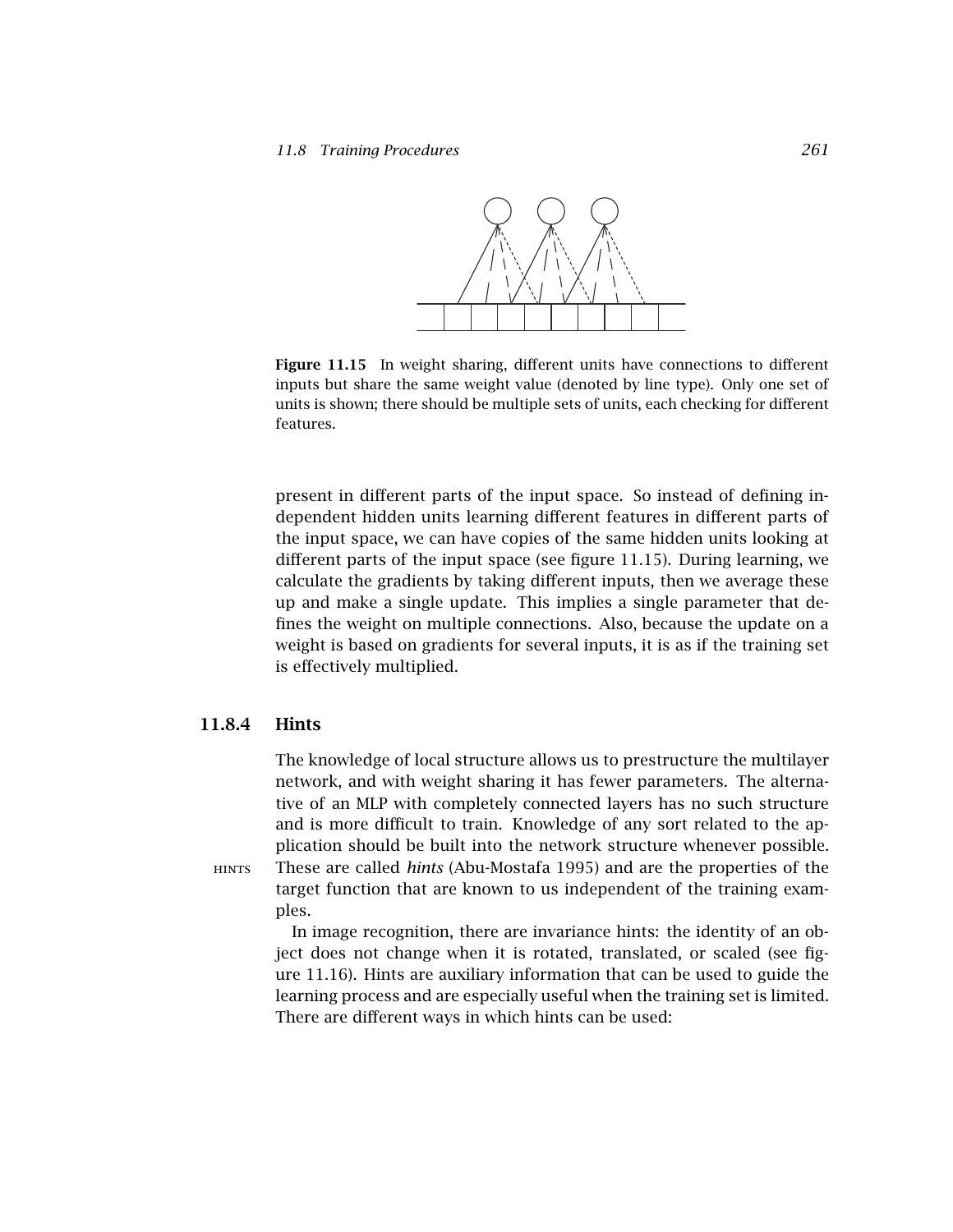

**Figure 11.16** The identity of the object does not change when it is translated, rotated, or scaled. Note that this may not always be true, or may be true up to a point: 'b' and 'q' are rotated versions of each other. These are hints that can be incorporated into the learning process to make learning easier.

- virtual examples 1. Hints can be used to create *virtual examples*. For example, knowing that the object is invariant to scale, from a given training example, we can generate multiple copies at different scales and add them to the training set with the same label. This has the advantage that we increase the training set and do not need to modify the learner in any way. The problem may be that too many examples may be needed for the learner to learn the invariance.
	- 2. The invariance may be implemented as a preprocessing stage. For example, optical character readers have a preprocessing stage where the input character image is centered and normalized for size and slant. This is the easiest solution, when it is possible.
	- 3. The hint may be incorporated into the network structure. Local structure and weight sharing, which we saw in section 11.8.3, is one example where we get invariance to small translations and rotations.
	- 4. The hint may also be incorporated by modifying the error function. Let us say we know that *x* and *x'* are the same from the application's point of view where  $y'$  may be a "virtual example" of *y*. That is,  $f(y) = f(y')$ of view, where *x*<sup>*'*</sup> may be a "virtual example" of *x*. That is,  $f(x) = f(x')$ , when  $f(x)$  is the function we would like to approximate. Let us denote when  $f(x)$  is the function we would like to approximate. Let us denote by *g(x*|*θ)*, our approximation function, for example, an MLP where *<sup>θ</sup>* are its weights. Then, for all such pairs  $(x, x')$ , we define the penalty function function

 $E_h = [g(\mathbf{x}|\theta) - g(\mathbf{x}'|\theta)]^2$ 

and add it as an extra term to the usual error function:

$$
E'=E+\lambda_h\cdot E_h
$$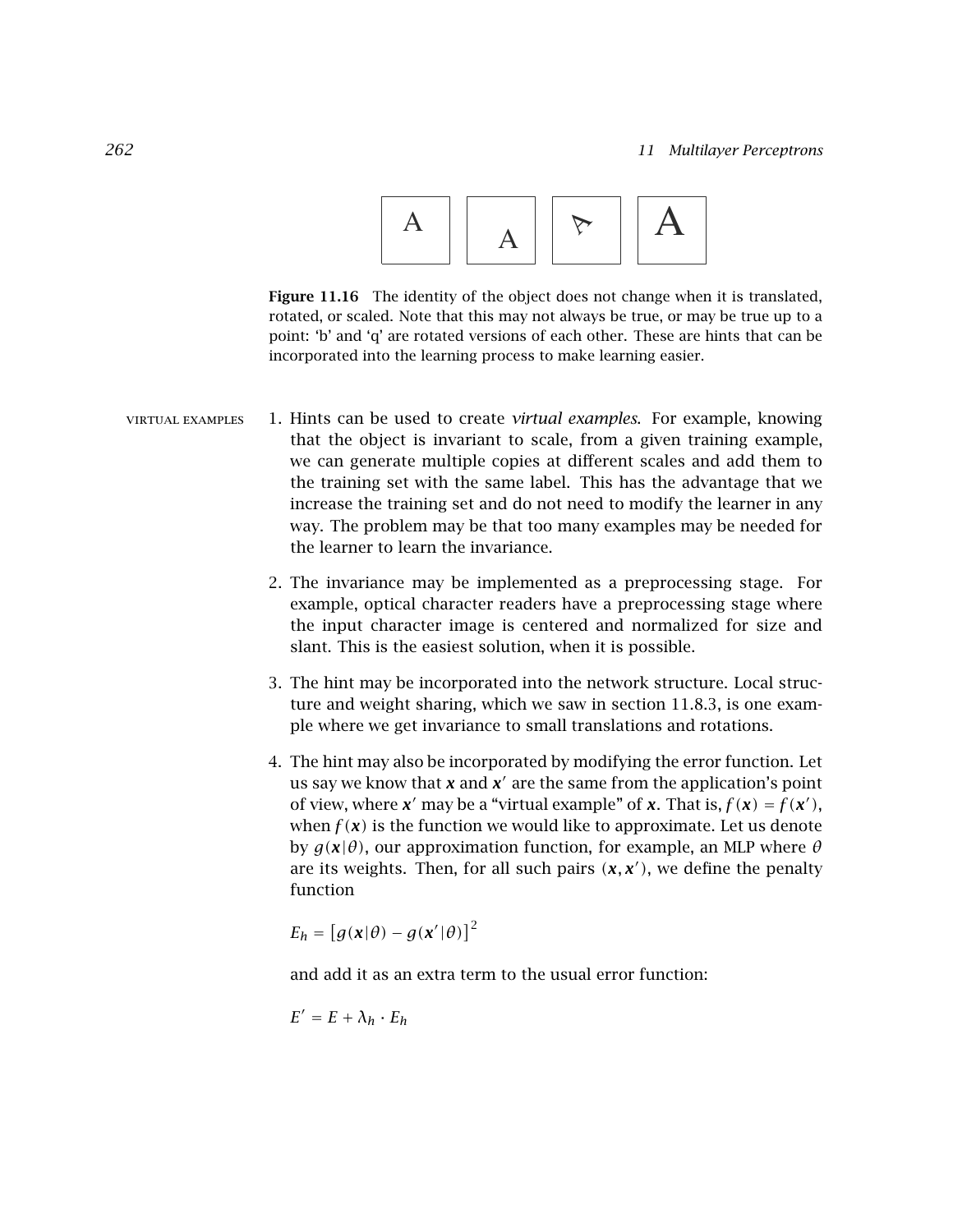This is a penalty term penalizing the cases where our predictions do not obey the hint, and  $\lambda_h$  is the weight of such a penalty (Abu-Mostafa 1995).

Another example is the approximation hint: Let us say that for *x*, we do not know the exact value,  $f(x)$ , but we know that it is in the interval,  $[a_x, b_x]$ . Then our added penalty term is

$$
E_h = \begin{cases} 0 & \text{if } g(x|\theta) \in [a_x, b_x] \\ (g(x) - a_x)^2 & \text{if } g(x|\theta) < a_x \\ (g(x) - b_x)^2 & \text{if } g(x|\theta) > b_x \end{cases}
$$

This is similar to the error function used in support vector regression (section 13.10), which tolerates small approximation errors.

tangent prop Still another example is the *tangent prop* (Simard et al. 1992) where the transformation against which we are defining the hint—for example, rotation by an angle—is modeled by a function. The usual error function is modified (by adding another term) so as to allow parameters to move along this line of transformation without changing the error.

# **11.9 Tuning the Network Size**

Previously we saw that when the network is too large and has too many free parameters, generalization may not be well. To find the optimal network size, the most common approach is to try many different architectures, train them all on the training set, and choose the one that generalizes best to the validation set. Another approach is to incorporate structural this *structural adaptation* into the learning algorithm. There are two ways adaptation this can be done:

- 1. In the *destructive* approach, we start with a large network and gradually remove units and/or connections that are not necessary.
- 2. In the *constructive* approach, we start with a small network and gradually add units and/or connections to improve performance.

weight decay One destructive method is *weight decay* where the idea is to remove unnecessary connections. Ideally to be able to determine whether a unit or connection is necessary, we need to train once with and once without and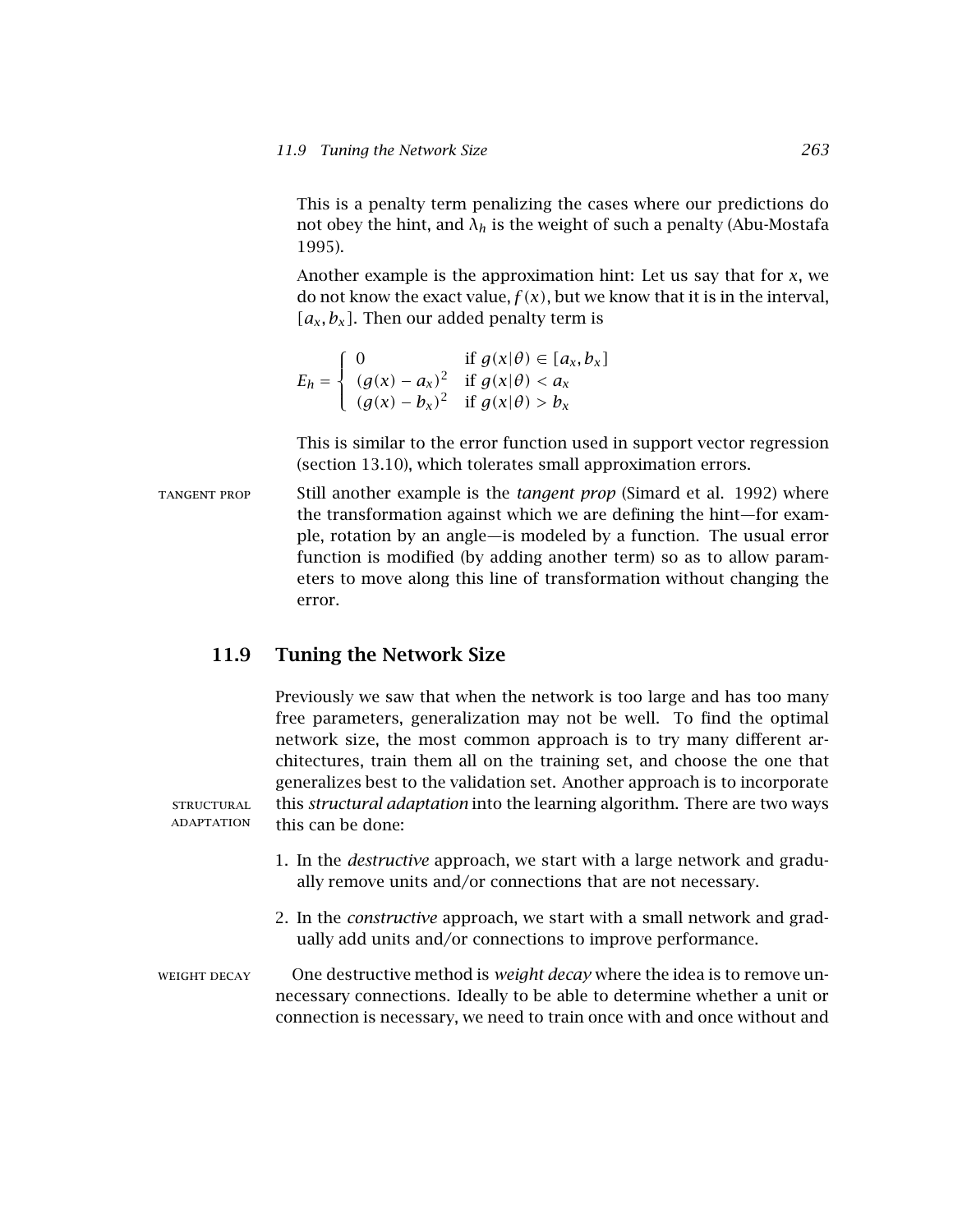check the difference in error on a separate validation set. This is costly since it should be done for all combinations of such units/connections.

Given that a connection is not used if its weight is 0, we give each connection a tendency to decay to 0 so that it disappears unless it is reinforced explicitly to decrease error. For any weight  $w_i$  in the network, we use the update rule:

$$
(11.32) \quad \Delta w_i = -\eta \frac{\partial E}{\partial w_i} - \lambda w_i
$$

This is equivalent to doing gradient descent on the error function with an added penalty term, penalizing networks with many nonzero weights:

$$
(11.33) \t E' = E + \frac{\lambda}{2} \sum_i w_i^2
$$

Simpler networks are better generalizers is a hint that we implement by adding a penalty term. Note that we are not saying that simple networks are always better than large networks; we are saying that if we have two networks that have the same training error, the simpler one—namely, the one with fewer weights—has a higher probability of better generalizing to the validation set.

The effect of the second term in equation 11.32 is like that of a spring that pulls each weight to 0. Starting from a value close to 0, unless the actual error gradient is large and causes an update, due to the second term, the weight will gradually decay to 0.  $\lambda$  is the parameter that determines the relative importances of the error on the training set and the complexity due to nonzero parameters and thus determines the speed of decay: With large *λ*, weights will be pulled to 0 no matter what the training error is; with small  $\lambda$ , there is not much penalty for nonzero weights. *λ* is fine-tuned using cross-validation.

Instead of starting from a large network and *pruning* unnecessary connections or units, one can start from a small network and add units and dynamic node associated connections should the need arise (figure 11.17). In *dynamic* creation *node creation* (Ash 1989), an MLP with one hidden layer with one hidden unit is trained and after convergence, if the error is still high, another hidden unit is added. The incoming weights of the newly added unit and its outgoing weight are initialized randomly and trained with the previously existing weights that are not reinitialized and continue from their previous values.

**CORRELATION** 

cascade In *cascade correlation* (Fahlman and Lebiere 1990), each added unit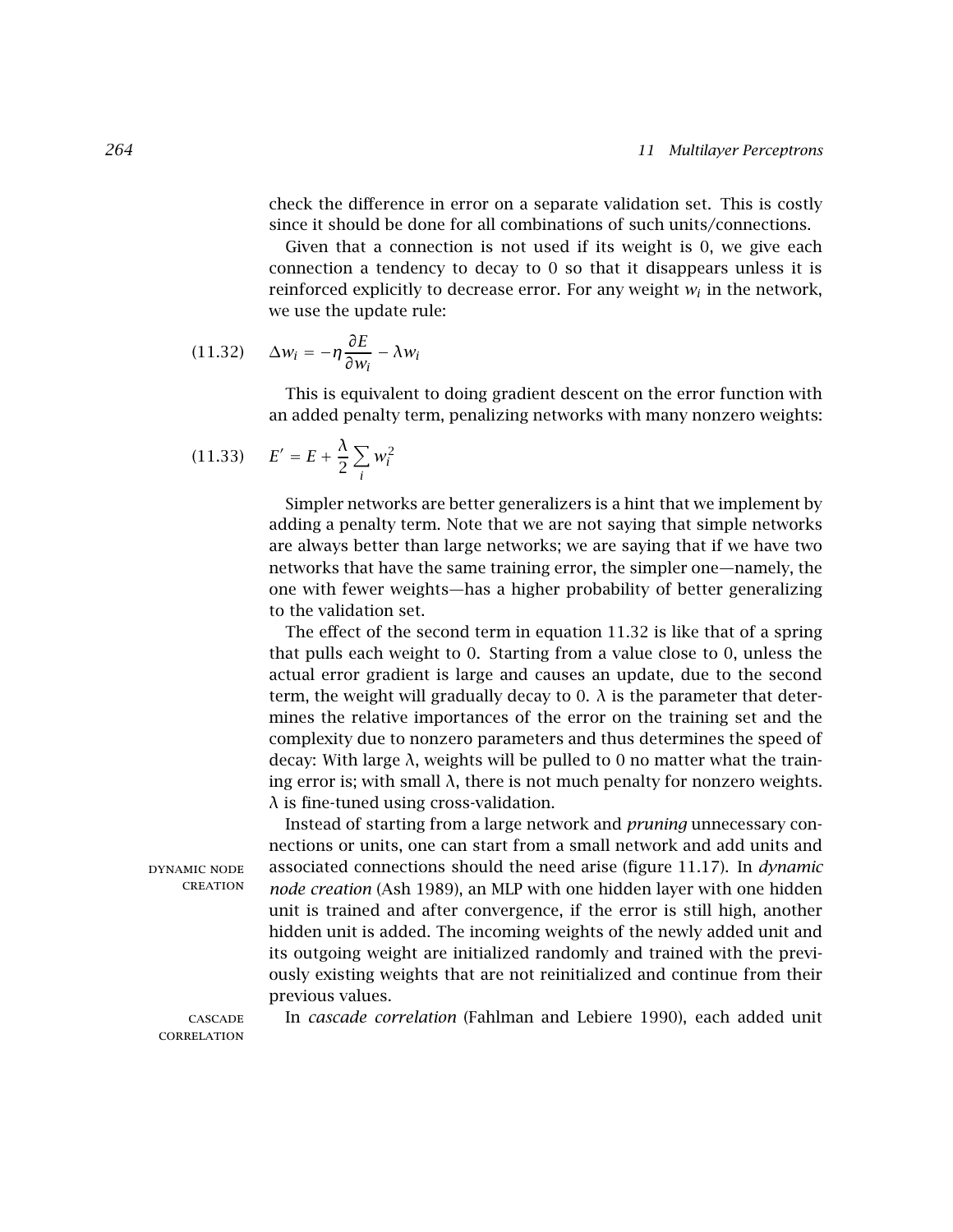

**Figure 11.17** Two examples of constructive algorithms. Dynamic node creation adds a unit to an existing layer. Cascade correlation adds each unit as a new hidden layer connected to all the previous layers. Dashed lines denote the newly added unit/connections. Bias units/weights are omitted for clarity.

is a new hidden unit in another hidden layer. Every hidden layer has only one unit that is connected to all of the hidden units preceding it and the inputs. The previously existing weights are frozen and are not trained; only the incoming and outgoing weights of the newly added unit are trained.

Dynamic node creation adds a new hidden unit to an existing hidden layer and never adds another hidden layer. Cascade correlation always adds a new hidden layer with a single unit. The ideal constructive method should be able to decide when to introduce a new hidden layer and when to add a unit to an existing layer. This is an open research problem.

Incremental algorithms are interesting because they correspond to modifying not only the parameters but also the model structure during learning. We can think of a space defined by the structure of the multilayer perceptron and operators corresponding to adding/removing unit(s) or layer(s) to move in this space (Aran et al. 2009). Incremental algorithms then do a search in this state space where operators are tried (according to some order) and accepted or rejected depending on some goodness measure, for example, some combination of complexity and validation error. Another example would be a setting in polynomial regression where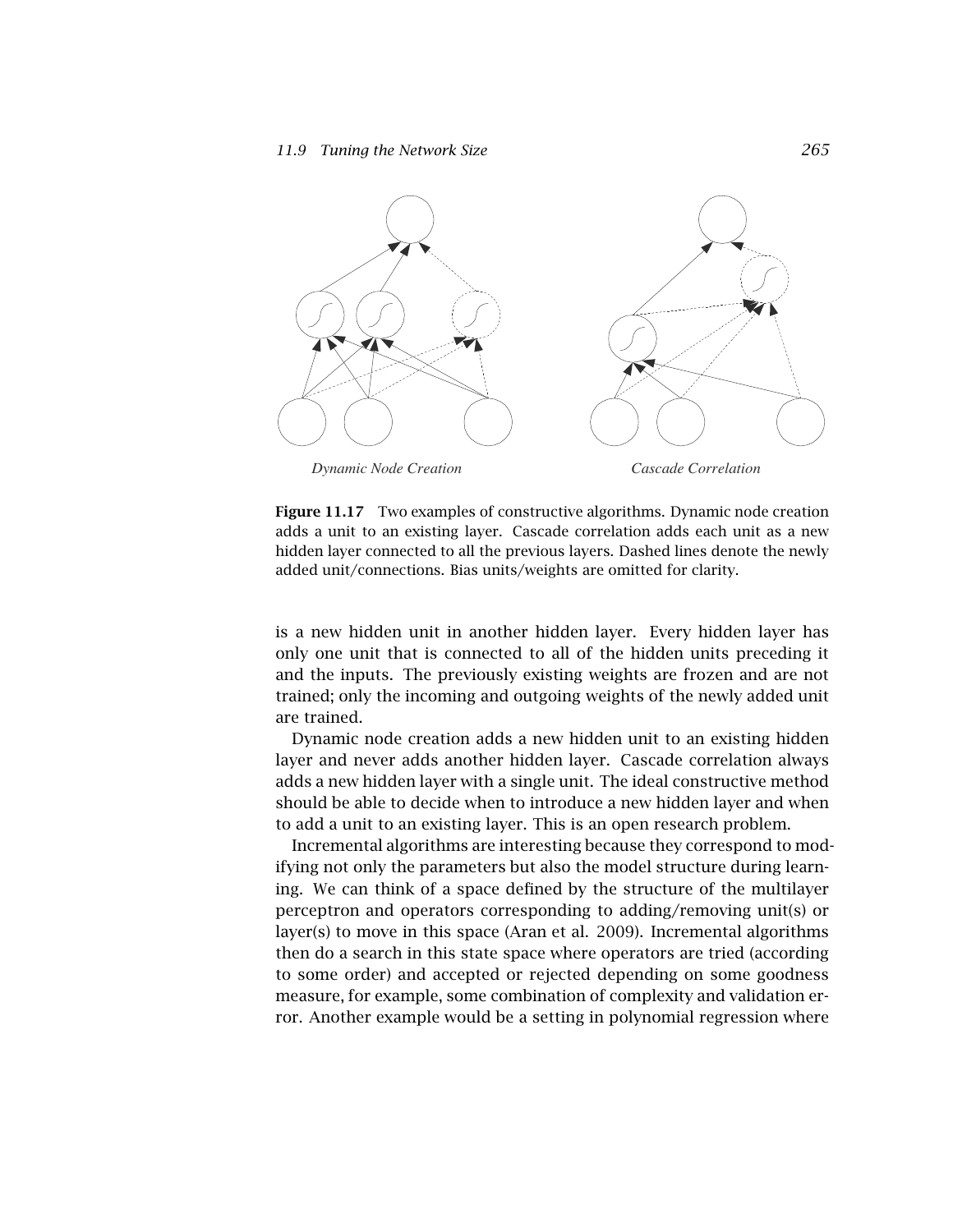high-order terms are added/removed during training automatically, fitting model complexity to data complexity. As the cost of computation gets lower, such automatic model selection should be a part of the learning process done automatically without any user interference.

## **11.10 Bayesian View of Learning**

The Bayesian approach in training neural networks considers the parameters, namely, connection weights, *wi*, as random variables drawn from a prior distribution  $p(w_i)$  and computes the posterior probability given the data

$$
(11.34) \qquad p(\mathbf{w}|\mathcal{X}) = \frac{p(\mathcal{X}|\mathbf{w})p(\mathbf{w})}{p(\mathcal{X})}
$$

where  $w$  is the vector of all weights of the network. The MAP estimate  $\hat{w}$ is the mode of the posterior

(11.35) 
$$
\hat{\mathbf{w}}_{MAP} = \arg \max_{\mathbf{w}} \log p(\mathbf{w} | \mathcal{X})
$$

Taking the log of equation 11.34, we get

 $\log p(\mathbf{w}|\mathcal{X}) = \log p(\mathcal{X}|\mathbf{w}) + \log p(\mathbf{w}) + C$ 

The first term on the right is the log likelihood, and the second is the log of the prior. If the weights are independent and the prior is taken as Gaussian,  $\mathcal{N}(0, 1/2\lambda)$ 

 $\overline{a}$ 

(11.36) 
$$
p(w) = \prod_i p(w_i)
$$
 where  $p(w_i) = c \cdot \exp\left[-\frac{w_i^2}{2(1/2\lambda)}\right]$ 

the MAP estimate minimizes the augmented error function

$$
(11.37) \t E' = E + \lambda ||\mathbf{w}||^2
$$

where *E* is the usual classification or regression error (negative log likelihood). This augmented error is exactly the error function we used in weight decay (equation 11.33). Using a large  $\lambda$  assumes small variability in parameters, puts a larger force on them to be close to 0, and takes the prior more into account than the data; if  $\lambda$  is small, then the allowed variability of the parameters is larger. This approach of removing unnecridge regression essary parameters is known as *ridge regression* in statistics.

regularization This is another example of *regularization* with a cost function, combin-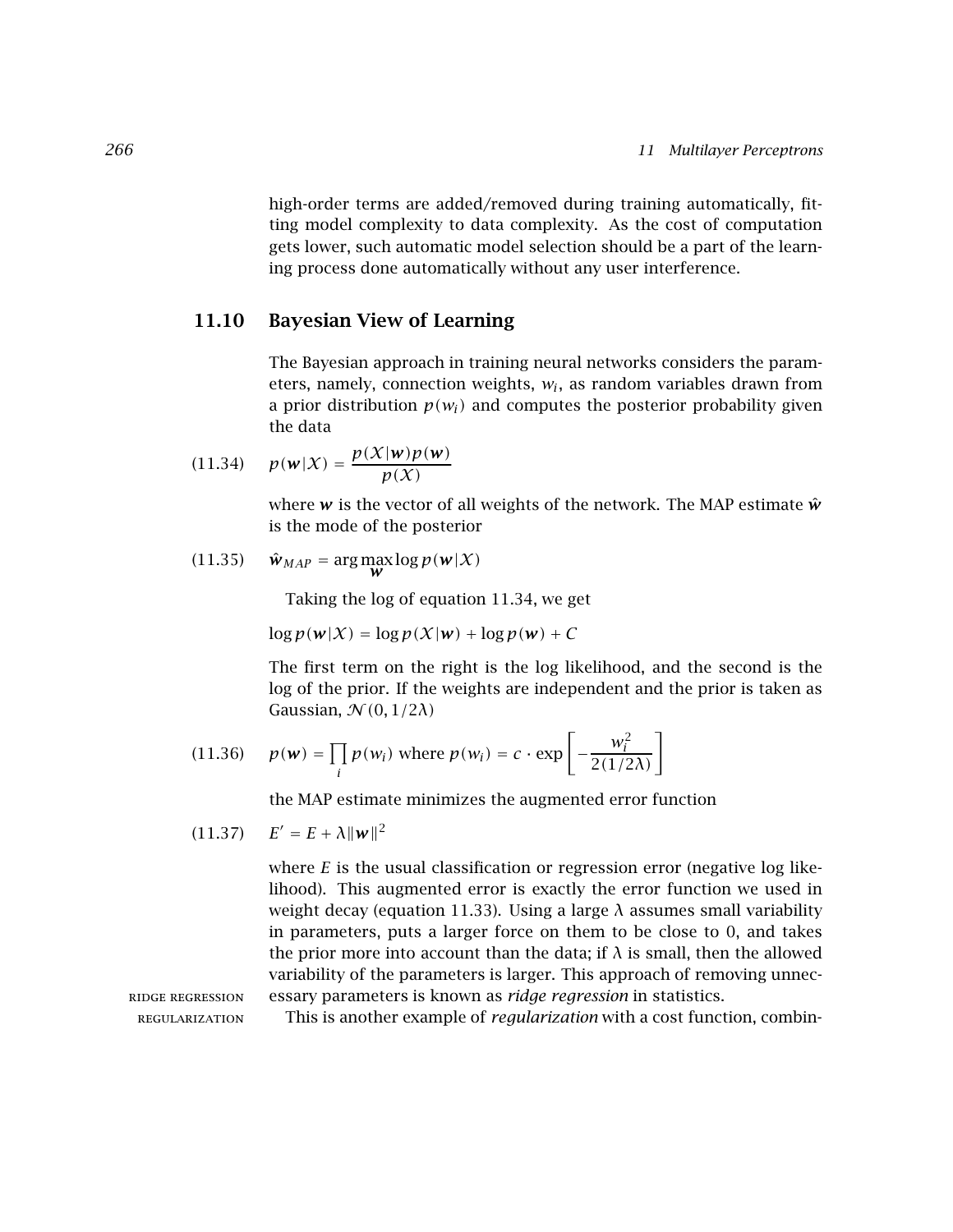ing the fit to data and model complexity

(11.38) cost = data-misfit + 
$$
\lambda
$$
 \cdot complexity

The use of Bayesian estimation in training multilayer perceptrons is treated in MacKay 1992a, b. We are going to talk about Bayesian estimation in more detail in chapter 14.

Empirically, it has been seen that after training, most of the weights of a multilayer perceptron are distributed normally around 0, justifying the use of weight decay. But this may not always be the case. Nowlan soft weight sharing and Hinton (1992) proposed *soft weight sharing* where weights are drawn from a mixture of Gaussians, allowing them to form multiple clusters, not one. Also, these clusters may be centered anywhere and not necessarily at 0, and have variances that are modifiable. This changes the prior of equation 11.36 to a mixture of  $M \geq 2$  Gaussians

(11.39) 
$$
p(w_i) = \sum_{j=1}^{M} \alpha_j p_j(w_i)
$$

where  $\alpha_j$  are the priors and  $p_j(w_i) \sim \mathcal{N}(m_j, s_j^2)$  are the component Gaussians. *M* is set by the user and  $\alpha_j$ ,  $m_j$ ,  $s_j$  are learned from the data. Using such a prior and augmenting the error function with its log during training, the weights converge to decrease error and also are grouped automatically to increase the log prior.

## **11.11 Dimensionality Reduction**

In a multilayer perceptron, if the number of hidden units is less than the number of inputs, the first layer performs a dimensionality reduction. The form of this reduction and the new space spanned by the hidden units depend on what the MLP is trained for. If the MLP is for classification with output units following the hidden layer, then the new space is defined and the mapping is learned to minimize classification error (see figure 11.18).

We can get an idea of what the MLP is doing by analyzing the weights. We know that the dot product is maximum when the two vectors are identical. So we can think of each hidden unit as defining a template in its incoming weights, and by analyzing these templates, we can extract knowledge from a trained MLP. If the inputs are normalized, weights tell us of their relative importance. Such analysis is not easy but gives us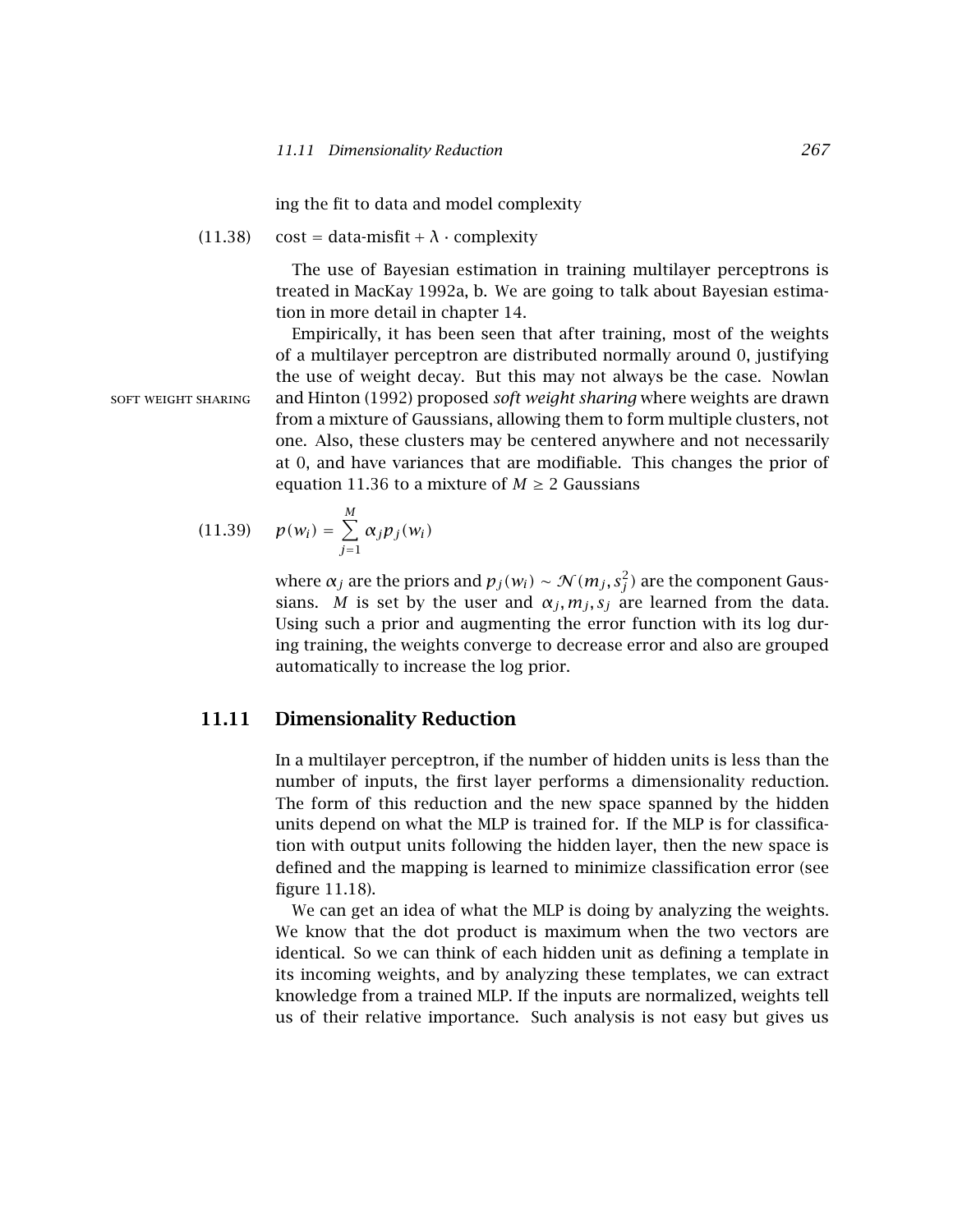

**Figure 11.18** Optdigits data plotted in the space of the two hidden units of an MLP trained for classification. Only the labels of one hundred data points are shown. This MLP with sixty-four inputs, two hidden units, and ten outputs has 80 percent accuracy. Because of the sigmoid, hidden unit values are between 0 and 1 and classes are clustered around the corners. This plot can be compared with the plots in chapter 6, which are drawn using other dimensionality reduction methods on the same dataset.

some insight as to what the MLP is doing and allows us to peek into the black box.

autoassociator An interesting architecture is the *autoassociator* (Cottrell, Munro, and Zipser 1987), which is an MLP architecture where there are as many outputs as there are inputs, and the required outputs are defined to be equal to the inputs (see figure 11.19). To be able to reproduce the inputs again at the output layer, the MLP is forced to find the best representation of the inputs in the hidden layer. When the number of hidden units is less than the number of inputs, this implies dimensionality reduction. Once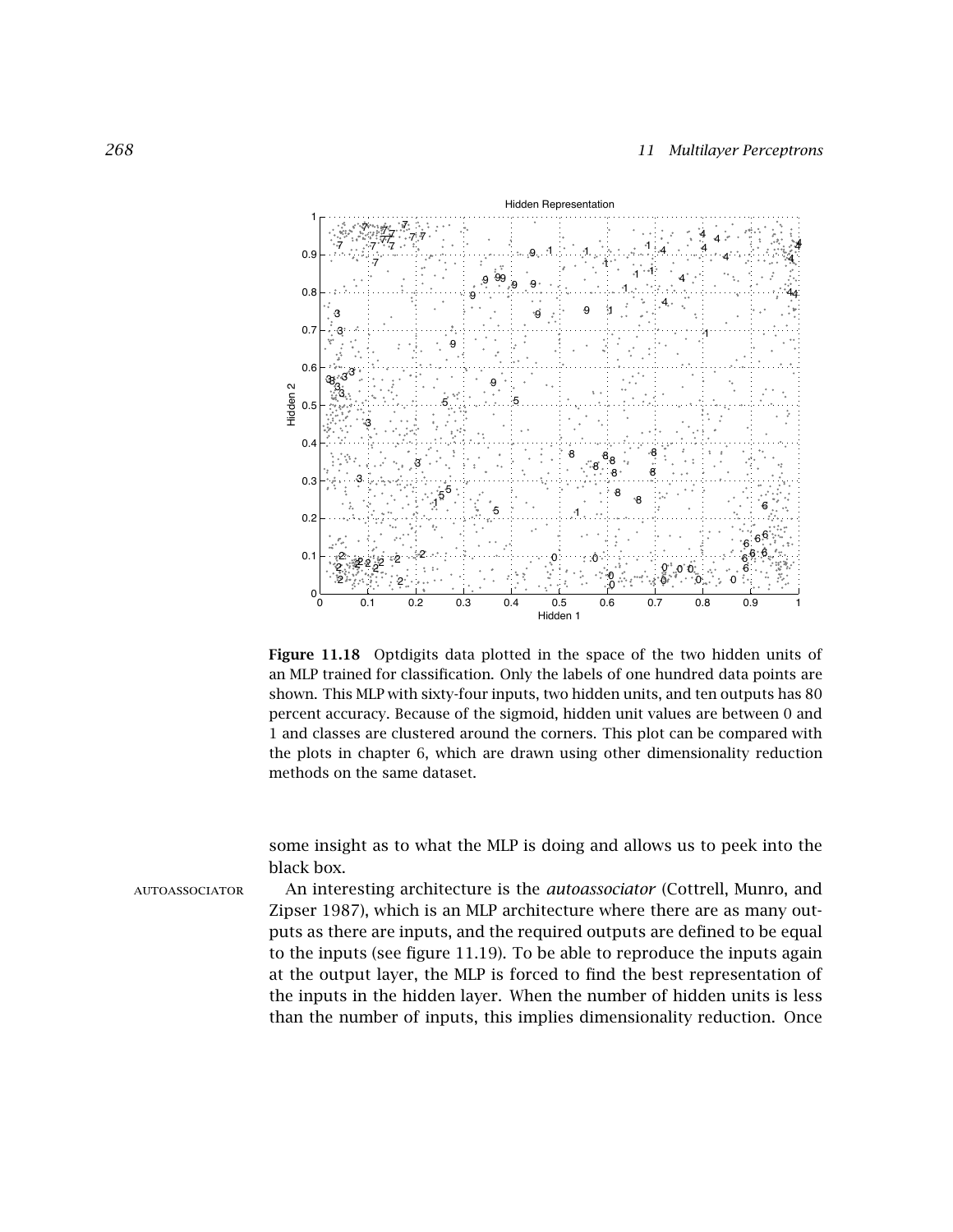

Figure 11.19 In the autoassociator, there are as many outputs as there are inputs and the desired outputs are the inputs. When the number of hidden units is less than the number of inputs, the MLP is trained to find the best coding of the inputs on the hidden units, performing dimensionality reduction. On the left, the first layer acts as an encoder and the second layer acts as the decoder. On the right, if the encoder and decoder are multilayer perceptrons with sigmoid hidden units, the network performs nonlinear dimensionality reduction.

the training is done, the first layer from the input to the hidden layer acts as an encoder, and the values of the hidden units make up the encoded representation. The second layer from the hidden units to the output units acts as a decoder, reconstructing the original signal from its encoded representation.

It has been shown (Bourlard and Kamp 1988) that an MLP with one hidden layer of units implements principal components analysis (section 6.3), except that the hidden unit weights are not the eigenvectors sorted in importance using the eigenvalues but span the same space as the *H* principal eigenvectors. If the encoder and decoder are not one layer but multilayer perceptrons with sigmoid nonlinearity in the hidden units, the encoder implements nonlinear dimensionality reduction (Hinton and Salakhutdinov 2006).

Another way to use an MLP for dimensionality reduction is through multidimensional scaling (section 6.5). Mao and Jain (1995) show how an Sammon mapping MLP can be used to learn the *Sammon mapping*. Recalling equation 6.29,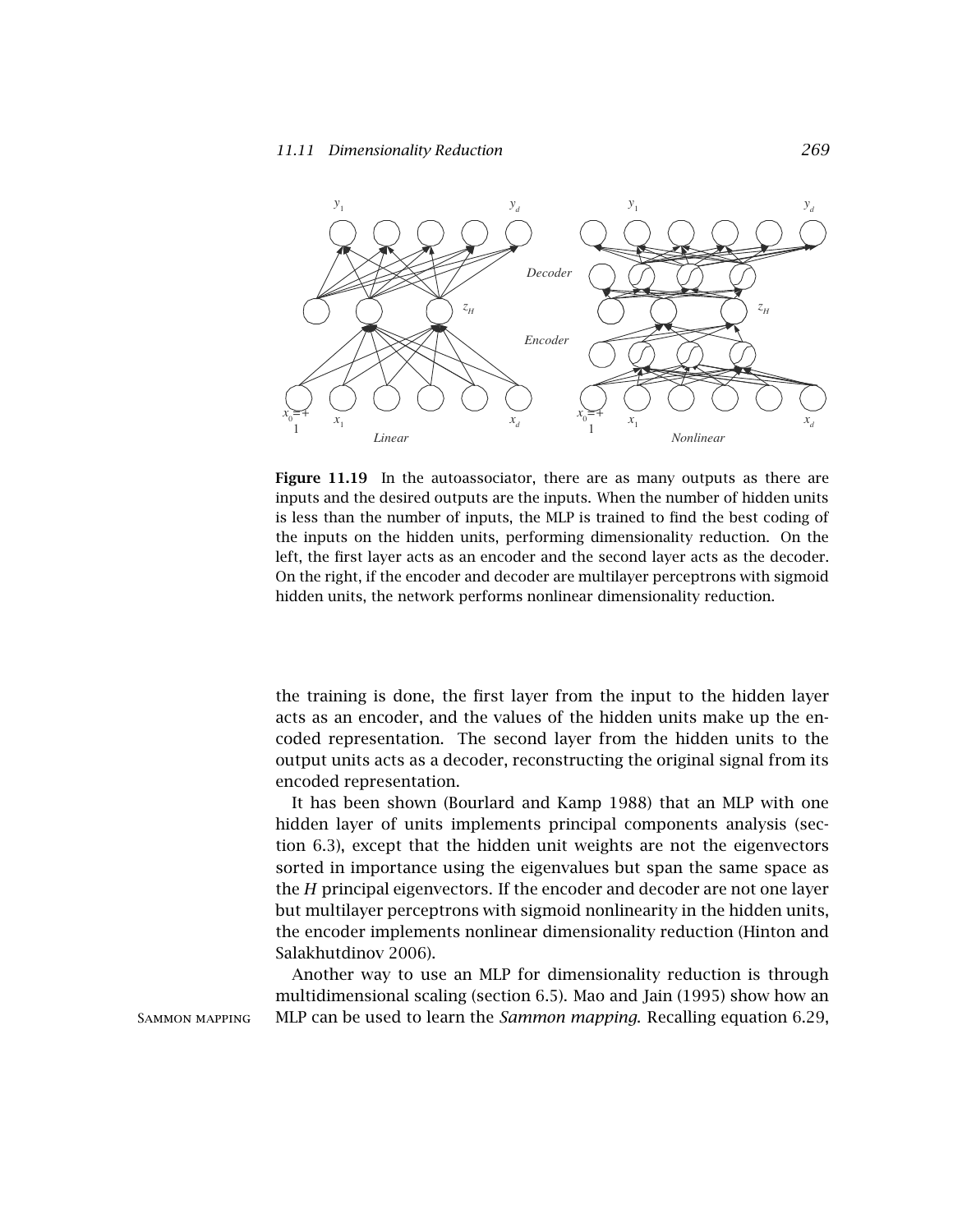Sammon stress is defined as

$$
(11.40) \qquad E(\theta|\mathcal{X}) = \sum_{r,s} \left[ \frac{\|\boldsymbol{g}(\boldsymbol{x}^r|\theta) - \boldsymbol{g}(\boldsymbol{x}^s|\theta)\| - \|\boldsymbol{x}^r - \boldsymbol{x}^s\|}{\|\boldsymbol{x}^r - \boldsymbol{x}^s\|} \right]^2
$$

An MLP with *d* inputs, *H* hidden units, and *k<d* output units is used to implement  $g(x|\theta)$ , mapping the *d*-dimensional input to a *k*-dimensional vector, where *θ* corresponds to the weights of the MLP. Given a dataset of  $X = \{x^t\}_t$ , we can use gradient descent to minimize the Sammon stress<br>directly to learn the MID namely,  $g(y|\theta)$  such that the distances be directly to learn the MLP, namely,  $g(x|\theta)$ , such that the distances between the *k*-dimensional representations are as close as possible to the distances in the original space.

## **11.12 Learning Time**

Until now, we have been concerned with cases where the input is fed once, all together. In some applications, the input is temporal where we need to learn a temporal sequence. In others, the output may also change in time. Examples are as follows:

- **Example 3** Sequence recognition. This is the assignment of a given sequence to one of several classes. Speech recognition is one example where the input signal sequence is the spoken speech and the output is the code of the word spoken. That is, the input changes in time but the output does not.
- **EX** Sequence reproduction. Here, after seeing part of a given sequence, the system should predict the rest. Time-series prediction is one example where the input is given but the output changes.
- **Temporal association.** This is the most general case where a particular output sequence is given as output after a specific input sequence. The input and output sequences may be different. Here both the input and the output change in time.

## **11.12.1 Time Delay Neural Networks**

The easiest way to recognize a temporal sequence is by converting it to a spatial sequence. Then any method discussed up to this point can be utitime delay neural lized for classification. In a *time delay neural network* (Waibel et al. 1989),

**NETWORK**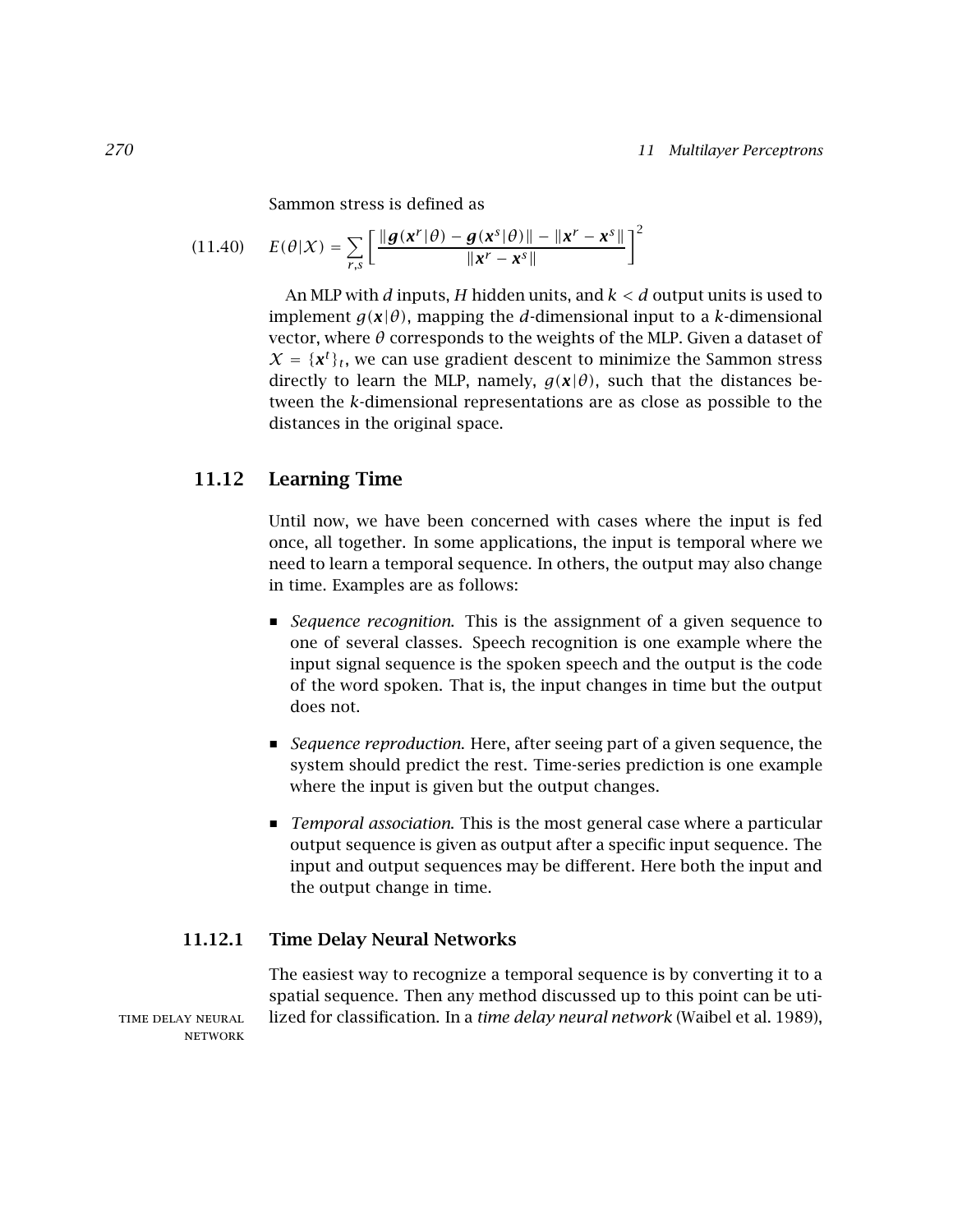

**Figure 11.20** A time delay neural network. Inputs in a time window of length *T* are delayed in time until we can feed all *T* inputs as the input vector to the MLP.

previous inputs are delayed in time so as to synchronize with the final input, and all are fed together as input to the system (see figure 11.20). Backpropagation can then be used to train the weights. To extract features local in time, one can have layers of structured connections and weight sharing to get translation invariance in time. The main restriction of this architecture is that the size of the time window we slide over the sequence should be fixed a priori.

## **11.12.2 Recurrent Networks**

recurrent network In a *recurrent network*, additional to the feedforward connections, units have self-connections or connections to units in the previous layers. This recurrency acts as a short-term memory and lets the network remember what happened in the past.

> Most frequently, one uses a partially recurrent network where a limited number of recurrent connections are added to a multilayer perceptron (see figure 11.21). This combines the advantage of the nonlinear approximation ability of a multilayer perceptron with the temporal representation ability of the recurrency, and such a network can be used to implement any of the three temporal association tasks. It is also possible to have hidden units in the recurrent backward connections, these being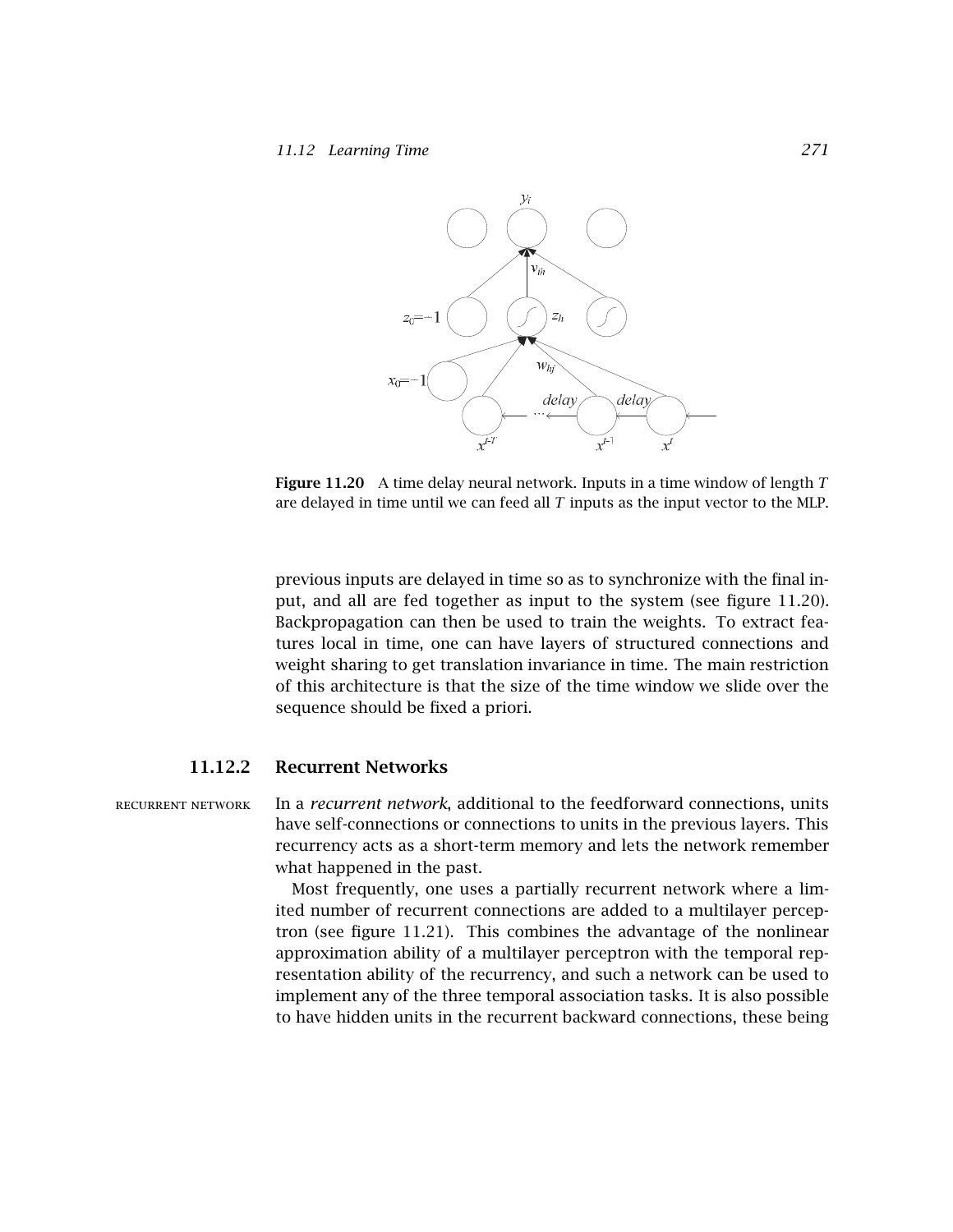

**Figure 11.21** Examples of MLP with partial recurrency. Recurrent connections are shown with dashed lines: (a) self-connections in the hidden layer, (b) selfconnections in the output layer, and (c) connections from the output to the hidden layer. Combinations of these are also possible.

known as *context units*. No formal results are known to determine how to choose the best architecture given a particular application.

unfolding in time If the sequences have a small maximum length, then *unfolding in time* can be used to convert an arbitrary recurrent network to an equivalent feedforward network (see figure 11.22). A separate unit and connection is created for copies at different times. The resulting network can be trained with backpropagation with the additional requirement that all copies of each connection should remain identical. The solution, as in weight sharing, is to sum up the different weight changes in time and backpropagation change the weight by the average. This is called *backpropagation through* through time *time* (Rumelhart, Hinton, and Willams 1986b). The problem with this approach is the memory requirement if the length of the sequence is large. real time recurrent *Real time recurrent learning* (Williams and Zipser 1989) is an algorithm learning for training recurrent networks without unfolding and has the advantage that it can use sequences of arbitrary length.

#### **11.13 Notes**

Research on artificial neural networks is as old as the digital computer. McCulloch and Pitts (1943) proposed the first mathematical model for the artificial neuron. Rosenblatt (1962) proposed the perceptron model and a learning algorithm in 1962. Minsky and Papert (1969) showed the limita-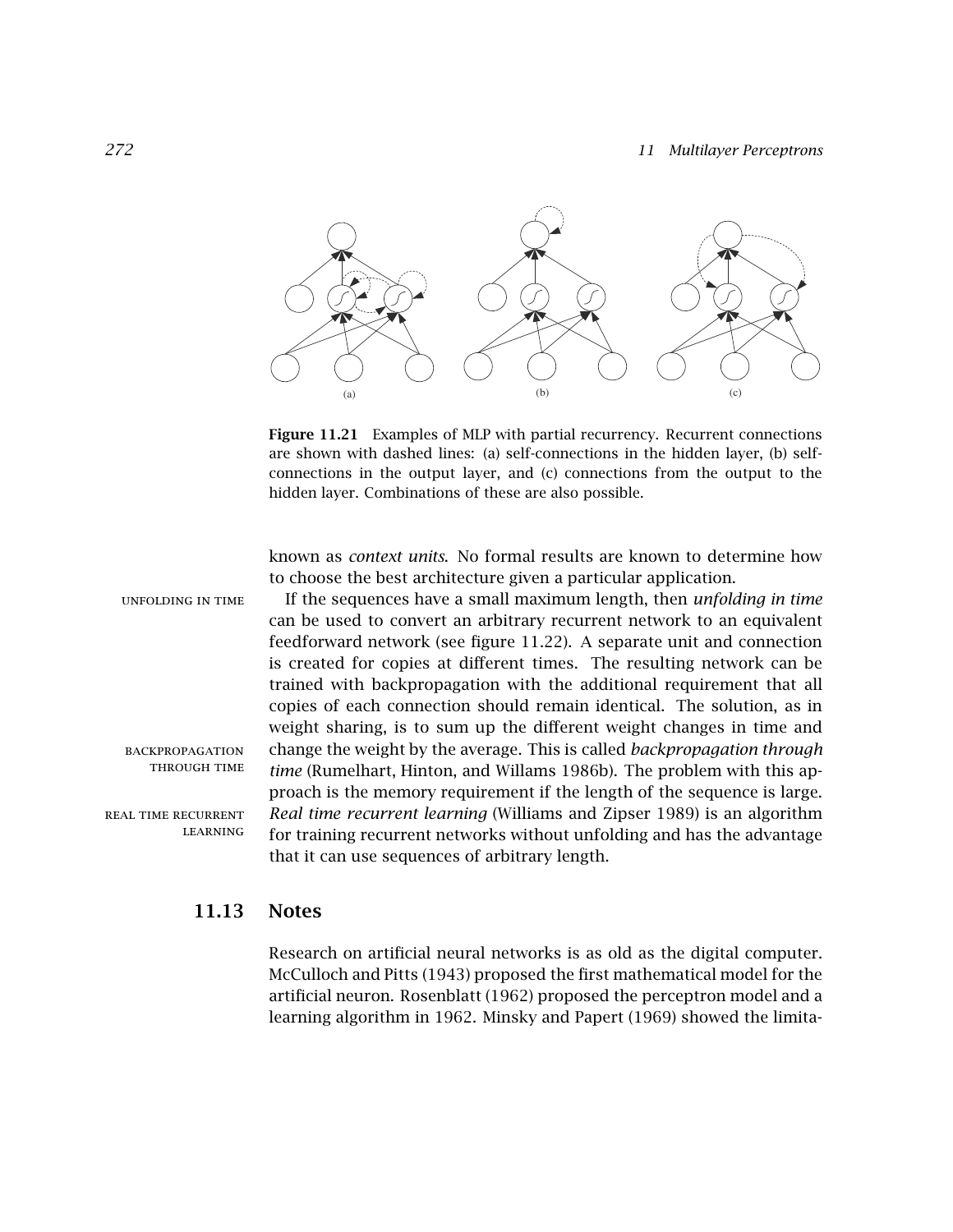

**Figure 11.22** Backpropagation through time: (a) recurrent network, and (b) its equivalent unfolded network that behaves identically in four steps.

tion of single-layer perceptrons, for example, the XOR problem, and since there was no algorithm to train a multilayer perceptron with a hidden layer at that time, the work on artificial neural networks almost stopped except at a few places. The renaissance of neural networks came with the paper by Hopfield (1982). This was followed by the two-volume Parallel Distributed Processing (PDP) book written by the PDP Research Group (Rumelhart, McClelland, and the PDP Research Group 1986). It seems as though backpropagation was invented independently in several places almost at the same time and the limitation of a single-layer perceptron no longer held.

Starting in the mid-1980s, there has been a huge explosion of work on artificial neural network models from various disciplines: physics, statistics, psychology, cognitive science, neuroscience, and lingustics, not to mention computer science, electrical engineering, and adaptive control.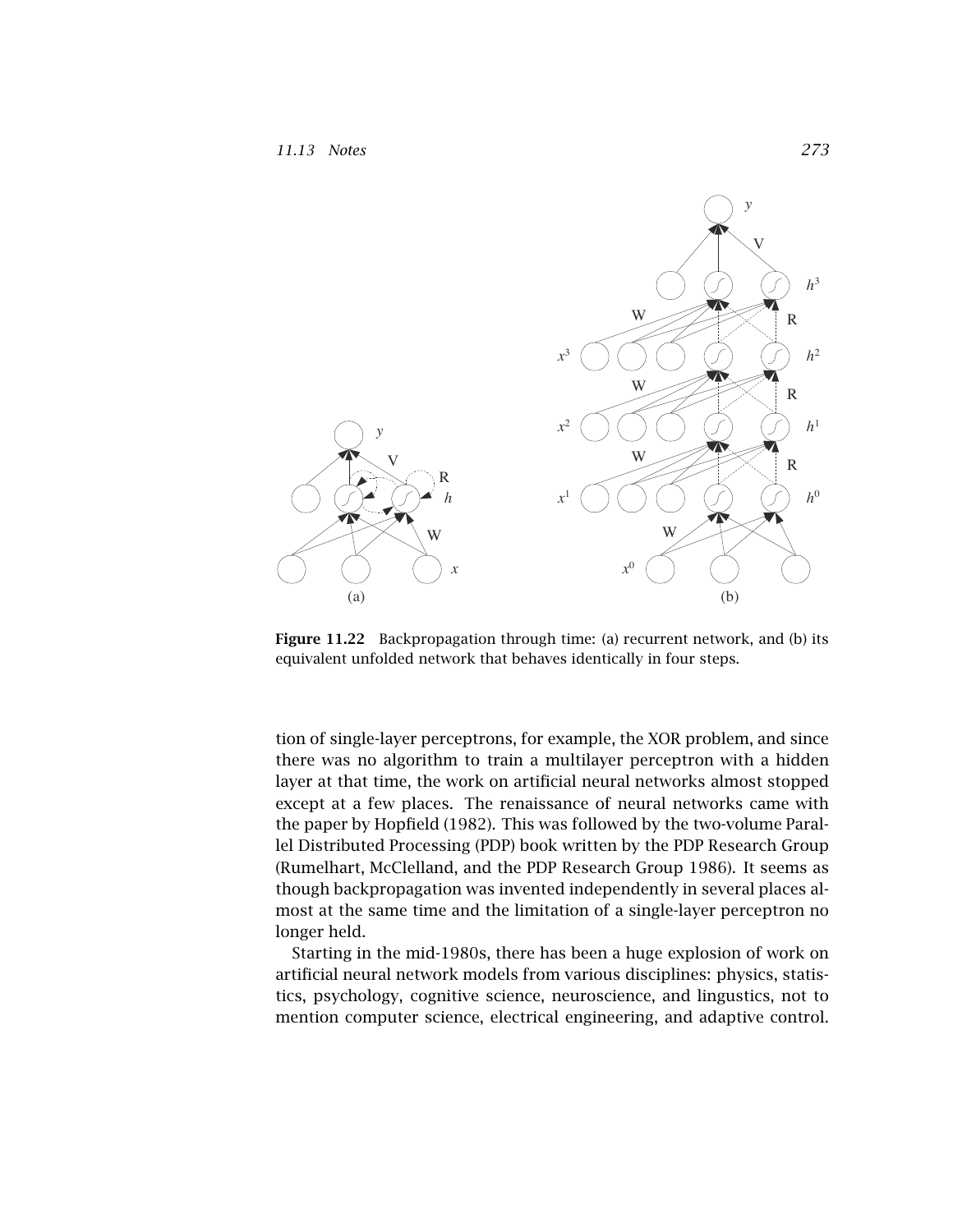Perhaps the most important contribution of research on artificial neural networks is this synergy that bridged various disciplines, especially statistics and engineering. It is thanks to this that the field of machine learning is now well established.

The field is much more mature now; aims are more modest and better defined. One of the criticisms of backpropagation was that it was not biologically plausible! Though the term "neural network" is still widely used, it is generally understood that neural network models, for example, multilayer perceptrons, are nonparametric estimators and that the best way to analyze them is by using statistical methods.

For example, a statistical method similar to the multilayer perceptron projection pursuit is *projection pursuit* (Friedman and Stuetzle 1981), which is written as

$$
y = \sum_{h=1}^{H} \phi_h(w_h^T \mathbf{x})
$$

the difference being that each "hidden unit" has its own separate function,  $\phi_h(\cdot)$ , though in an MLP, all are fixed to be sigmoid. In chapter 12, we will see another neural network structure, named radial basis functions, which uses the Gaussian function at the hidden units.

There are various textbooks on artificial neural networks: Hertz, Krogh, and Palmer 1991, the earliest, is still readable. Bishop 1995 has a pattern recognition emphasis and discusses in detail various optimization algorithms that can be used for training, as well as the Bayesian approach, generalizing weight decay. Ripley 1996 analyzes neural networks from a statistical perspective.

Artificial neural networks, for example, multilayer perceptrons, have various successful applications. In addition to their various successful applications in adaptive control, speech recognition, and vision, two are noteworthy: Tesauro's TD-Gammon program (Tesauro 1994) uses reinforcement learning (chapter 18) to train a multilayer perceptron and plays backgammon at a master level. Pomerleau's ALVINN is a neural network that autonomously drives a van up to 20 miles per hour after learning by observing a driver for five minutes (Pomerleau 1991).

## **11.14 Exercises**

- 1. Show the perceptron that calculates NOT of its input.
- 2. Show the perceptron that calculates NAND of its two inputs.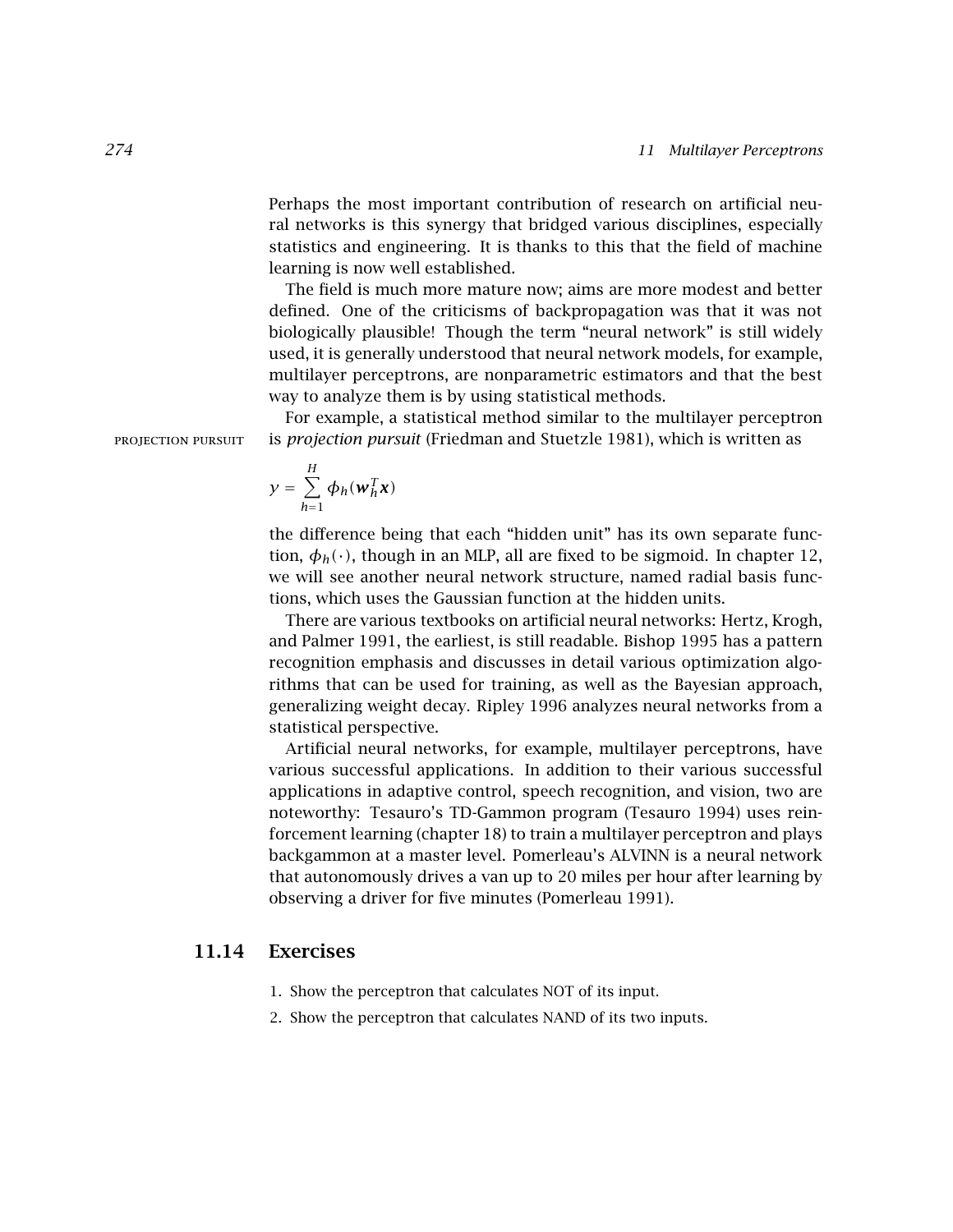- 3. Show the perceptron that calculates the parity of its three inputs.
- 4. Derive the update equations when the hidden units use tanh, instead of the sigmoid. Use the fact that  $tanh' = (1 - tanh^2)$ .
- 5. Derive the update equations for an MLP with two hidden layers.
- 6. Consider a MLP architecture with one hidden layer where there are also direct weights from the inputs directly to the output units. Explain when such a structure would be helpful and how it can be trained.
- 7. Parity is cyclic shift invariant; for example, "0101" and "1010" have the same parity. Propose a multilayer perceptron to learn the parity function using this hint.
- 8. In cascade correlation, what are the advantages of freezing the previously existing weights?
- 9. Derive the update equations for an MLP implementing Sammon mapping that minimizes Sammon stress (equation 11.40).
- 10. In section 11.6, we discuss how a MLP with two hidden layers can implement piecewise constant approximation. Show that if the weight in the last layer is not a constant but a linear function of the input, we can implement piecewise linear approximation.
- 11. Derive the update equations for soft weight sharing.
- 12. In the autoassociator network, how can we decide on the number of hidden units?
- 13. Incremental learning of the structure of a MLP can be viewed as a state space search. What are the operators? What is the goodness function? What type of search strategies are appropriate? Define these in such a way that dynamic node creation and cascade-correlation are special instantiations.
- 14. For the MLP given in figure 11.22, derive the update equations for the unfolded network.

# **11.15 References**

Abu-Mostafa, Y. 1995. "Hints." *Neural Computation* 7: 639–671.

- Aran, O., O. T. Yıldız, and E. Alpaydın. 2009. "An Incremental Framework Based on Cross-Validation for Estimating the Architecture of a Multilayer Perceptron." *International Journal of Pattern Recognition and Artificial Intelligence* 23: 159–190.
- Ash, T. 1989. "Dynamic Node Creation in Backpropagation Networks." *Connection Science* 1: 365–375.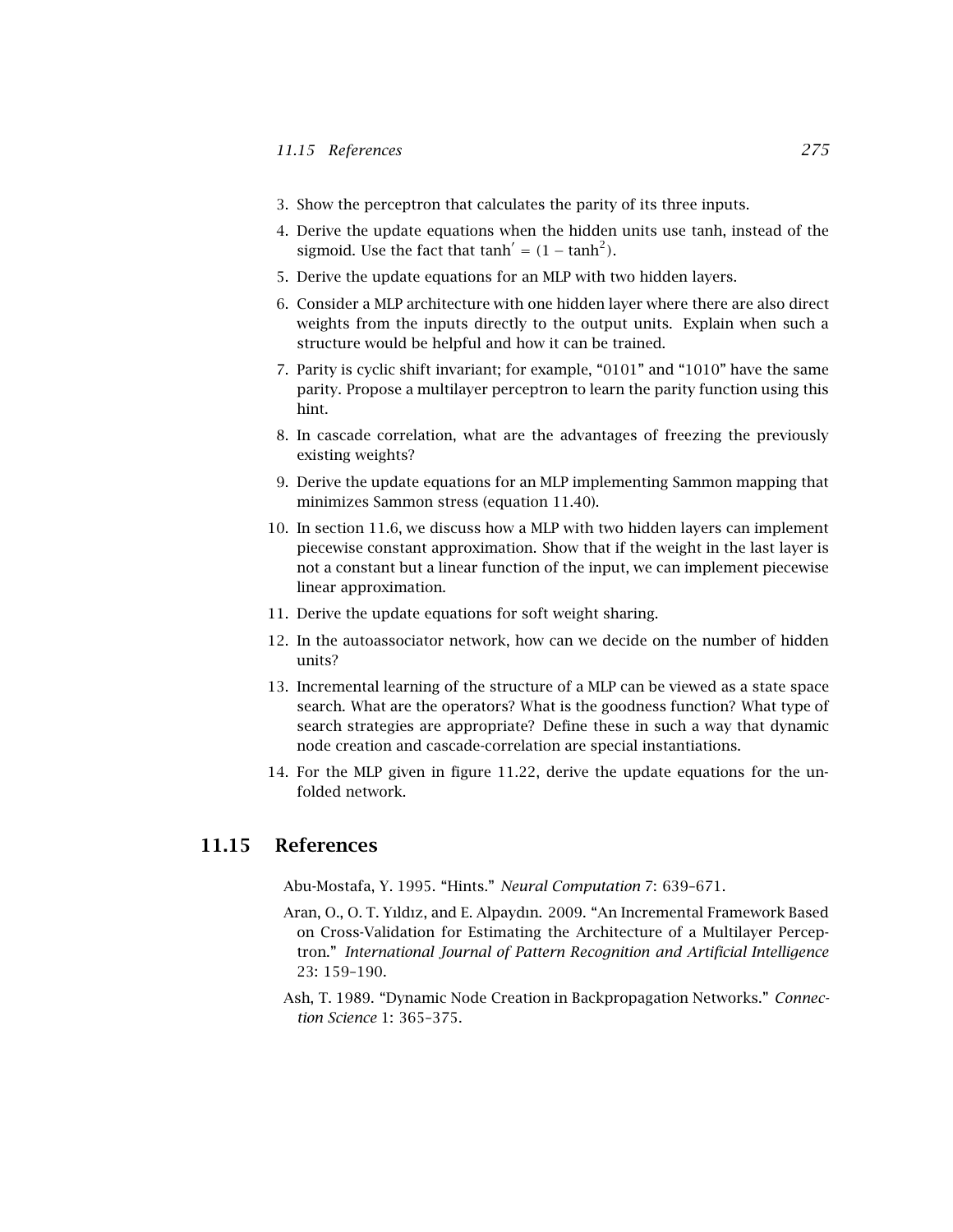- Battiti, R. 1992. "First- and Second-Order Methods for Learning: Between Steepest Descent and Newton's Method." *Neural Computation* 4: 141–166.
- Bishop, C. M. 1995. *Neural Networks for Pattern Recognition*. Oxford: Oxford University Press.
- Bourlard, H., and Y. Kamp. 1988. "Auto-Association by Multilayer Perceptrons and Singular Value Decomposition." *Biological Cybernetics* 59: 291–294.
- Cottrell, G. W., P. Munro, and D. Zipser. 1987. "Learning Internal Representations from Gray-Scale Images: An Example of Extensional Programming." In *Ninth Annual Conference of the Cognitive Science Society*, 462–473. Hillsdale, NJ: Erlbaum.
- Durbin, R., and D. E. Rumelhart. 1989. "Product Units: A Computationally Powerful and Biologically Plausible Extension to Backpropagation Networks." *Neural Computation* 1: 133–142.
- Fahlman, S. E., and C. Lebiere. 1990. "The Cascade Correlation Architecture." In *Advances in Neural Information Processing Systems 2*, ed. D. S. Touretzky, 524–532. San Francisco: Morgan Kaufmann.
- Friedman, J. H., and W. Stuetzle. 1981. "Projection Pursuit Regression." *Journal of the American Statistical Association* 76: 817–823.
- Geman, S., E. Bienenstock, and R. Doursat. 1992. "Neural Networks and the Bias/Variance Dilemma." *Neural Computation* 4: 1–58.
- Hertz, J., A. Krogh, and R. G. Palmer. 1991. *Introduction to the Theory of Neural Computation*. Reading, MA: Addison Wesley.
- Hinton, G. E., and R. R. Salakhutdinov. 2006. "Reducing the dimensionality of data with neural networks." *Science* 313: 504–507.
- Hopfield, J. J. 1982. "Neural Networks and Physical Systems with Emergent Collective Computational Abilities." *Proceedings of the National Academy of Sciences USA* 79: 2554–2558.
- Hornik, K., M. Stinchcombe, and H. White. 1989. "Multilayer Feedforward Networks Are Universal Approximators." *Neural Networks* 2: 359–366.
- Le Cun, Y., B. Boser, J. S. Denker, D. Henderson, R. E. Howard, W. Hubbard, and L. D. Jackel. 1989. "Backpropagation Applied to Handwritten Zipcode Recognition." *Neural Computation* 1: 541–551.
- MacKay, D. J. C. 1992a. "Bayesian Interpolation." *Neural Computation* 4: 415– 447.
- MacKay, D. J. C. 1992b. "A Practical Bayesian Framework for Backpropagation Networks" *Neural Computation* 4: 448–472.
- Mao, J., and A. K. Jain. 1995. "Artificial Neural Networks for Feature Extraction and Multivariate Data Projection." *IEEE Transactions on Neural Networks* 6: 296–317.